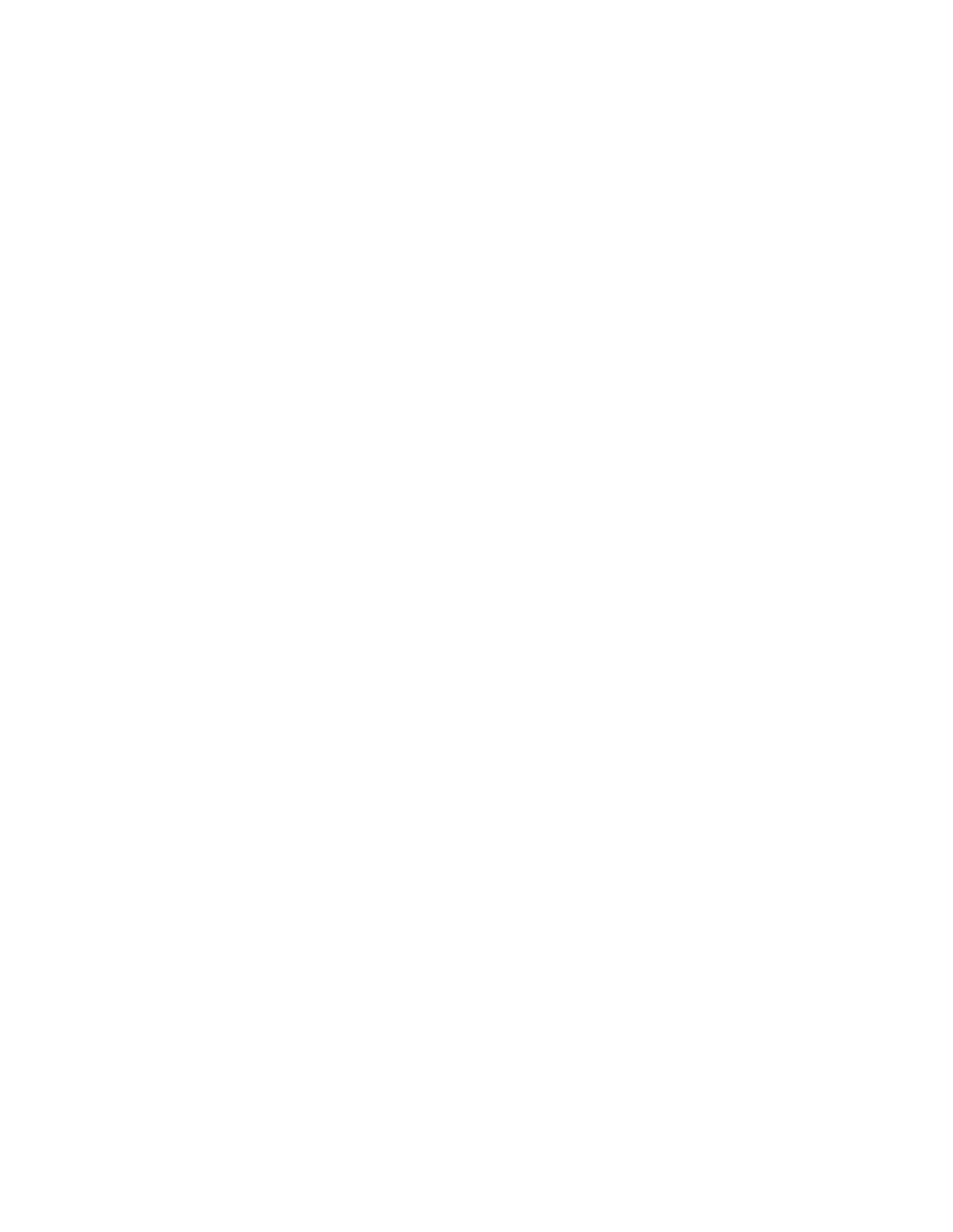#### 004.678 F653

**Safe practices for life online : a guide for middle and high school** / Fodeman, Doug. Monroe, Marje. Eugene, OR : International Society for Technology in Education, 2008.

*Subjects:* Internet and teenagers. Internet and children. Internet in education. Online social networks. Internet - Safety measures.

#### 004.678 M995

#### **My blog. Internet bullies! (just a click away).**

Bristol, CT : Mazzarella Media, 2010.

*Subjects:* Cyberbullying - Prevention - Juvenile films. Internet - Safety measures - Juvenile films. Blogs - Juvenile films.

*Contents:* 1 DVD.

*Notes:* Grades 4-7.

*Summary:* Pre-teen bloggers discuss practical ways students can protect themselves and restrict the opportunities others have of harassing them through the Internet.

#### 152.47 A593

#### **Angry and violent teens** / CWK Network.

Chicago, IL : New Dimension Media, 2006.

*Subjects:* Anger in adolescence. Violence in adolescence. School violence. Anger.

*Contents:* 1 DVD.

*Notes:* Teacher's guide printed on inside. Grades 6 and up.

*Summary:* Relates that life has become increasingly violent - and it hasn't stopped at the school door. Students confess to the violent anger and fear they experience in their own lives.

#### 152.47 E34

#### **8 ways to handle anger (without hitting).**

Bristol, CT : Mazzarella Media, 2009.

*Subjects:* Anger in children - Juvenile films. Conflict management - Juvenile films. *Contents:* 1 DVD.

*Notes:* Health education grade 1 (2010). Health education grade 2 (2010). Health education grade 3 (2010). Suggested Use: Grade 1 - USC1.3 Healthy School Relationships; Grade 2 - USC2.1 Thoughts-Feelings-Actions, USC2.4 The Meaning of "Respect"; Grade 3 - USC3.6 Real and Fictional Violence. Physical education grade 1 (2010).

*Summary:* In this entertaining and information-packed program children learn that it's okay to feel angry and there are safe and appropriate ways to handle anger.

#### 152.47 K19

# **Anger management : the complete treatment guidebook for practitioners** / Kassinove,

Howard. Tafrate, Raymond Chip.

Atascadero, CA : Impact Publishers, 2002.

*Subjects:* Anger. Conflict management.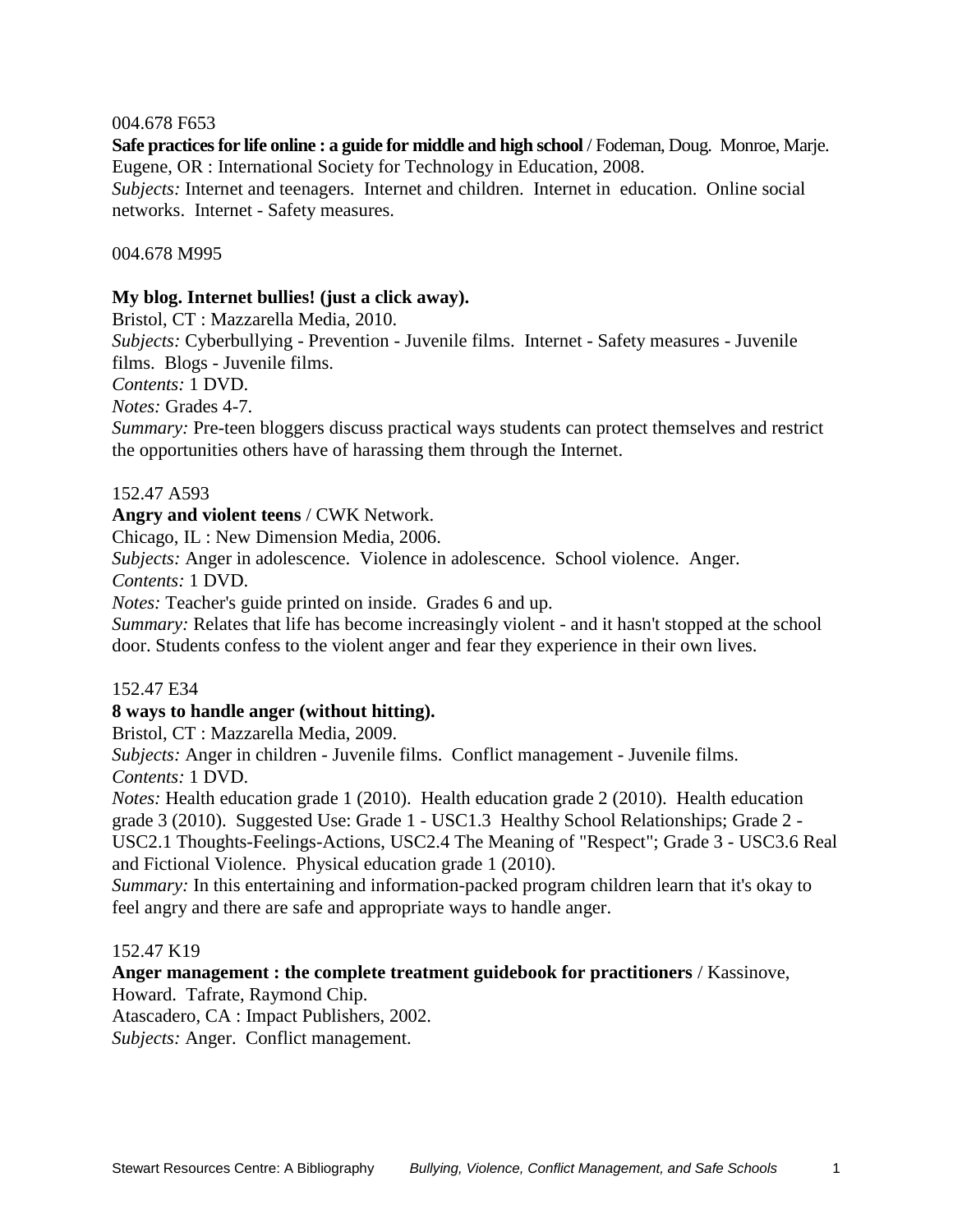# 152.47 S592

**Seeing red : an anger management and peacemaking curriculum for kids : a resource for teachers, social workers, and youth leaders** / Simmonds, Jennifer.

Gabriola, BC : New Society Publishers, 2003.

*Subjects:* Anger in children - Study and teaching (Elementary). Conflict management - Study and teaching (Elementary). Interpersonal relations in children - Study and teaching (Elementary). *Notes:* For children ages 6-12.

# 152.47 S933

**Student workshop : handling your anger** / Green, Susan Eikov.

Pleasantville, NY : Sunburst Communications, 1999.

*Subjects:* Anger - Study and teaching (Middle school). School violence - Prevention. Anger in adolescence.

*Contents:* 1 videocassette and 1 teacher's guide.

*Notes:* Grades 5-9.

*Summary:* A hands-on workshop designed to teach anger-management techniques to middle schoolers. Helps students understand that while they cannot control angry feelings, they can control angry behaviour. Provides specific techniques for handling anger and shows the consequences of angry behaviour.

# 152.47 T583

**Time out on anger : learning self-control** / Schloat, Anson W. Mazzarella Bros. Productions. Mount Kisco, NY : Human Relations Media, 2007.

*Subjects:* Anger in children - Juvenile films. Self-control in children - Juvenile films. Stress management - Juvenile films. Conduct of life - Juvenile films.

*Contents:* 1 DVD.

*Notes:* Health education grade 4 (2010). Health education grade 5 (2010). Suggested use: USC4.3 - Conflict management, USC5.5 - Violence, abuse and supports.

*Summary:* Through four age-appropriate vignettes, young students are shown the basics of anger management. Each vignette demonstrates non-violent ways to deal with anger such as taking deep breaths, counting to 10, and talking about feelings of anger. The video stresses that while it is acceptable to be angry, it is never acceptable to hit, yell, or break things.

#### 152.47 W361

# **We all get mad (sometimes).**

Bristol, CT : Mazzarella Media, 2009.

*Subjects:* Anger in children - Juvenile films. Social interaction in children - Juvenile films. Social skills in children - Juvenile films.

*Contents:* 1 DVD.

*Notes:* Health education grade 1 (2010). Health education grade 2 (2010). Health education grade 3 (2010). Suggested Use: Grade 1 - USC1.3 Healthy School Relationships; Grade 2 - USC2.1 Thoughts-Feelings-Actions, USC2.4 The Meaning of "Respect"; Grade 3 - USC3.6 Real and Fictional Violence.

*Summary:* Children learn what anger feels like and what happens to their bodies when they get angry. They come to understand that anger can make you do things that may be hurtful to themselves and others. "Stop and think" is a simple strategy introduced to children.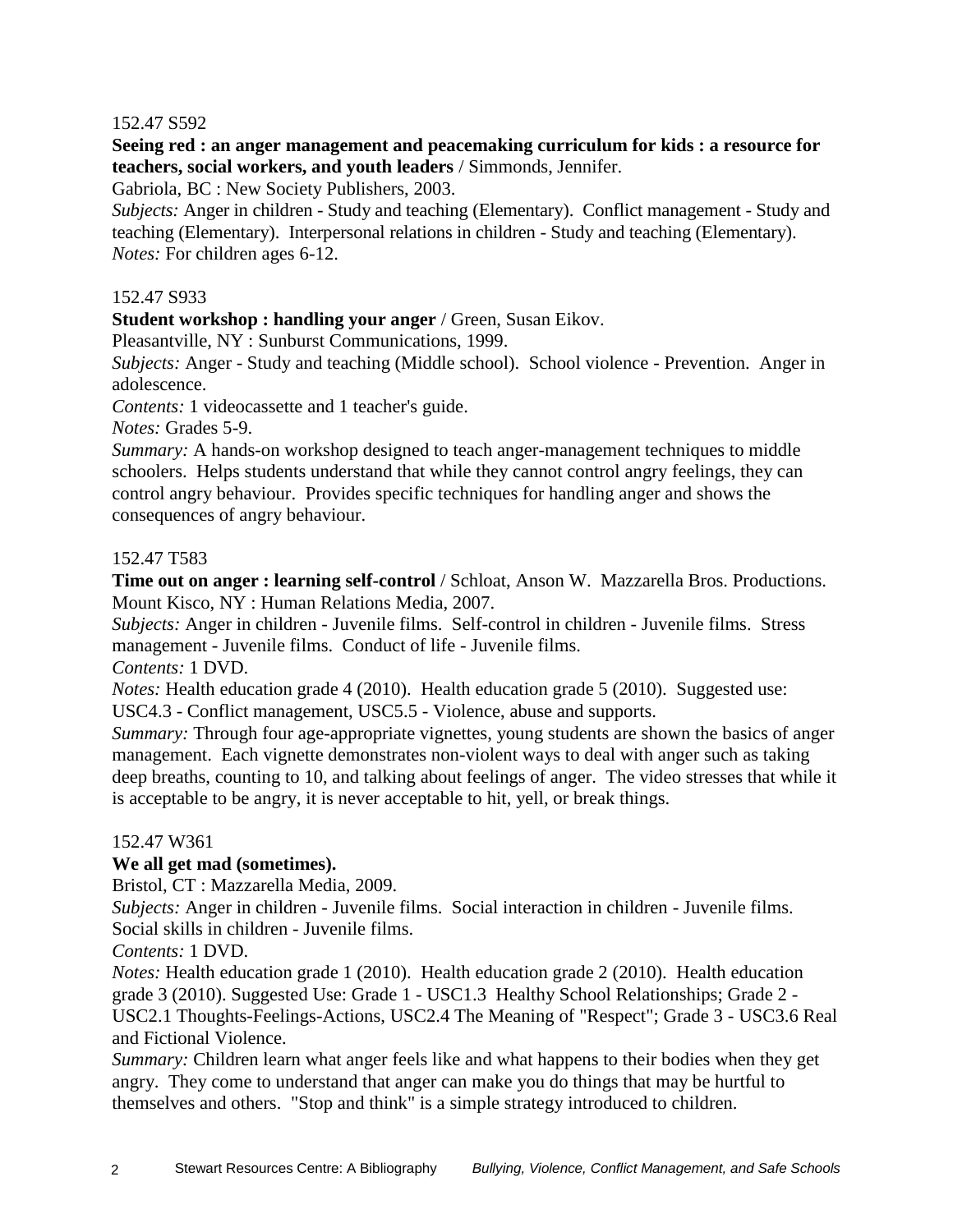# 153.83 M613

**Dealing with dilemmas : coaching students in decision making** / Meyers, D. Mark. Casteel, J. Doyle.

Glenview, IL : Good Year Books, 1999.

*Subjects:* Decision making - Study and teaching (Elementary). Problem solving - Study and teaching (Elementary). Conflict management - Study and teaching (Elementary). *Notes:* Grades 4-8.

# 155.418 A262

**Hands are not for hitting** / Agassi, Martine. Heinlen, Marieka.

Minneapolis, MN : Free Spirit, 2000.

*Subjects:* Violence in children - Prevention - Juvenile literature. School violence - Prevention - Juvenile literature. Anger - Juvenile literature.

*Summary:* Demonstrates that "hands are not for hitting" by suggesting many positive uses for them, such as saying hello, playing, creating, and helping.

#### 155.418 D279

**Deal with it series.**

- **Arguing : deal with it word by word** / Slavens, Elaine. Murray, Steven. c2004. *Subjects:* Interpersonal conflict - Juvenile literature. Conflict management - Juvenile literature. Quarreling - Juvenile literature. *Summary:* This book looks at the reasons why communication breaks down during arguments and suggests effective ways for young people to manage verbal disputes before they escalate into full-scale conflicts.
- **Authority : deal with it before it deals with you** / Aikins, Anne Marie. Murray, Steven. c2005. *Subjects:* Authority - Juvenile literature. Conflict management - Juvenile literature. *Summary:* This book will show you how to deal with authority, whether you're the rebel, the cooperator, or the witness.
- **Bullying : deal with it before push comes to shove** / Slavens, Elaine. Kerrigan, Brooke. c2010. *Subjects:* Bullying - Juvenile literature. *Summary:* This book will give you the know-how to deal with bullying, whether you're a target, a bully, or a witness.
- **Deal with it resource guide** / Carmichael, Tricia (editor). c2008. *Subjects:* Interpersonal conflict in children - Study and teaching (Elementary). Interpersonal conflict in children - Study and teaching (Middle school). Conflict management - Study and teaching (Elementary). Conflict management - Study and teaching (Middle school). *Summary:* A range of hands-on activities encourages practical application and critical thinking on the topics that effect kids daily.
- **Fighting : deal with it without coming to blows** / Slavens, Elaine. Murray, Steven. c2004. *Subjects:* Fighting (Psychology) - Juvenile literature. Conflict management - Juvenile literature. *Summary:* This book will help you deal with fighting safely, whether you're the instigator, the defender, or the witness.
- **Misconduct : deal with it without bending the rules** / Aikins, Anne Marie. Murray, Steven. c2005. *Subjects:* Etiquette for children and teenagers. Conflict management - Juvenile literature. *Summary:* From the strictest of laws to good manners, formal policies to unspoken customs, everywhere you look there are limits and guidelines to your conduct. This book will show you how to deal with rules every day.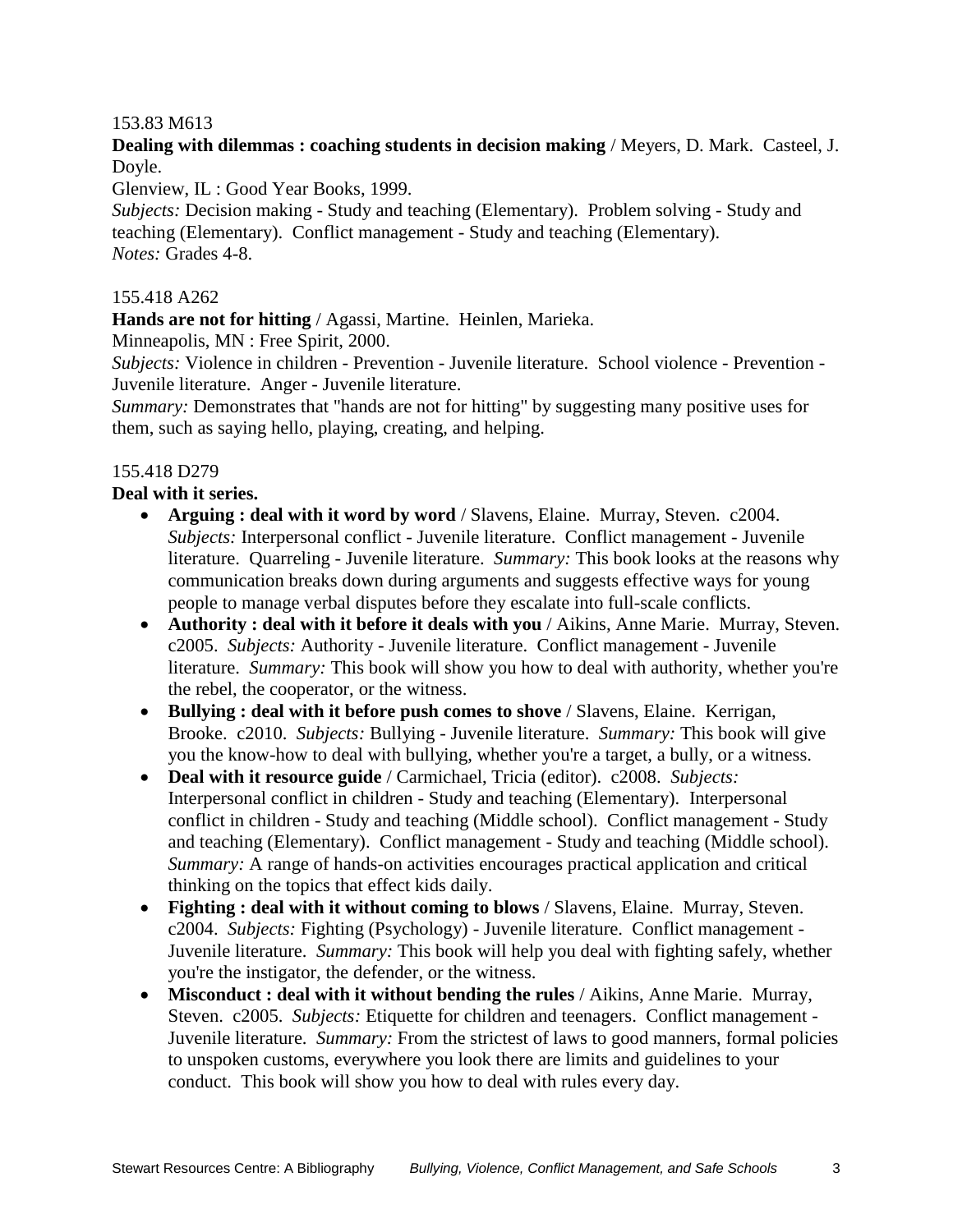**Rudeness : deal with it if you please** / Rondina, Catherine. Workman, Dan. c2005. *Subjects:* Etiquette for children and teenagers. Conflict management - Juvenile literature. *Summary:* This book will show you how to deal with rudeness whether you're the offender, the offended, or the witness.

Toronto, ON : J. Lorimer.

*Notes:* The Deal with it series helps adolescents cope with conflicts in everyday life and aims to promote peaceful homes, schools, and communities.

# 155.5 E29

# **Anger management for youth : stemming aggression and violence** / Eggert, Leona L.

Bloomington, IN : Solution Tree, 2007. 2nd ed.

*Subjects:* Anger in adolescence - Study and teaching. Aggressiveness in adolescence - Study and teaching. Adjustment (Psychology) in adolescence - Study and teaching.

*Summary:* Guides group leaders through a structured program designed to help young people learn to understand and manage their anger.

#### 155.518 R643

**Safe teen : powerful alternatives to violence** / Roberts, Anita.

Vancouver, BC : Polestar Book Publishers, 2001.

*Subjects:* Violence - Prevention. Teenagers - Mental health. Self-help technique for teenagers.

# 155.518 S933

# **Student workshop : learning relationship skills** / Green, Susan Eikov.

Pleasantville, NY : Sunburst Communications, 1999.

*Subjects:* Interpersonal relations - Study and teaching (Middle school). Conflict management - Study and teaching (Middle school). Social skills - Study and teaching (Middle school). *Contents:* 1 videocassette and 1 teacher's guide.

*Notes:* Grades 5-9.

*Summary:* A skill-building program designed specifically to teach young adolescents the techniques for maintaining positive relationships with their peers, siblings, parents, and authority figures. Students learn how to evaluate their friendships, be assertive without being aggressive, communicate effectively and with respect, and avoid and resolve conflicts peacefully.

#### 155.9042 T925

**Teaching stress management : activities for children and young adults** / Tummers, Nanette. Champaign, IL : Human Kinetics, 2011.

*Subjects:* Students - Mental health. Stress in children. Stress in youth. Stress management - Study and teaching.

*Summary:* The text provides teachers with foundational material on the physiology and psychology of stress so they understand how stress affects health on a long-term basis. Through the book's numerous tips, teachers and administrators will be able to incorporate the principles of stress management in the classroom and integrate them in their wellness and health policies and programs. Teaching students the skills of stress management can have a positive impact on schools' social climate - reducing conflict, bullying, and violence.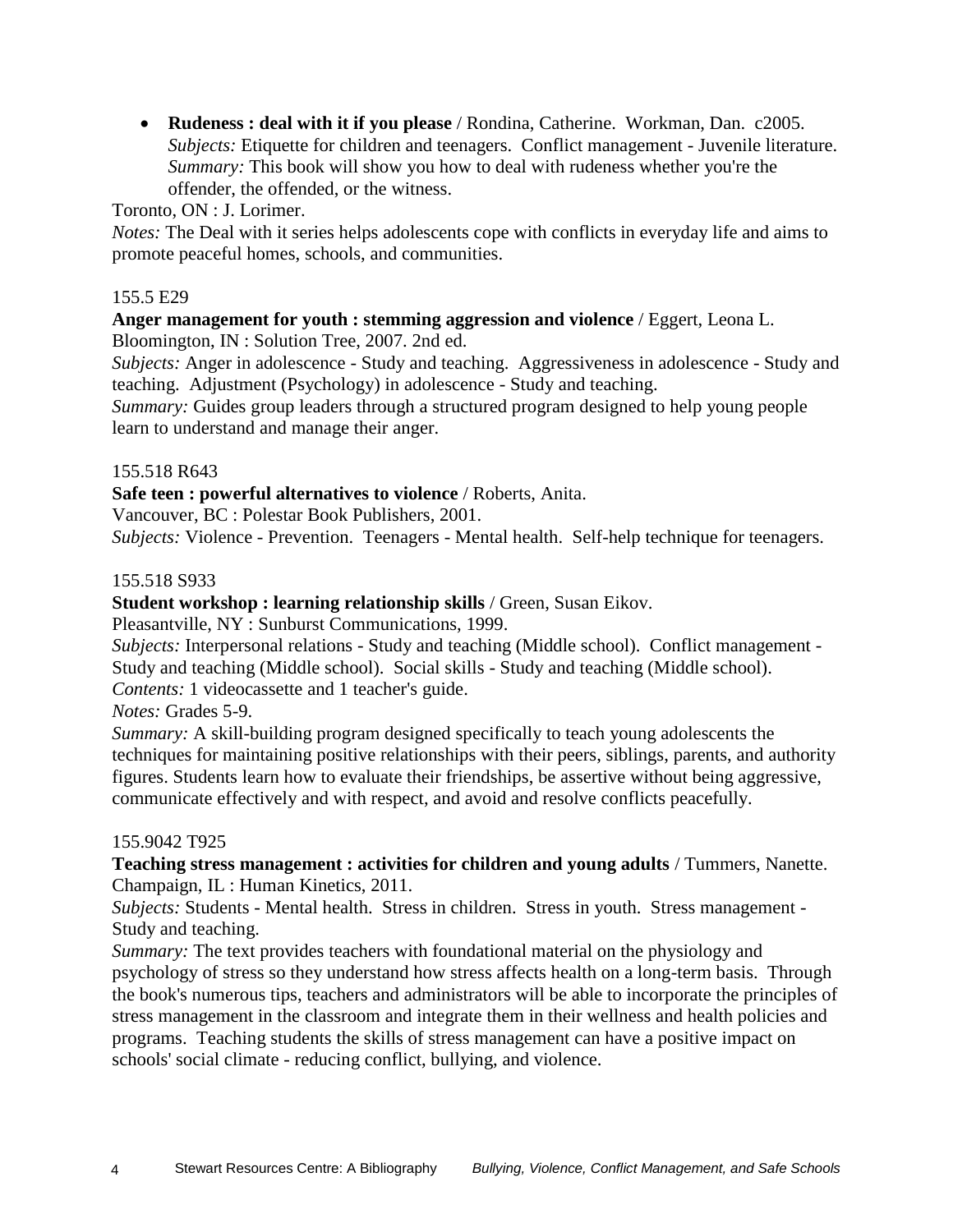#### 155.937 G619

# **Breaking the silence : a guide to help children with complicated grief - suicide, homicide, AIDS, violence, and abuse** / Goldman, Linda.

Philadelphia, PA : Brunner-Routledge, 2001. 2nd ed.

*Subjects:* Grief in children. Bereavement in children. Grief therapy. Abused children - Psychology. Victims of crimes - Psychology.

*Summary:* This book is designed for mental health professionals, educators, and the parent / caregiver. It provides specific ideas and techniques to work with children in various areas of complicated grief. It presents words and methods to help initiate discussions of these delicate topics, as well as tools to help children understand and separate complicated grief into parts. These parts in turn can be grieved for and released one at a time.

# 158.2 H568

**What's right for me? : making good choices in relationships** / Herron, Ronald W. Peter, Val J. Father Flanagan's Boys' Home.

Boys Town, NE : Boys Town Press, 1998.

*Subjects:* Interpersonal relations in adolescence. Teenagers - Conduct of life.

*Notes:* For ages 13 and up.

*Summary:* Teens can be threatened or tempted by many negative influences or people. This book addresses many of them: jealousy, prejudice, teen sex, anger and aggression, teasing, sexual harassment, harmful or violent relationships. It discusses bullies, sexual con artists, and people who do not respect others' personal boundaries. Teens are taught how to identify and prepare for such situations and people, given strategies for handling them, and encouraged to seek the help of parents, teachers, or other adults when in difficulty, doubt, or crisis. What's Right for Me? enhances a youth's ability to empathize with others and to take responsibility for his or her own behaviour and future success.

#### 174.2 K92

#### **Negotiating at an uneven table : developing moral courage in resolving our conflicts** / Kritek, Phyllis Beck.

San Francisco, CA : Jossey-Bass, 2002. 2nd ed.

*Subjects:* Negotiation. Conflict management. Nursing - Psychological aspects.

#### 261.835 M643

### **Ending violence in teen dating relationships : a resource guide for parents and pastors** / Miles, Al.

Minneapolis, MN : Augsburg Books, 2005.

*Subjects:* Dating violence - Prevention. Christian teenagers - Conduct of life. Youth and violence. Dating (Social customs) - Religious aspects.

#### 302.2307 R434

# **Responding to media violence : starting points for classroom practice** / Metropolitan Toronto School Board.

Markham, ON : Pembroke Publishers, 1998.

*Subjects:* Violence in mass media - Study and teaching (Elementary).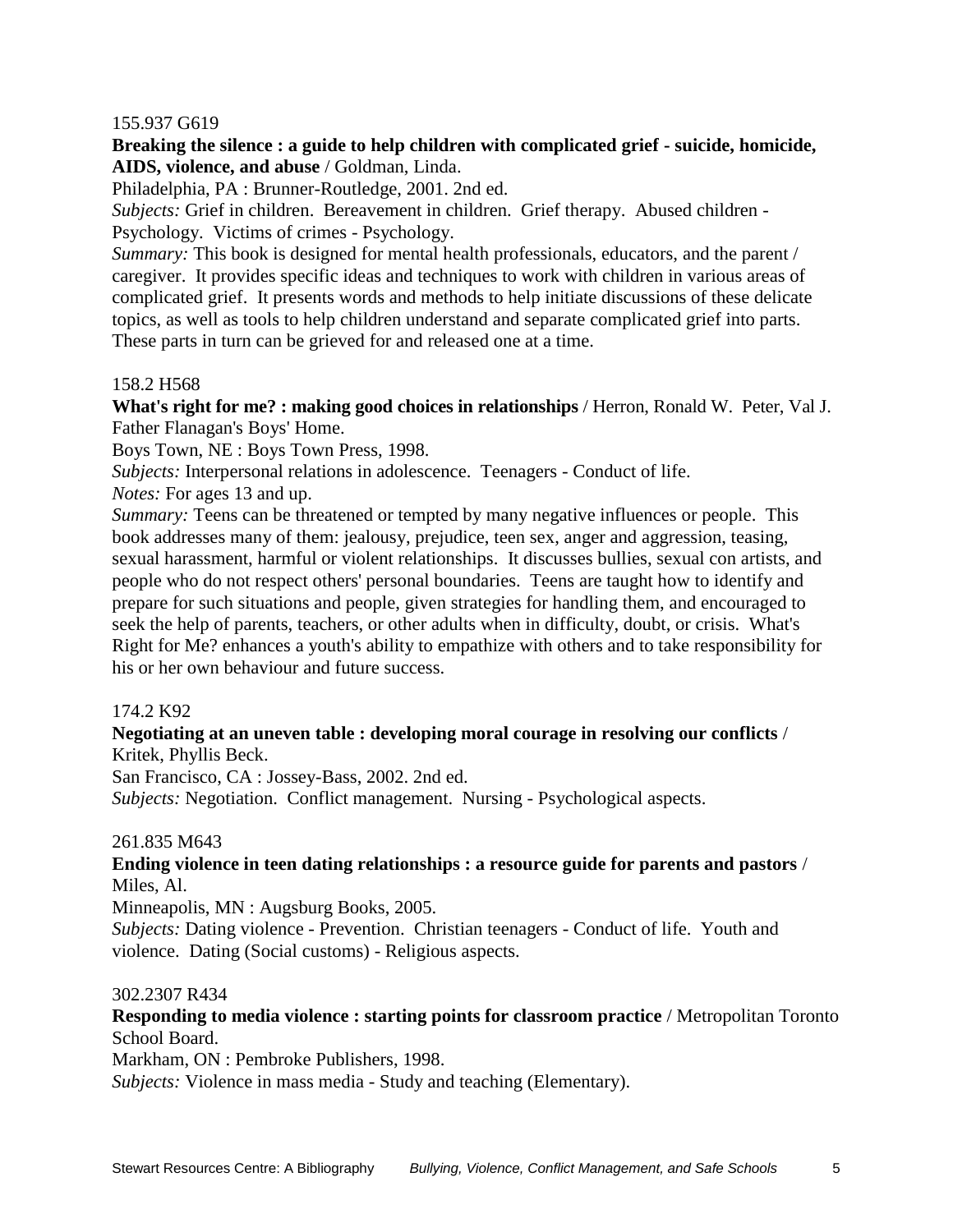#### 302.2307 T136

**Take a closer look : a media literacy resource** / Elementary Teachers' Federation of Ontario. Toronto, ON : ETFO, 2001.

*Subjects:* Mass media - Study and teaching (Middle school). Mass media - Social aspects. Violence in mass media.

#### 302.2307 T136

**Take a closer look : a media literacy resource : a supplement of curriculum expectations for grades 4 to 6** / Elementary Teachers' Federation of Ontario.

Toronto, ON : ETFO, 2003.

*Subjects:* Mass media - Study and teaching (Elementary). Violence in mass media - Study and teaching (Elementary).

#### 302.3 B938 OVERSIZE

#### **Bullying for primary grades set.**

--1999-2004.

*Subjects:* Bullying - Juvenile literature.

*Contents:* 9 books in box. Nobody knew what to do: a story about bullying / Becky Ray McCain -- Say something / Peggy Moss -- The bully blockers club / Teresa Bateman -- Give Maggie a chance / Frieda Wishinsky -- How do I feel about bullies and gangs / Julie Johnson -- King of the kooties / Debbie Dadey -- So long stinky queen / Frieda Wishinsky -- Bats and burglars / Sharon Jennings -- Fangs and me / Rachna Gilmore.

302.34 A375

**Lucy and the bully** / Alexander, Claire.

Morton Grove, IL : Albert Whitman, 2008.

*Subjects:* Bullying - Juvenile literature.

*Notes:* Health education grade 1 (2010). USC1.2 - Healthy school relationships.

*Summary:* When a mean classmate wrecks Lucy's artwork, she discovers that they can be friends once he stops being jealous of her. This brilliantly illustrated story will provide a stimulus for children to discuss strategies for dealing with bullies.

#### 302.34 E47

#### **We want you to know : kids talk about bullying** / Ellis, Deborah.

Regina, SK : Coteau Books, 2010.

*Subjects:* Bullying - Juvenile literature. Bullying in schools - Juvenile literature.

*Summary:* Through her association with a community anti-bullying campaign launched in Haldimand, Norfolk, and neighboring communities in Southern Ontario, children's author Deborah Ellis asked students from the ages of nine to nineteen to talk about their experiences with bullying. The results are thoughtful, candid, and often harrowing accounts of "business as usual" in and around today's schools. The kids in this book raise questions about the way parents, teachers, and school administrators cope with bullies. They talk about which methods have helped and which ones, with the best of intentions, have failed to protect them. And some kids reveal how they have been able to overcome their fear and anger to become strong advocates for the rights of others.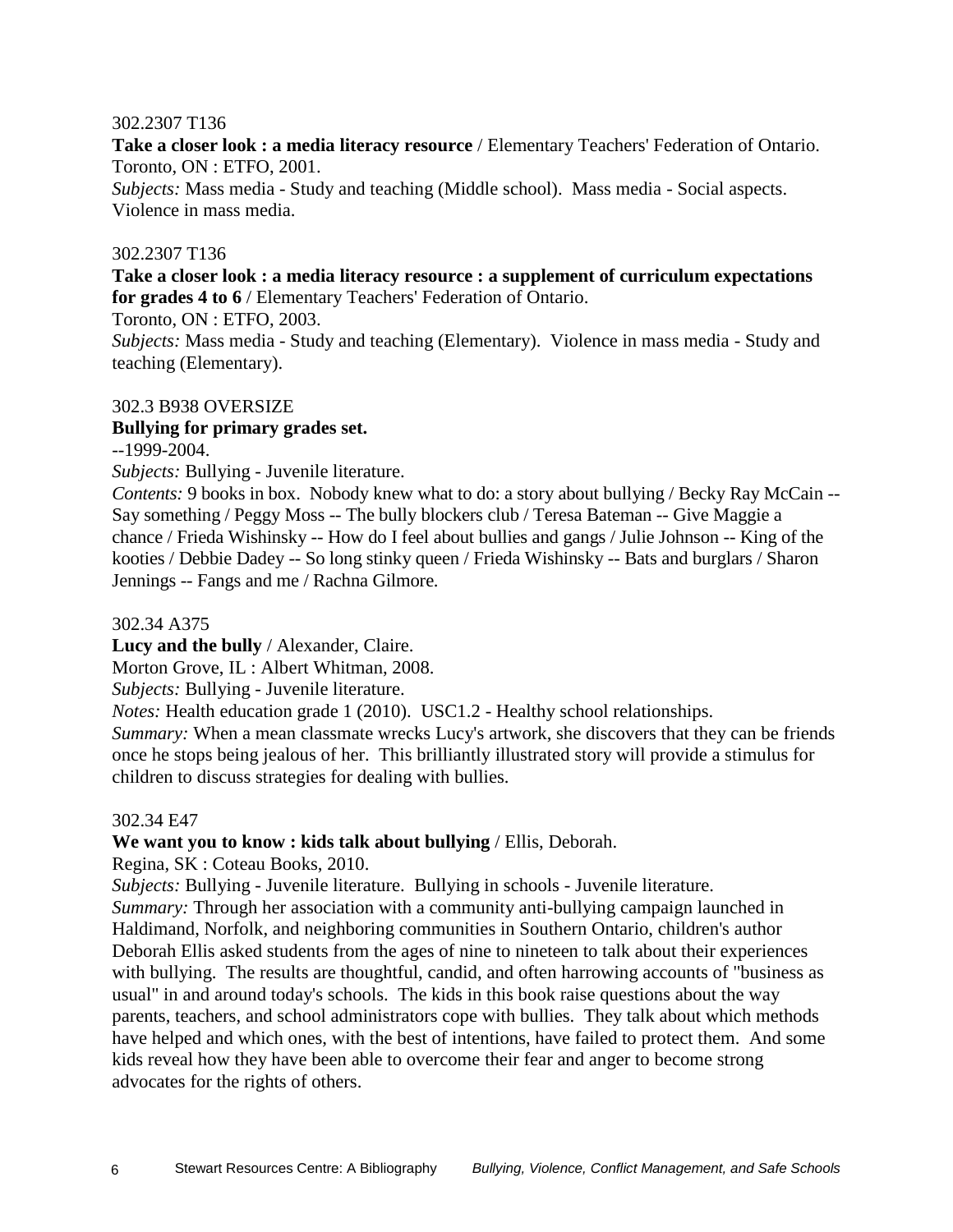### 302.34 E47

**We want you to know : kids talk about bullying : workbook for teachers and students** / Ellis, Deborah. Cooper, Scot.

Regina, SK : Coteau Books, 2010.

*Subjects:* Bullying - Study and teaching. Bullying in schools - Study and teaching.

#### 302.34 F171

#### **Beyond the hurt : peer harassment and bullying prevention for adults who work with youth** / Fairholm, Judi. Mader, Kristina Fairholm.

Ottawa, ON : Canadian Red Cross, 2006. 3rd ed.

*Subjects:* Bullying - Prevention. Harassment - Prevention.

*Notes:* Health education grade 6 (2009). Health education grade 7 (2009). Health education grade 8 (2009). Health education grade 9 (2009).

*Summary:* This book clearly defines various types of bullying including verbal, physical, relational, cyber, and sexual. It also explores abuse of power and criminal harassment. Readers learn about the rights and responsibilities of self and others and about intervention and prevention issues, including law and policies.

#### 302.34 G427

# **Ghosts in the hall : the aftermath of bullying.**

S.l. : OutreachArts, 2004.

*Subjects:* Bullying - Psychological aspects.

*Contents:* 1 DVD and 1 guide.

*Summary:* Drama of a teenage boy who journeys from being the victim of bullying at school to being on the brink of violence. Gives insight into his inner life.

#### 302.34 H813

#### **Take the bully by the horns : stop unethical, uncooperative, or unpleasant people from running and ruining your life** / Horn, Sam.

New York : St. Martin's Press, 2002.

*Subjects:* Bullying. Bullying - Case studies. Aggressiveness.

*Summary:* This book shows readers how to defuse difficult people who are wreaking havoc on your home or work life.

#### 302.34 L948

**My secret bully** / Ludwig, Trudy. Marble, Abigail.

Berkeley, CA : Tricycle Press, 2004.

*Subjects:* Bullying - Juvenile fiction. Friendship - Juvenile fiction.

*Summary:* A girl confides to her mother that her best friend is treating her badly, and together they figure out what to do about it. Includes a note to parents and teachers, as well as related resources.

#### 302.34 M977

**If you're bothered and you know it** / Murin, Tricia. Dumm, Brian C.

Chapin, SC : YouthLight, 2007.

*Subjects:* Bullying in schools - Prevention. Teasing - Prevention. Assertiveness in children. Self-esteem in children.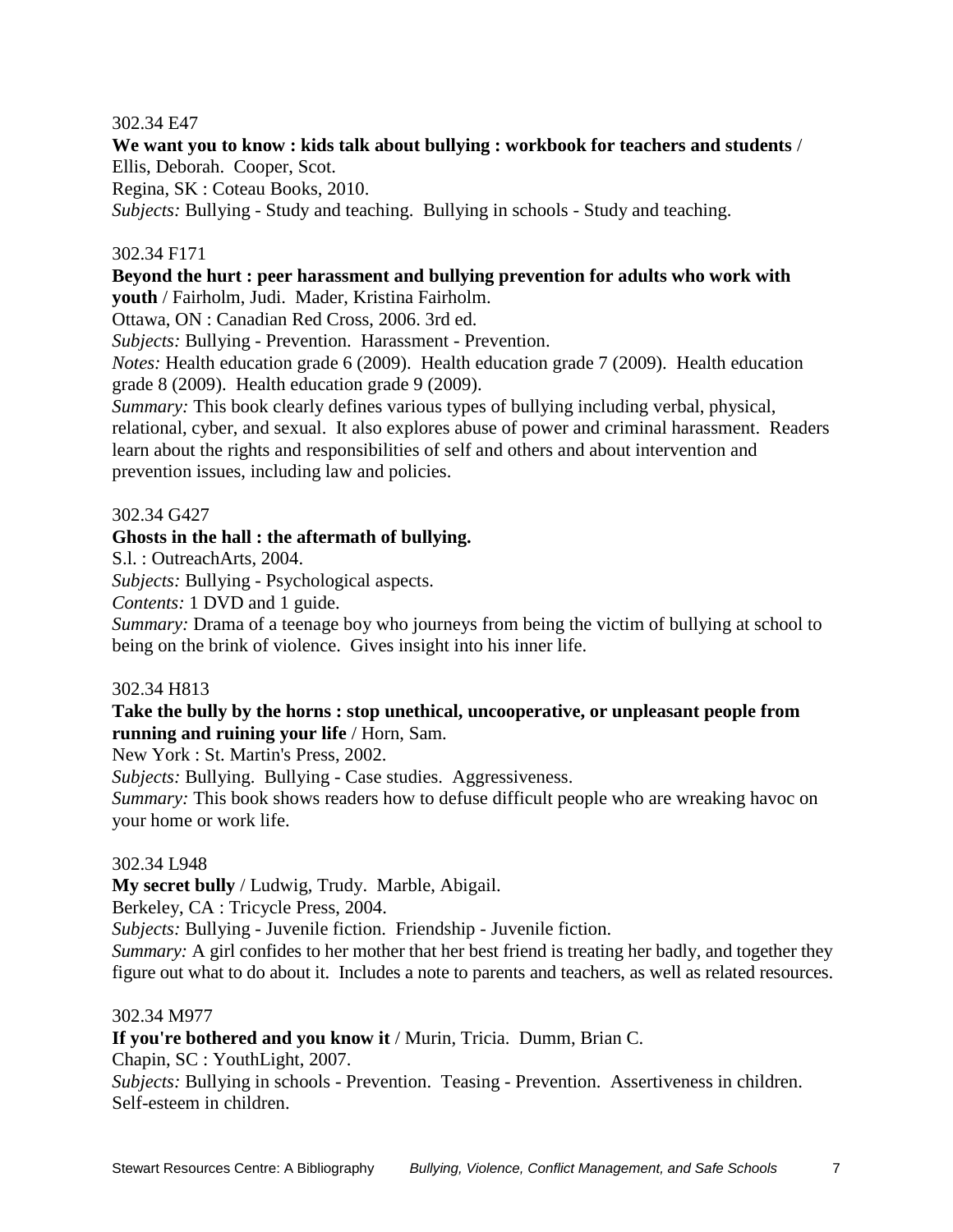#### *Notes:* Grades K-5.

*Summary:* This book teaches students confidence building strategies to help them stand up for themselves and not tolerate bothersome behaviours that are repetitive and may turn into bullying behaviors. Students are taught 5 ways to stop the bullying before it happens. These strategies are incorporated into a song called If You're Bothered and You Know it which is based on the popular tune, If You're Happy and You Know It Clap Your Hands.

#### 302.34 P437

**The wounded spirit** / Peretti, Frank E. Nashville, TN : Word, 2000. *Subjects:* Bullying. Conduct of life.

#### 302.34 P437

**The wounded spirit : youth meetings** / Crabtree, Jack. Peretti, Frank. Nashville, TN : Word, 2001. *Subjects:* Bullying. Conduct of life.

#### 302.34 R757

**Bullies are a pain in the brain** / Romain, Trevor. Minneapolis, MN : Free Spirit Publishing, 1997. *Subjects:* Bullying - Juvenile literature. *Summary:* A serious yet humorous guide to dealing with bullies.

#### 302.34 S766

#### **Coping with cliques : a workbook to help girls deal with gossip, put-downs, bullying & other mean behavior** / Sprague, Susan.

Oakland, CA : Instant Help Books/New Harbinger Publications, 2008.

*Subjects:* Teenage girls - Conduct of life. Teenage girls - Life skills guides. Cliques (Sociology). Interpersonal relations in adolescence. Interpersonal conflict in adolescence. *Contents:* 1 book and 1 CD-ROM.

#### *Notes:* Grades 6-12.

*Summary:* Gossip, teasing, and bullying can have a devastating effect on teenage girls. This book was developed to help girls develop a positive identity during these difficult years. The activities in this book equip girls with the tools they need to deal with cyberbullying, social isolation, pressure to be sexy, and other issues that arise in middle school and high school.

#### 302.34 T461

**Stop picking on me : a first look at bullying** / Thomas, Pat. Harker, Lesley. Hauppauge, NY : Barron's Educational Series, 2000. *Subjects:* Bullying - Juvenile literature.

#### 302.54 A266

**Aggression in young children : the interactive guide to observing, understanding and intervening** / Gervais, Jean. Tremblay, Richard Ernest. Université de Montréal. Research Unit on Children's Psychosocial Maladjustment (GRIP). Université du Québec. Montreal, QC : National Film Board of Canada, 2010.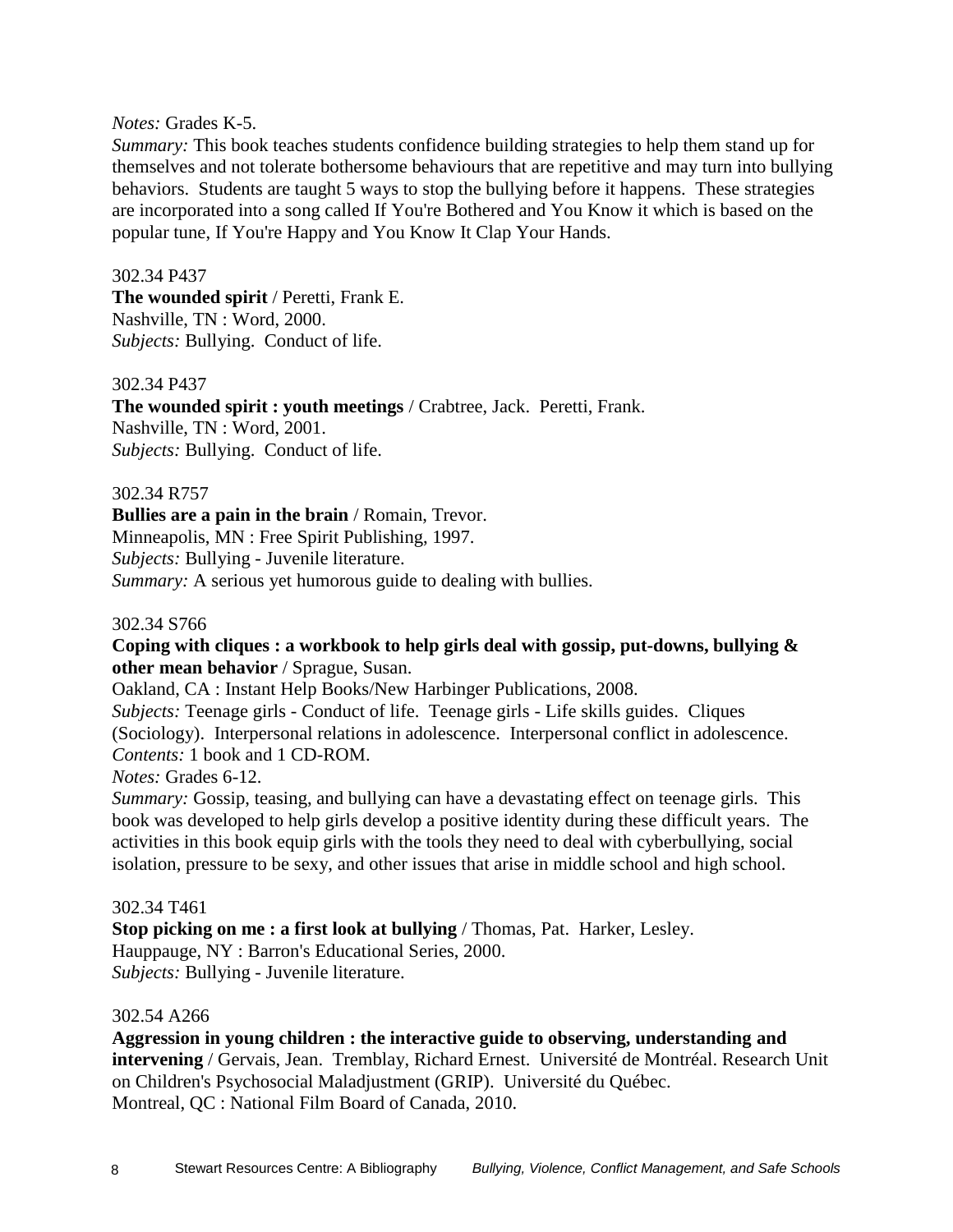*Subjects:* Aggressiveness in children - Treatment. Aggressiveness in children - Research. Aggressiveness - Research.

*Contents:* 2 DVDs.

*Summary:* Are hitting, biting and bullying normal behaviours in young children? When do such behaviours start? Do they stop all on their own? What can you do to make sure they don't continue? Why are some children more aggressive than others? This interactive DVD uses direct observations filmed in natural settings, exercises, quizzes and interviews with experts in childhood aggression.

#### 302.54 R188

#### **Mean girls : 101 1/2 creative strategies and activities for working with relational aggression** / Randall, Kaye. Bowen, Allyson A.

Chapin, SC : YouthLight, 2007.

*Subjects:* Aggressiveness in children. Girls - Psychology.

*Notes:* Grades 3-12.

*Summary:* Provides professionals with resources, insights, strategies and reproducible worksheets for working with girls who are relationally aggressive (RA) and young people who have been victimized by this type of bullying. It can be used to help all youth to learn about RA and what they can do to help alleviate it. The strategies in this book are designed to increase awareness of RA, encourage empathy and tolerance, and improve self-control and coping skills.

#### 303.3207 H891

# **Helping kids handle put-downs : a Validated Washington State Innovative Education**

**Program** / Huggins, Pat. Manion, Donna Wood. Shakarian, Lorraine.

Longmont, CO : Sopris West, 1998.

*Subjects:* Social skills in children - Study and teaching (Elementary). Self-esteem in children - Study and teaching (Elementary). Conflict management - Study and teaching (Elementary). Teasing - Prevention.

#### 303.6 A825

**Enough blood shed : 101 solutions to violence, terror and war** / Ashford, Mary-Wynne. Dauncey, Guy.

Gabriola, BC : New Society Publishers, 2006.

*Subjects:* Violence - Prevention. Peace. Social action. Pacifists.

# 303.6 G213

**See Jane hit : why girls are growing more violent and what can be done about it** / Garbarino, James.

New York : Penguin Press, 2006.

*Subjects:* Girls - Psychology. Violence in children. Violence in adolescence.

#### 303.6 H496

**A teaching unit on peace and conflict** / Henderson, Kenneth. Victoria International Development Education Association.

Victoria, BC : VIDEA, 2003.

*Subjects:* Conflict - Study and teaching (Secondary). Peace - Study and teaching (Secondary). Interpersonal conflict - Study and teaching (Secondary). Violence in adolescence - Study and teaching (Secondary).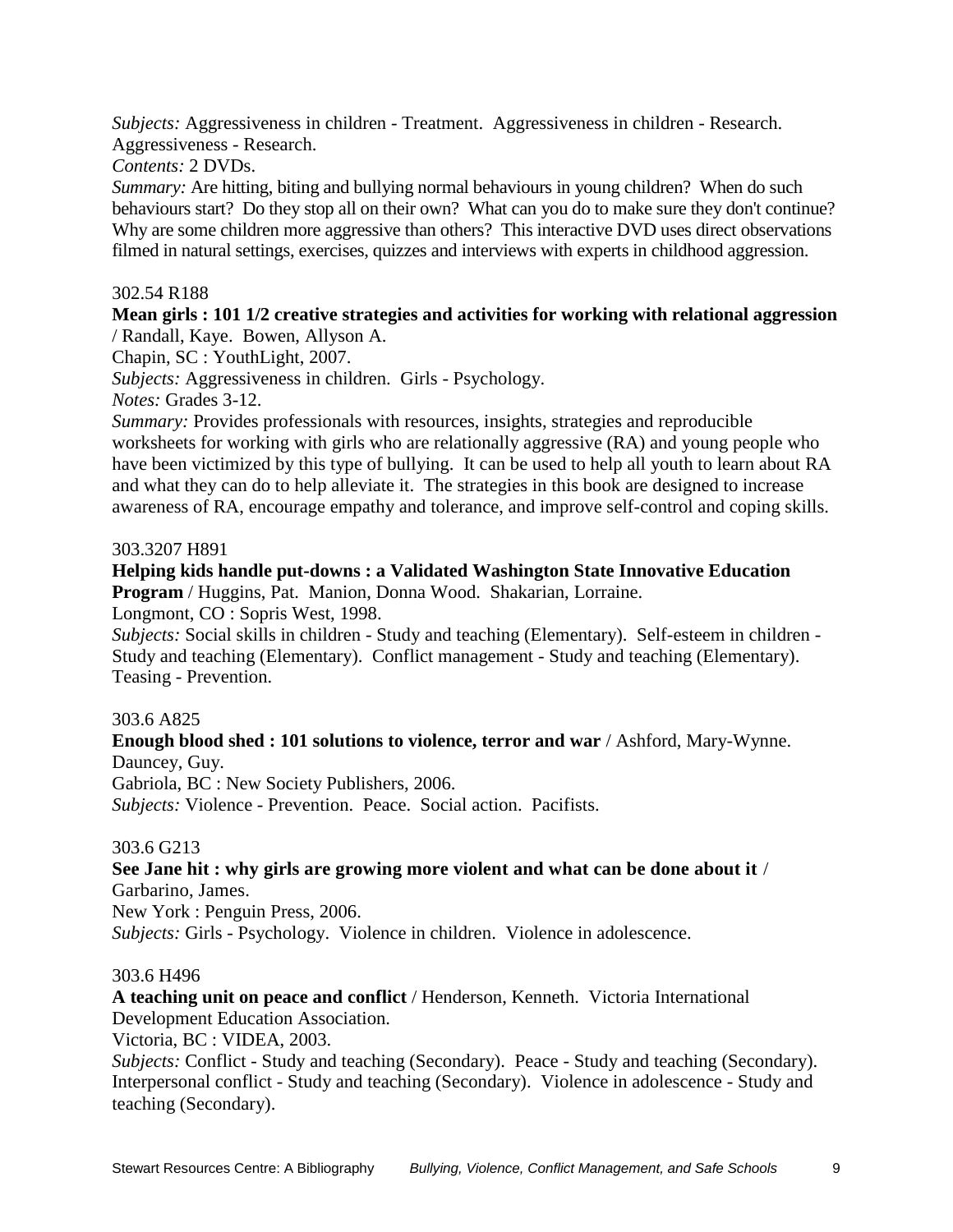*Summary:* Students read a case study about religious conflict in India which sheds light on how peace can be maintained during times of strife. Then students will investigate both the causes of youth violence and also what should be done to curb it.

#### 303.6 K19

#### **Under deadman's skin : discovering the meaning of children's violent play** / Katch, Jane. Boston, MA : Beacon Press, 2001.

*Subjects:* Children and violence. Violence in children. Social groups.

#### 303.6 M489

**Media violence and children : a complete guide for parents and professionals** / Gentile, Douglas A. (editor). Westport, CT : Praeger, 2003. *Subjects:* Children and violence. Violence in mass media.

#### 303.6 V795

**Violence in the media** / Torr, James D. (editor). San Diego, CA : Greenhaven Press, 2000. *Subjects:* Violence in mass media. *Notes:* Psychology 20. Life Transitions 20/30. English language arts 20.

#### 303.60835 E92

#### **Teen torment : overcoming verbal abuse at home and at school** / Evans, Patricia.

Avon, MA : Adams Media Corporation, 2003.

*Subjects:* Youth and violence. Verbal self-defense. Invective. Criticism, Personal. Psychological abuse. Aggressiveness in adolescence. Self-esteem. Teenagers - Conduct of life.

#### 303.60835 P967

#### **Sugar and spice and no longer nice : how we can stop girls' violence** / Prothrow-Stith, Deborah. Spivak, Howard R.

San Francisco, CA : Jossey-Bass, 2005.

*Subjects:* Girls - Psychology. Girls - Social conditions. Violence in children. Violence in adolescence. *Summary:* This book that offers parents and teachers a primer for understanding and preventing the increasing incidents of physical violence - hazing, brutality, fighting, weapons, murder - by young girls.

#### 303.69 A535

#### **The anatomy of peace : resolving the heart of conflict** / Arbinger Institute.

San Francisco, CA : Berrett-Koehler Publishers, 2006.

*Subjects:* Conflict management. Interpersonal conflict. Peace - Psychological aspects. *Summary:* This book helps us see how we actually cause the problems we think are caused by other people. We're trapped by preconceived ideas and self-justifying reactions that keep us from seeing the world clearly and dealing with it effectively. As a result, our efforts to make things better all too often make them worse. Through an intriguing story of parents who are struggling with their children and with problems that have come to consume their lives, we learn from oncebitter enemies the way to find peace whenever war is upon us. Yusuf al-Falah, an Arab, and Avi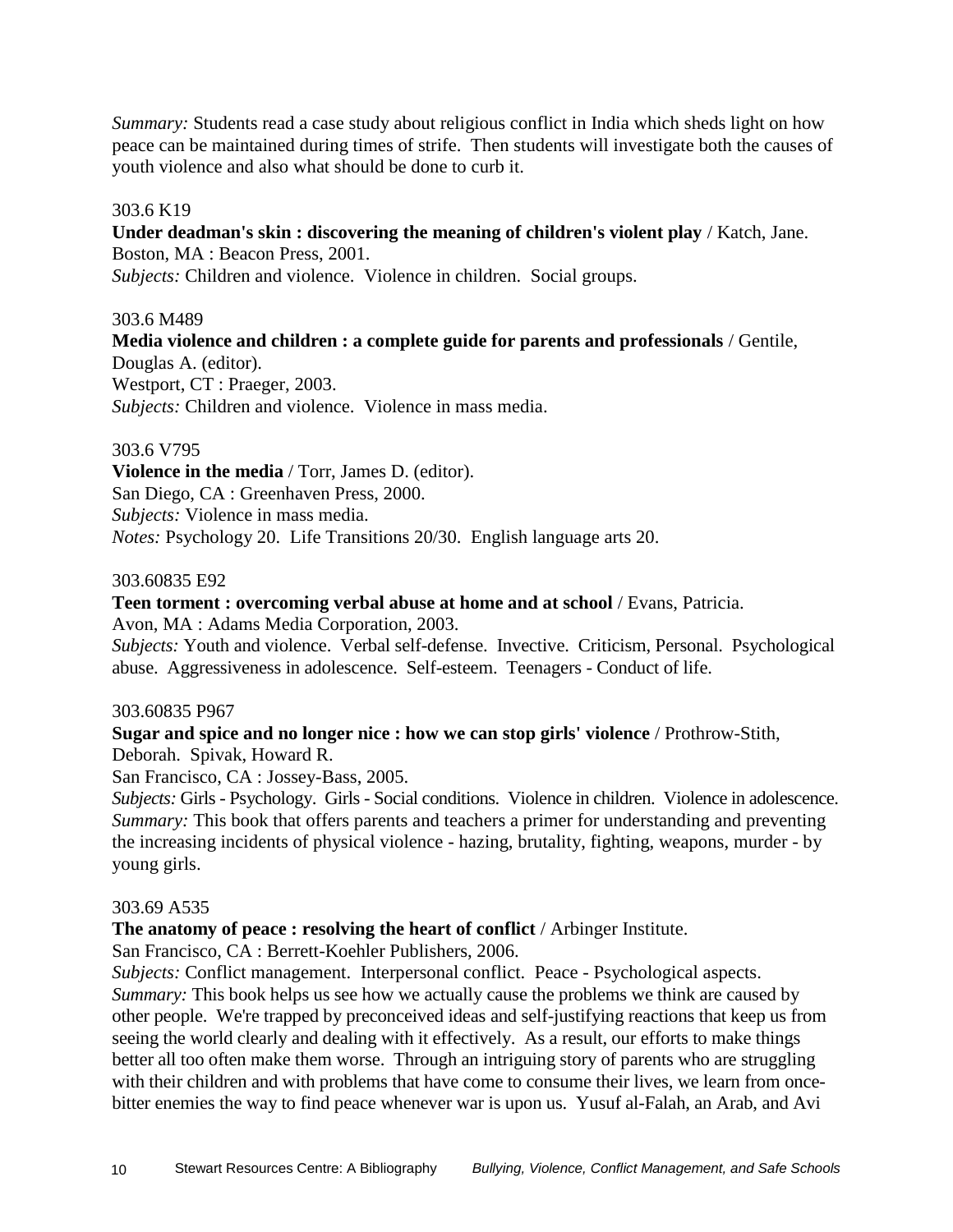Rozen, a Jew, each lost his father at the hands of the others ethnic cousins. The Anatomy of Peace is the story of how they came together, how they help warring parents and children to come together, and how we too can find our way out of the struggles that weigh us down.

# 303.69 B124

**Creating peace, building community : grade 7** / Bachay, Judith.

Miami, FL : Grace Contrino Abrams Peace Education Foundation, 1997.

*Subjects:* Conflict management - Study and teaching (Elementary). Interpersonal conflict - Study and teaching (Elementary). Nonviolence - Study and teaching (Elementary).

# 303.69 B398 OVERSIZE

**BeCool, middle school : coping with difficult people** / Stanfield, James.

Santa Barbara, CA : James Stanfield Company, 2006.

*Subjects:* Conflict management - Study and teaching (Middle school). Social skills - Study and teaching (Middle school). Teasing. Bullying. Anger in children. Assertiveness in children. *Contents:* 5 modules (each containing 1 DVD and 1 guide).

*Notes:* Module 1. Coping with criticism -- Module 2. Coping with teasing -- Module 3. Coping with bullying -- Module 4. Coping with anger/others -- Module 5. Coping with anger/self. *Summary:* Within the context of teaching how to be assertive, BeCool teaches kids specific reflective thinking techniques to promote self-control and interrupt the tendency to impulsively act out.

# 303.69 B398 OVERSIZE

**BeCool, special needs edition, high school+ : coping with difficult people** / Stanfield, James. Santa Barbara, CA : James Stanfield Company, 2006.

*Subjects:* Conflict management - Study and teaching (Secondary). Social skills - Study and teaching (Secondary). Teasing. Bullying. Life skills - Study and teaching (Secondary). *Contents:* 4 modules (each containing 1 DVD and 1 guide).

*Notes:* Module 1. Coping with teasing -- Module 2. Coping with anger -- Module 3. Coping with criticism -- Module 4. Coping with bullying.

*Summary:* This program focuses on high school-age students and young adults, including special needs students, as they make the transition to the "real world." The video scenarios depict ordinary conflicts of daily living and shows students how emotions, not managed effectively, can result in aggressive behavior, social withdrawal and loss of self-esteem.

#### 303.69 B632

# **The Blackwell handbook of mediation : bridging theory, research, and practice** / Herman,

Margaret S. (editor).

Malden, MA : Blackwell Publishing, 2006.

*Subjects:* Mediation - Handbooks, manuals, etc. Negotiation - Handbooks, manuals, etc. Conflict management - Handbooks, manuals, etc.

#### 303.69 C643

**Resolving personal and organizational conflict : stories of transformation and forgiveness** / Cloke, Ken. Goldsmith, Joan.

San Francisco, CA : Jossey-Bass, 2000. *Subjects:* Conflict management.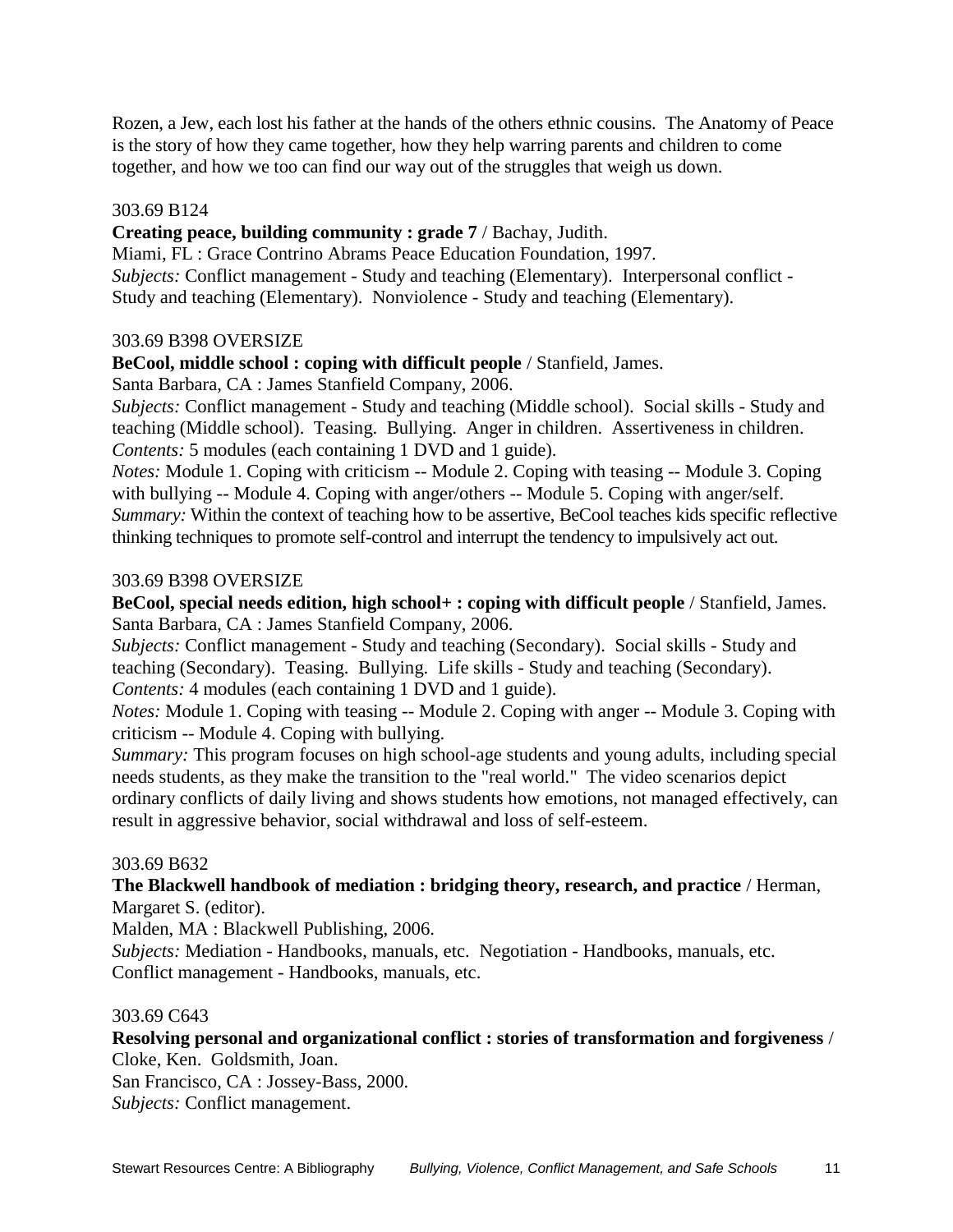# 303.69 C748

**Conflict at school : dealing with adults** / Green, Susan Eikov.

Pleasantville, NY : Sunburst Communications, 1999.

*Subjects:* Conflict management - Study and teaching (Middle school). Interpersonal relations - Study and teaching (Middle school).

*Contents:* 1 videocassette and 1 teacher's guide.

*Notes:* Grades 5-9.

*Summary:* In order to fulfill their community service requirement, high schoolers Steve and Tanika hold a workshop that teaches middle schoolers specific conflict resolution techniques for dealing with the everyday run-ins they have with adults at school.

# 303.69 C749

# **Conflict resolution : the top ten starters and stoppers**.

Hawthorne, NY : Sunburst Visual Media, 2007.

*Subjects:* Conflict management - Juvenile films.

*Contents:* 1 DVD.

*Notes:* Health education grade 4 (2010). Suggested Use: USC4.3 - Conflict Management;

DM4.1 - Personal Responsibility and Communication in Decision Making.

*Summary:* Through vignettes that feature young students, viewers are shown the 10 most common causes of conflict and ways to negotiate disagreement and diffuse the conflict before it escalates. It emphasizes that the outcome of a conflict depends on the choices made by those involved.

#### 303.69 D585

**Dinner for two = Dîner intime** / Perlman, Janet. National Film Board of Canada. UNICEF. Montreal, PQ : NFB, 1997.

*Subjects:* Conflict management. Anger. Reconciliation.

*Contents:* 1 videocassette.

*Notes:* Health Elementary Level. Health Middle Level.

*Summary:* Peace in the rain forest is disrupted when two chameleons get 'stuck' in a conflict, with catastrophic results. Luckily for the lizards, a frog observing the fracas turns into exactly what they need, a mediator. It shows that amidst the chaos, there are still paths to reconciliation.

#### 303.69 D923

# **20 lessons in self-control and anger management for middle-school students** / Dunne, Gerry. Austin, TX : Pro-Ed, 2003.

*Subjects:* Self-control - Study and teaching (Middle school). Anger - Study and teaching (Middle school). Conflict management - Study and teaching (Middle school).

#### 303.69 E37

# **Elbow room = Distances**.

Montreal, PQ : National Film Board of Canada, 2002.

*Subjects:* Conflict management. Interpersonal conflict. Negotiation in business.

*Contents:* 1 videocassette.

*Summary:* This short animated film presents quirky characters who deftly "rewind" situations and start over when tensions get out of hand. This video is suitable for conflict-resolution training in the classroom and workplace, helping ensure that conflicts get resolved rather than escalate.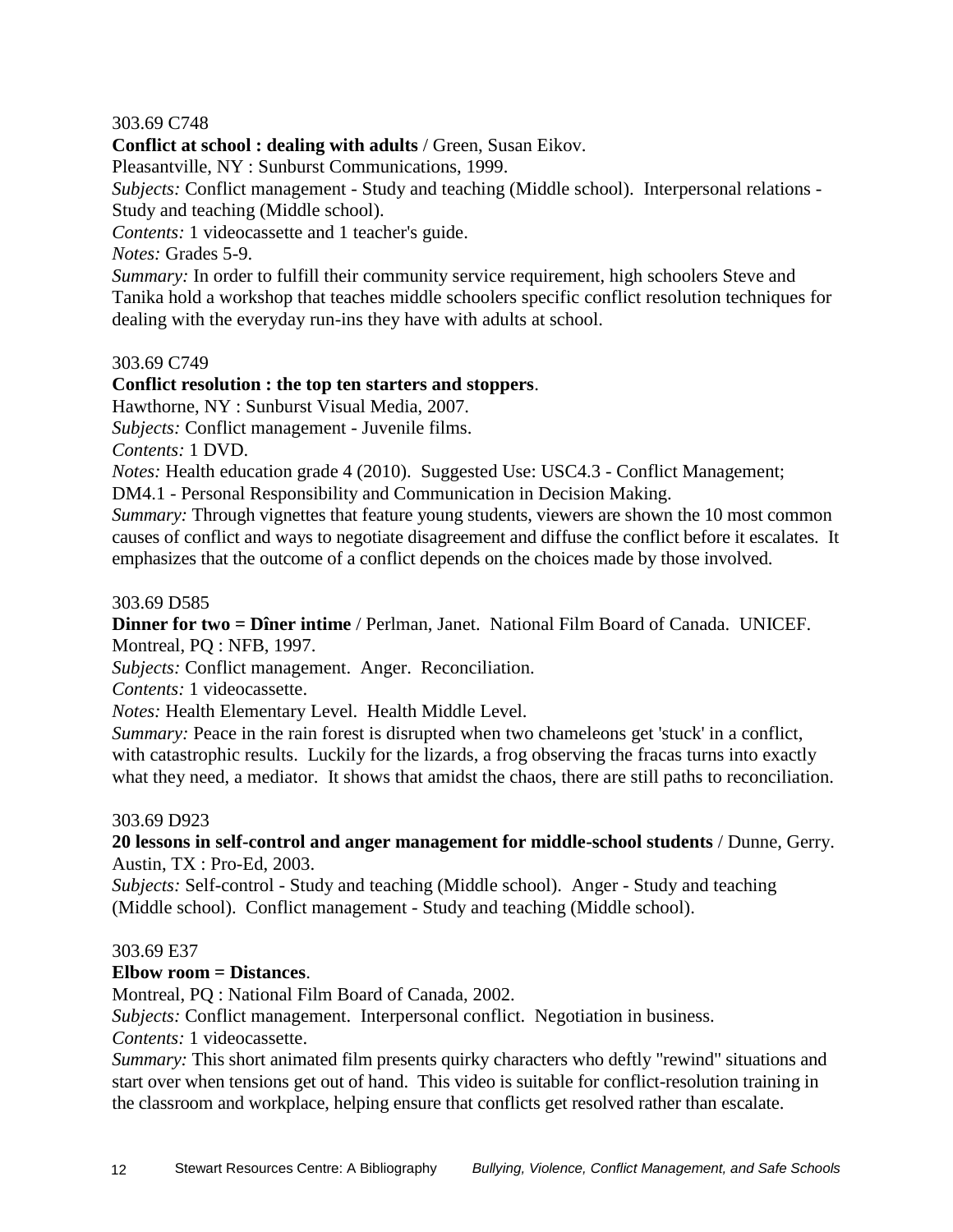#### 303.69 E68

# **The practitioner's guide to mediation : the client-centered approach** / Erickson, Stephen K. McKnight, Marilyn S.

New York : Wiley, 2001.

*Subjects:* Negotiation. Conflict management. Mediation. Interpersonal conflict.

#### 303.69 F565

#### **5 ways to work things out (without fighting)**.

Bristol, CT : Mazzarella Media, 2009.

*Subjects:* Conflict management - Juvenile films. Social interaction in children - Juvenile films. *Contents:* 1 DVD.

*Notes:* Health education grade 1 (2010). Health education grade 2 (2010). Health education grade 3 (2010). Suggested Use: Grade 1 - USC1.3 Healthy School Relationships; Grade 2 - USC2.1 Thoughts-Feelings-Actions, USC2.4 The Meaning of "Respect"; Grade 3 - USC3.6 Real and Fictional Violence.

*Summary:* This program gives kids five strategies to help them resolve the problems they face in a safe and appropriate way. Children are taught that hitting is not a way to solve a problem and that fights can be avoided when they use their words to talk about the problem. The program demonstrates how blaming someone else for the problem does not resolve the problem, but asking questions can lead to a satisfactory resolution for everyone involved with the problem.

#### 303.69 F664

**Working through conflict : strategies for relationships, groups, and organizations** / Folger, Joseph P. Poole, Marshall Scott. Stutman, Randall K.

Boston, MA : Pearson/Allyn and Bacon, 2005. 5th ed.

*Subjects:* Social conflict. Conflict (Psychology). Conflict management. Social interaction.

#### 303.69 F985

#### **The conflict resolution toolbox : a field guide to analyzing, diagnosing, and resolving conflict** / Furlong, Gary T.

Mississauga, ON : J. Wiley & Sons Canada, 2005.

*Subjects:* Conflict management. Mediation.

*Summary:* This book bridges the gap between theory and practice and goes beyond just one single model to present a complete toolbox - a range of models that can be used to analyze, diagnose, and resolve conflict in any situation. It shows mediators, negotiators, managers, and anyone needing to resolve conflict how to simply and effectively understand and assess the situations of conflict they face. It goes a step further, offering specific, practical guidance on how to intervene to resolve the conflict successfully.

#### 303.69 H236

**The handbook of conflict resolution : theory and practice** / Deutsch, Morton (editor).

Coleman, Peter T. (editor).

San Francisco, CA : Jossey-Bass, 2000.

*Subjects:* Conflict management.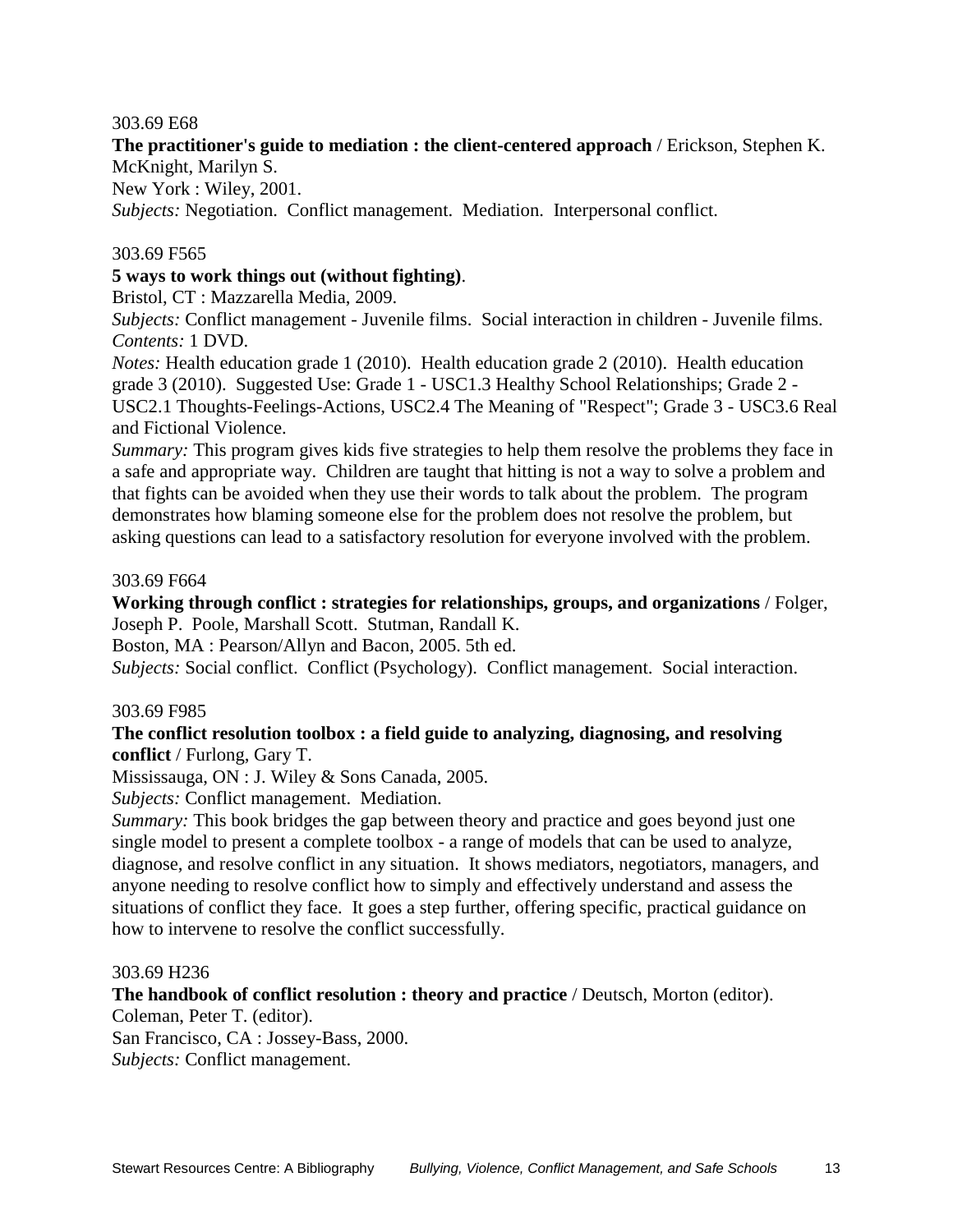#### 303.69 H294

**The joy of conflict resolution : transforming victims, villains and heroes in the workplace and at home** / Harper, Gary.

Gabriola, BC : New Society Publishers, 2004.

*Subjects:* Conflict management. Interpersonal conflict.

#### 303.69 H891

**Helping kids handle anger : a Validated Washington State Innovative Education Program** / Huggins, Pat.

Longmont, CO : Sopris West, 1997. 2nd ed.

*Subjects:* Anger in children. Self-control in children. Conflict management - Study and teaching (Elementary).

#### 303.69 H891

**Helping kids handle conflict : teaching self-control : primary version** / Huggins, Pat. Shakarian, Lorraine.

Longmont, CO : Sopris West, 1999.

*Subjects:* Conflict management - Study and teaching (Primary). Self control - Study and teaching (Primary). Interpersonal relations - Study and teaching (Primary).

#### 303.69 H891

**Helping kids handle conflict : teaching self-control : intermediate version** / Huggins, Pat. Shakarian, Lorraine.

Longmont, CO : Sopris West, 2004.

*Subjects:* Conflict management - Study and teaching (Elementary). Self control - Study and teaching (Elementary). Interpersonal relations - Study and teaching (Elementary).

#### 303.69 I78

**Collaborative approaches to resolving conflict** / Isenhart, Myra Warren. Spangle, Michael. Thousand Oaks, CA : Sage Publications, 2000.

*Subjects:* Conflict management. Dispute resolution (Law).

#### 303.69 K29

**Kelso in action** / Visual Education Centre Limited.

Hawthorne, NY : Sunburst Visual Media, 2007.

*Subjects:* Conflict management - Juvenile films. Interpersonal conflict - Juvenile films.

Interpersonal communication - Juvenile films.

*Contents:* 1 DVD.

*Notes:* Health education grade 2 (2010). Suggested Use: USC4.3 - Conflict Management. Health education grade 4 (2010). Suggested Use: DM4.1 - Personal Responsibility and Communication in Decision Making.

*Summary:* Short, true-to-life vignettes help students see how kids just like them use Kelso's Choices to solve everyday problems. The DVD is presented in two separate sections: one for grades K-2 hosted by Kelso himself, and one for Grades 3-5 hosted by a young teen.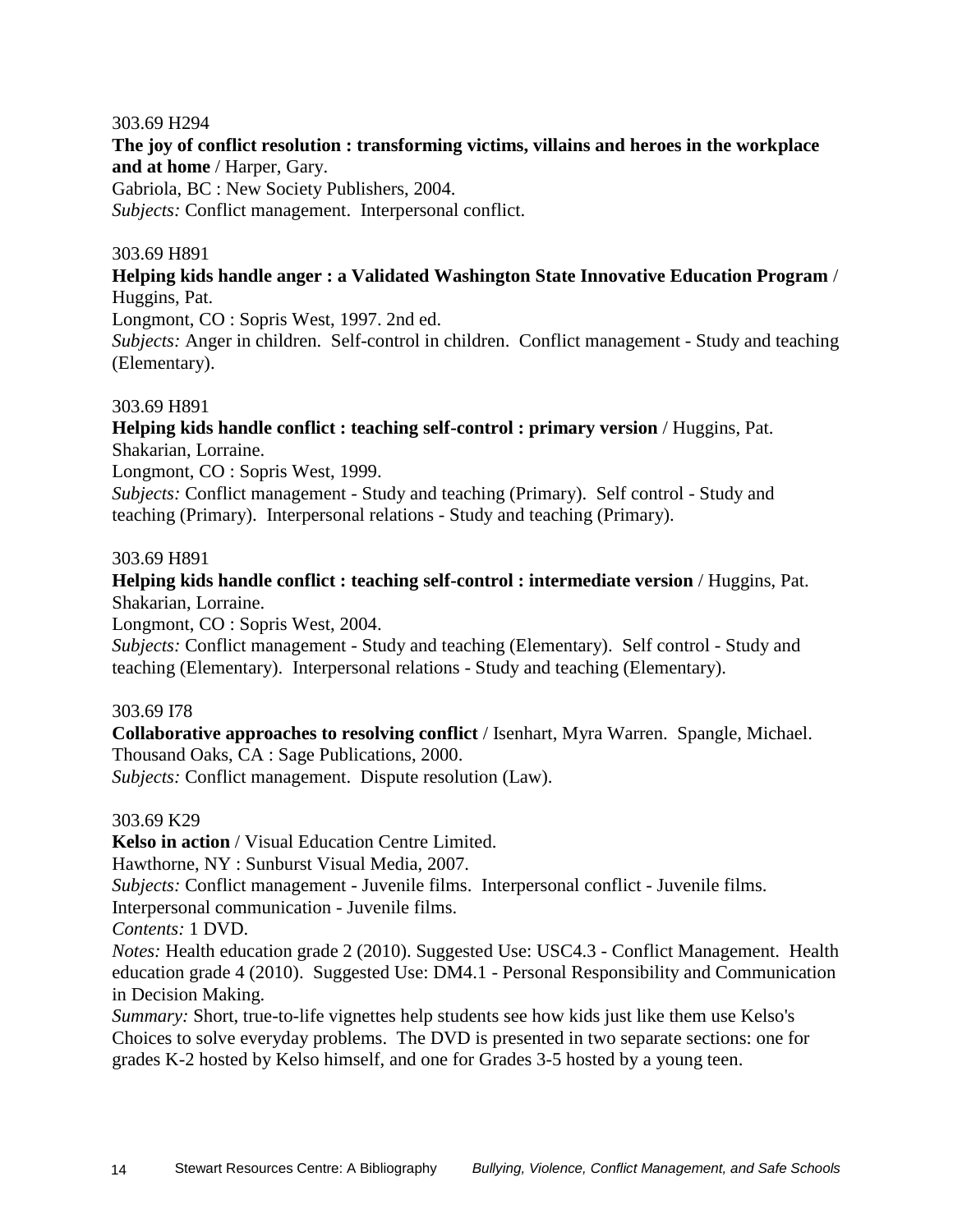#### 303.69 K91

#### **The little book of cool tools for hot topics : group tools to facilitate meetings when things are hot** / Kraybill, Ronald S. Wright, Evelyn.

Intercourse, PA : Good Books, 2006.

*Subjects:* Group facilitation. Group decision making. Conflict management.

*Summary:* This book shows how to help people hear each other when they feel like shouting; how to focus on the issues at stake rather than having a war of personalities; how to employ actual practices for better understanding (interviews, small-group discussions, role-reversal presentations); and how to move a group toward making a decision that all can honestly support.

#### 303.69 L441

**Bridging troubled waters : conflict resolution from the heart** / LeBaron, Michelle.

San Francisco, CA : Jossey-Bass, 2002.

*Subjects:* Conflict management. Interpersonal conflict.

#### 303.69 M266

**Managing conflict resolution** / Films Media Group. Cambridge Educational.

Orangeville, ON : McIntyre Media, 2011.

*Subjects:* Conflict management - Study and teaching (Secondary).

*Contents:* 1 DVD and 1 guide.

*Notes:* Grade 9 - Post secondary.

*Summary:* Students learn about the types of opposition in this video, which illustrates ways to use conflict constructively while avoiding violence, alienation, and resentment. Beginning with the notion that we deal with conflict largely through patterns learned as children, the program explores four behaviors that push conflict into the destructive zone: miscommunication, demonizing, refusal to negotiate, and "kitchen sinking" or pulling past events and unrelated frustrations into a present disagreement. Mediation, including peer mediation and the "third side" method of negotiation, are examined.

#### 303.69 M468

# **Staying with conflict : a strategic approach to ongoing disputes** / Mayer, Bernard S. San Francisco, CA : Jossey-Bass, 2009.

*Subjects:* Interpersonal conflict. Conflict (Psychology). Conflict management.

#### 303.69 M468

**Beyond neutrality : confronting the crisis in conflict resolution** / Mayer, Bernard S. San Francisco, CA : Jossey-Bass, 2004. *Subjects:* Conflict management. Mediation.

#### 303.69 M468

#### **The dynamics of conflict resolution : a practitioner's guide** / Mayer, Bernard.

San Francisco, CA : Jossey-Bass, 2000.

*Subjects:* Interpersonal conflict. Conflict (Psychology). Conflict management. Negotiation. Problem solving.

*Summary:* This guide goes beyond observable techniques to offer a close look at the creative internal processes - both cognitive and psychological - that successful mediators and other conflict resolvers draw upon.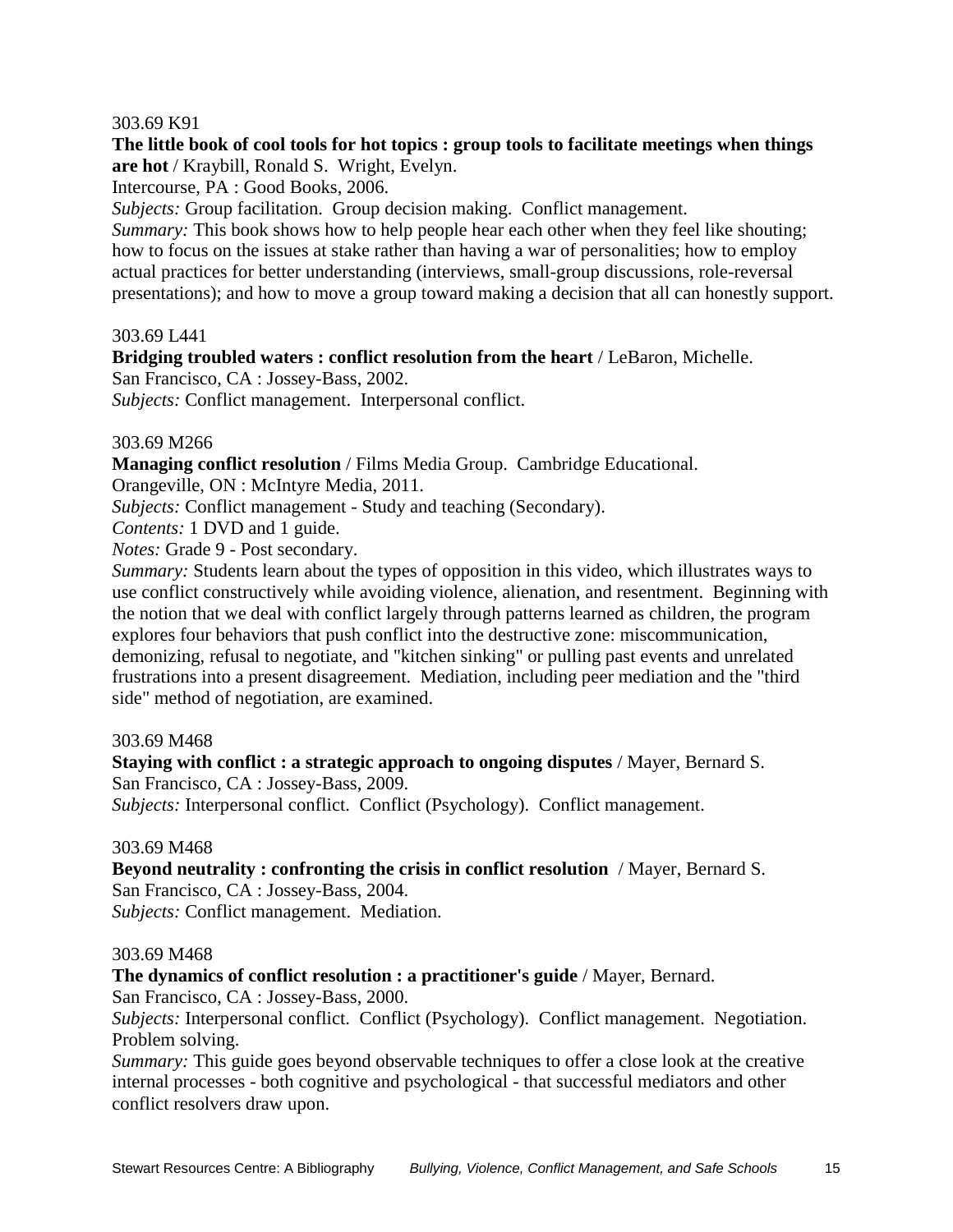#### 303.69 M915

# **Mediation career guide : a strategic approach to building a successful practice** / Mosten, Forrest S.

San Francisco, CA : Jossey-Bass, 2001.

*Subjects:* Conflict management - Vocational guidance. Mediation - Vocational guidance. Negotiation - Vocational guidance.

#### 303.69 M991

### **Must we fight? : from the battlefield to the schoolyard, a new perspective on violent conflict and its prevention** / Ury, William (editor). Program on Negotiation at Harvard Law School. San Francisco, CA : Jossey-Bass, 2002.

*Subjects:* Conflict management. Social conflict - Prevention. Violence - Prevention.

#### 303.69 P899

# **The little book of circle processes : a new/old approach to peacemaking** / Pranis, Kay.

Intercourse, PA : Good Books, 2005.

*Subjects:* Conflict management. Healing circles.

*Summary:* Peacemaking circles are used in neighbourhoods to provide support for those harmed by crime and to decide sentences for those who commit crime, in schools to create positive classroom climates and resolve behaviour problems, in the workplace to deal with conflict, and in social services to develop more organic support systems for people struggling to get their lives together.

#### 303.69 S445 OVERSIZE

#### **Second step : a violence prevention curriculum.**

- **Preschool to kindergarten (ages 4-6).** *Contents:* 33 lesson cards, 2 puppets, 1 newsletter, 1 teacher's guide, and 1 family overview binder (1 videocassette, information sheets).
- **Grades 4-5.** *Contents:* 1 videocassette, 4 posters, 49 lesson cards, 1 newsletter, 1 teacher's guide, 1 family overview binder (1 videocassette, 2 information sheets).
- **Middle school/junior high : level 1.** *Contents:* 1 videocassette, overhead transparencies, and 2 books.

/ Beland, Kathy. et al.

Seattle, WA : Committee for Children, 1997.

*Subjects:* Violence - Prevention - Study and teaching. Nonviolence - Study and teaching. Conflict management - Study and teaching. Anger in children. Interpersonal conflict in children.

#### 303.69 S454

# **Getting them to see it your way : dealing with difficult and challenging people** / Segal, Judith. Los Angeles, CA : Lowell House, 2000.

*Subjects:* Conflict management. Interpersonal communication. Interpersonal relations. *Summary:* Difficult people come in all shapes and sizes, but they're easy to recognize: managers

who take credit for your achievements; family members who can't compromise; abrasive and close-minded people who refuse to see things your way or anybody else's. With wry humour, pure common sense, and razor-sharp insight, Dr. Judith Segal teaches you, step by step, how to rise to the challenge.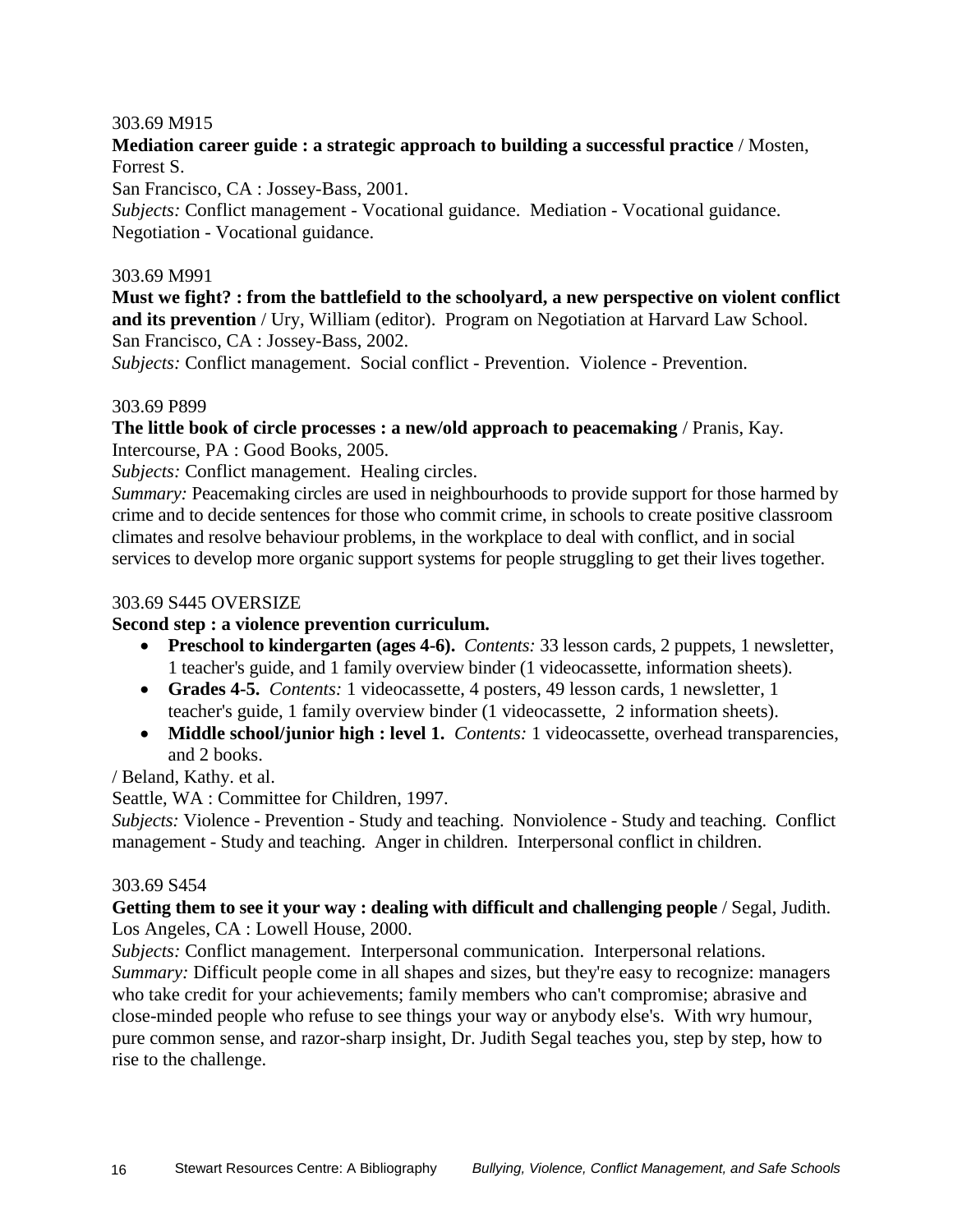#### 303.69 S613

**Coping through conflict resolution and peer mediation** / Simpson, Carolyn.

New York : Rosen Publishing Group, 1998.

*Subjects:* Conflict management. Interpersonal conflict in adolescence. Interpersonal communication in adolescence. Mediation. Peer counseling of students.

#### 303.69 S887

**Story of a mediation** / Drolet, Stéphane.

Montreal, QC : National Film Board of Canada, 2007.

*Subjects:* Conflict management - Quebec (Province). Mediation - Quebec (Province). *Contents:* 1 DVD.

*Notes:* French with English subtitles.

*Summary:* Community mediation is a promising new approach to conflict resolution. This film unfolds during a pilot project in Longueuil, where a conflict has erupted and volunteer mediators attempt to reconcile the diametrically opposed viewpoints of the two parties involved.

#### 303.69 U83

#### **The third side : why we fight and how we can stop** / Ury, William.

New York : Penguin Books, 2000.

*Subjects:* Conflict management. Cooperativeness.

*Summary:* According to the author, it takes two sides to fight, but a third to stop. He describes ten practical roles - as managers, teachers, parents, and citizens - that each of us can play every day to prevent destructive conflict.

#### 303.69 W567

**When the dust settles = et la poussière retombe** / Johnson, Louise. National Film Board of Canada. UNICEF.

Montreal, PQ : NFB, 1997.

*Subjects:* Conflict management. Anger. Reconciliation.

*Contents:* 1 videocassette.

*Notes:* Health Middle Level.

*Summary:* Shows conflict in humorous and provocative ways. The culprits are neighbouring gophers with an un-neighbourly appetite for anger and revenge. By sundown, the retaliatory rodents have all but obliterated both of their homes. The movie explores the ways we view and deal with conflict and anger and shows that amidst chaos there are still paths to reconciliation.

#### 303.6907 C278

#### **Before push comes to shove : building conflict resolution skills with children** / Carlsson-Paige, Nancy. Levin, Diane E.

St. Paul, MN : Redleaf Press, 1998.

*Subjects:* Conflict management - Study and teaching (Primary). School violence - Prevention. Classroom management.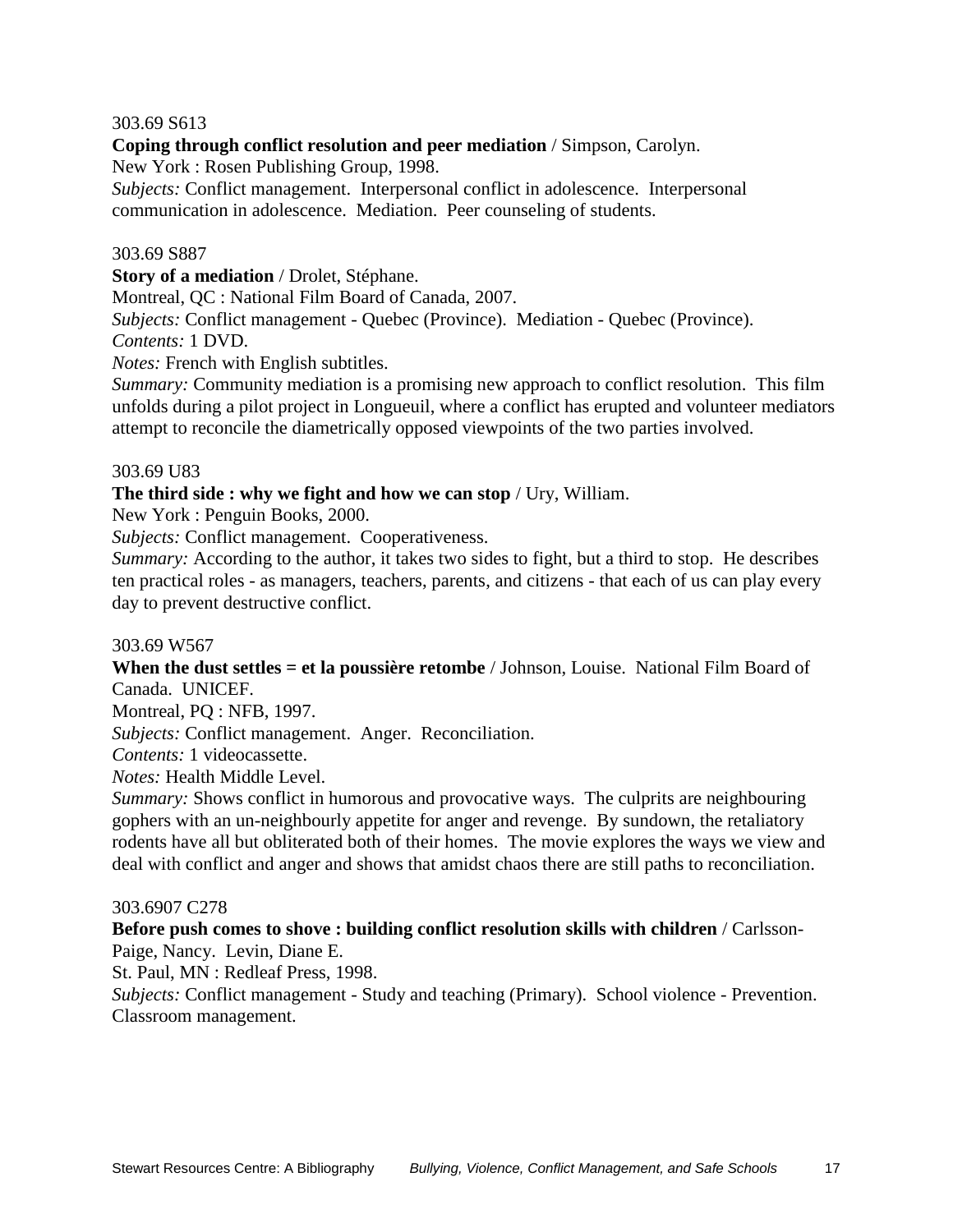#### 303.6907 C287

# **Conflict resolution from the inside out : helping teens manage conflict in the real world** / Carman, Rebecca.

Hawthorne, NY : Bureau for At-Risk Youth, 2007.

*Subjects:* Conflict management - Study and teaching (Secondary). Interpersonal relations in adolescence. Problem solving. Teenagers - Life skills guides.

*Contents:* 1 book and 1 CD-ROM.

*Summary:* This activity book teaches practical skills for handling conflict and addresses the many underlying issues that influence how teens approach such situations. Role plays use scenarios that inspire candid discussions about the kinds of conflicts teens face every day, and help them recognize the power they have to affect the outcome of a conflict.

#### 303.6907 C748

# **Conflict resolution.**

- **Grades K-2.**
- **Grades 3-5.**
- **Grades 6-8.**

Rowley, MA : World Teachers Press (Didax), 2004.

*Subjects:* Conflict management - Study and teaching.

*Summary:* The ability to identify and resolve conflict is an essential skill that can be taught at any age. This three-book series is designed for classroom use by general educators. Each book includes teacher's notes, reproducible activity sheets and a peer mediation form.

#### 303.6907 F552

**Free the children! : conflict education for strong peaceful minds** / Fitzell, Susan Gingras. Gabriola Island, BC : New Society Publishers, 1997.

*Subjects:* Conflict management - Study and teaching. Nonviolence - Study and teaching. Selfesteem in children - Study and teaching. Curriculum planning.

#### 303.6907 H726

**The C-A-R-E Project : conflict and responsibility education** / Holden, Gerry.

Carthage, IL : Teaching & Learning Company, 2001.

*Subjects:* Conflict management - Study and teaching (Primary). Moral education. Character - Study and teaching (Primary).

*Notes:* Grades 1-4. A conflict resolution and character education program combined.

#### 303.6907 J39

#### **Conflict resolution : grades K-4** / Jasmine, Julia.

Westminster, CA : Teacher Created Resources, 1997.

*Subjects:* Conflict management - Study and teaching (Primary). Interpersonal relations - Study and teaching (Primary). Interpersonal conflict. Problem solving in children.

#### 303.6907 J39

**Conflict resolution : grades 5-8** / Jasmine, Julia.

Westminster, CA : Teacher Created Resources, 1997.

*Subjects:* Conflict management - Study and teaching (Elementary). Interpersonal relations - Study and teaching (Elementary). Interpersonal conflict. Problem solving in children.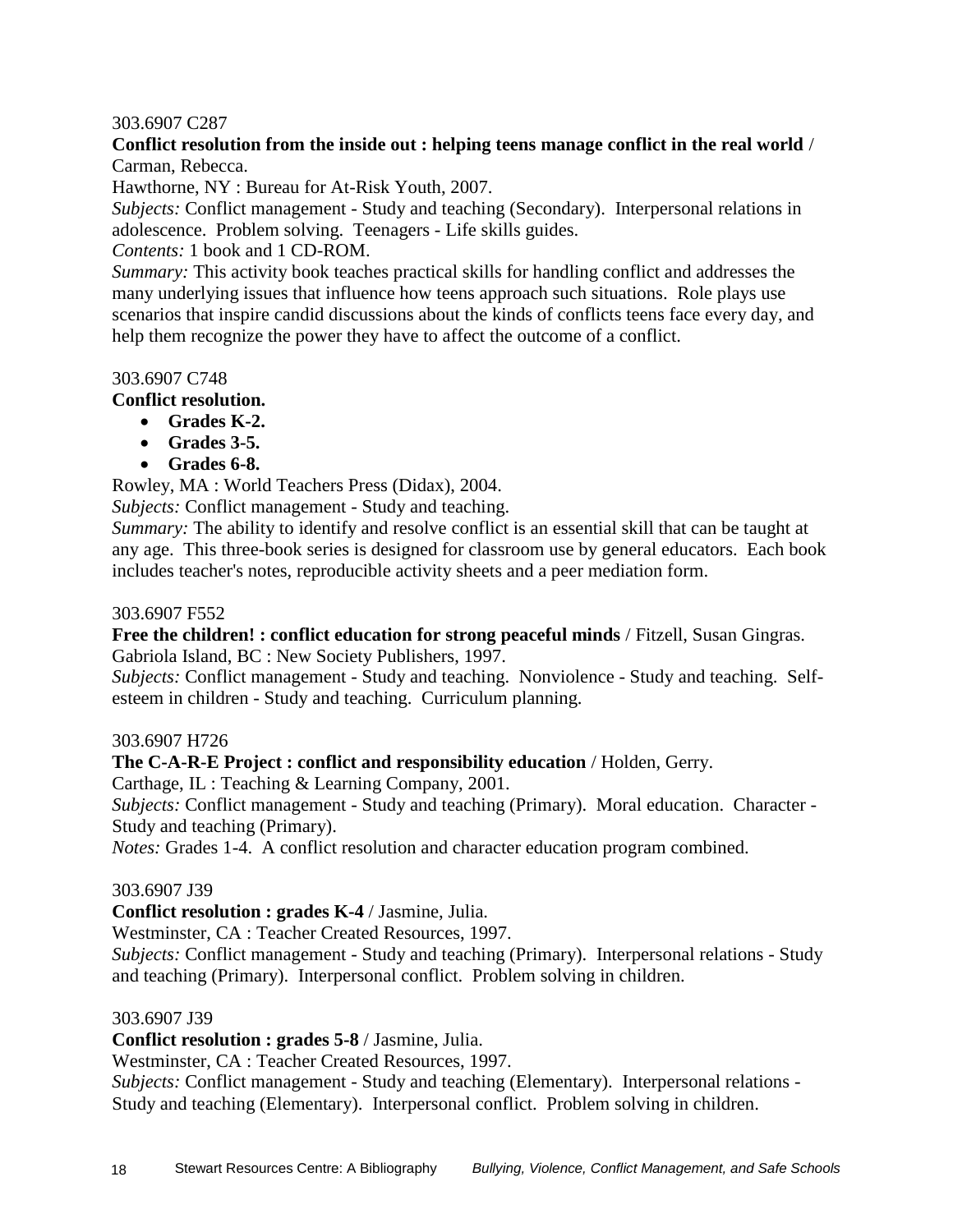#### 303.6907 M243

**Buddy system : work it out!** / Malcolm, Sue. Smith, Dan.

North Vancouver, BC : Supper Buddy Records, 2000.

*Subjects:* Violence - Prevention - Study and teaching (Primary). Conflict management - Study and teaching (Primary).

*Contents:* 1 sound disc and 1 book.

*Summary:* The CD has 12 songs about positive behaviour and violence prevention, and the activity book reinforces the themes of the songs.

#### 303.6907 P838

**Teaching conflict resolution with the Rainbow Kids Program** / Porro, Barbara. Alexandria, VA : Association for Supervision and Curriculum Development, 2002. *Subjects:* Conflict management - Study and teaching (Primary). Behavior modification. Classroom management.

# 305.23 A266

**Aggression, antisocial behavior, and violence among girls : a developmental perspective** / Putallaz, Martha (editor). Bierman, Karen L. (editor).

New York : Guilford Press, 2004.

*Subjects:* Girls - Psychology. Aggressiveness in children. Aggressiveness in adolescence. Conduct disorders in children. Conduct disorders in adolescence. Child psychopathology. Developmental psychology.

# 305.3 A652

**Appropriate actions : a guide for educators on dealing with sexual harassment** / Wynnyk, Theresa. Krepakevich, Jerry. National Film Board of Canada.

Montreal, PQ : NFB, 1998.

*Subjects:* Sexual harassment in education.

*Contents:* 1 videocassette.

*Summary:* The video outlines a practical, step-by-step plan of action for creating and maintaining a sexual harassment policy at school, including specifics of what educators can do to ensure their classrooms and schools are safe learning environments.

#### 305.32 T722

**Tough guise : violence, media and the crisis in masculinity** / Katz, Jackson. Earp, Jeremy. Northampton, MA : Media Education Foundation, 1999.

*Subjects:* Masculinity. Men - Socialization. Popular culture - Social aspects - United States. Violence - United States. Sexism in mass media.

*Contents:* 1 videocassette

*Notes:* Media Studies 20. Psychology 20, 30.

*Summary:* This video analyzes the role of masculinity in modern culture, and the guises available to men. It argues that the accepted roles for modern men carry inherent dangers to women and other men. It provides illustrated examples from popular culture. Video contains references to both sexual and violent situations and may be considered offensive.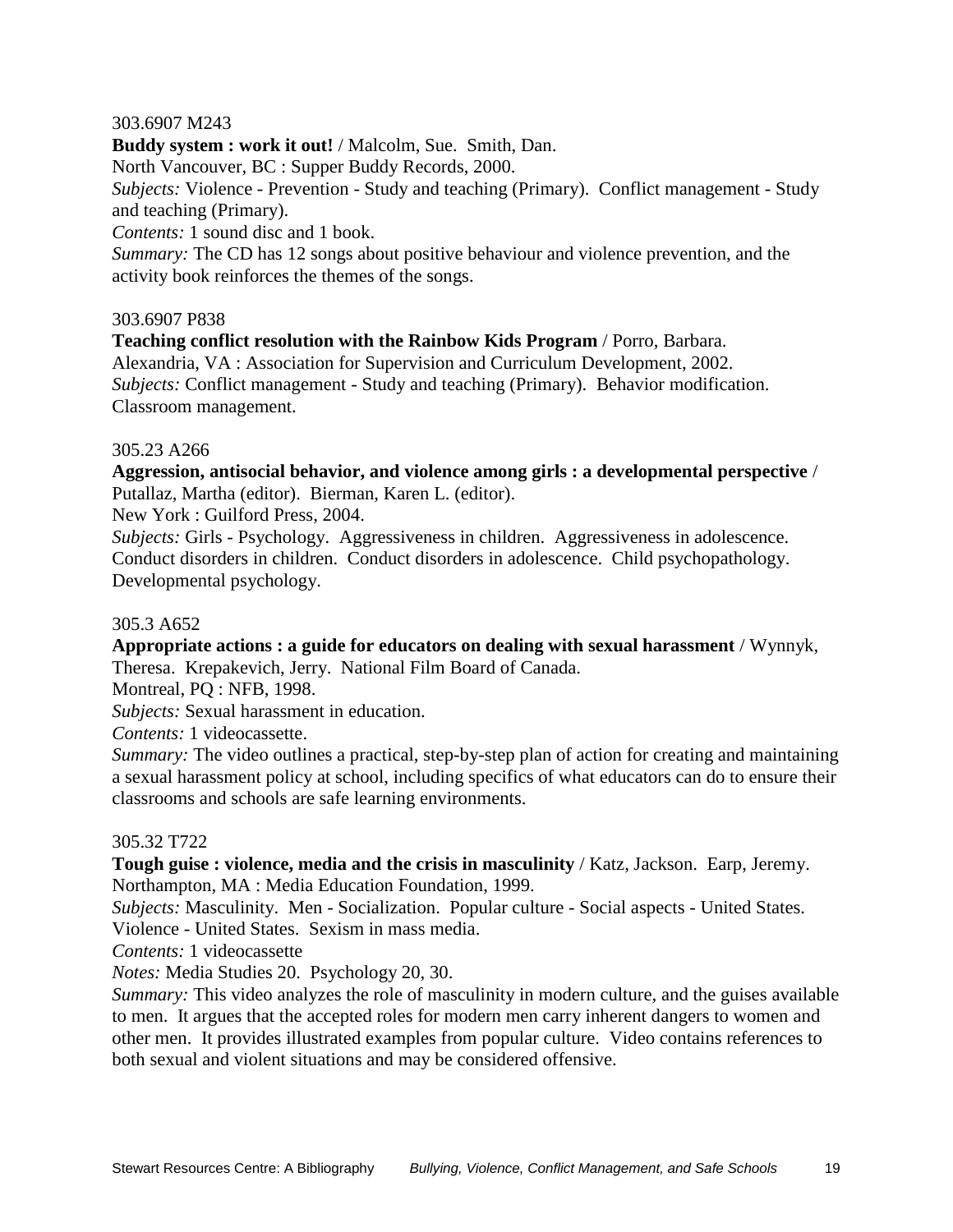#### 306.73 O61

**Open arms? Open eyes! : power, control and abuse in teen relationships** / Henrico County (Va.) Community Criminal Justice Board. Safe Harbor Project (Conn.).

Mount Kisco, NY : Human Relations Media, 2007.

*Subjects:* Dating violence. Teenagers - Abuse of. Interpersonal relations.

*Contents:* 1 DVD and 1 teacher's resource book.

*Summary:* Identifies abusive behaviors in teen dating through several examples of high school students. Demonstrates patterns and characteristics of typical abusers and victims. Points out that it is important to know the warning signs of an abusive relationship. Offers advice of what to do when involved in such a relationship.

#### 306.766 A648

# **Apples and oranges**.

Montreal, QC : National Film Board of Canada, 2003.

*Subjects:* Homophobia in children - Juvenile films. Invective - Juvenile films.

*Contents:* 1 videodisc.

*Notes:* Health education grade 6 (2009). Health education grade 7 (2009). Health education grade 8 (2009). Social Studies grade 5 (2010).

*Summary:* This video is designed to raise children's awareness of the harmful effects of homophobia and gender-related name calling, intolerance, stereotyping and bullying. The animated stories in the video will help students of all elementary grades explore name calling and bullying.

#### 306.766 E69

**Safe schools : breaking the silence on sexual difference** / Erlandson, Cheryl.

Saskatoon, SK : Saskatchewan Teachers' Federation, 2002.

*Subjects:* Homosexuality and education. Gay students. Homophobia in schools. Homosexuality - Study and teaching.

#### 306.766 G619

# **Coming out, coming in : nurturing the well-being and inclusion of gay youth in mainstream society** / Goldman, Linda.

New York : Routledge, 2008.

*Subjects:* Gay youth. Gay teenagers. Sexual minorities. Coming out (Sexual orientation). Homophobia. Gay youth - Services for.

*Summary:* The author describes the process of "coming in" to a welcoming and nurturing family, from both the teen's and the parents' perspective. Through the information, exercises, anecdotes, and extensive bibliography of additional resources provided in the book, parents, school administrators and educators, community groups and counselors will find the tools needed to facilitate nurturing and safe environments for our LGBT youth.

#### 306.766 O58

# **One of them**.

Montreal, PQ : National Film Board, 2000.

*Subjects:* Homophobia in high schools. Homosexuality and education. Discrimination. *Contents:* 1 videocassette.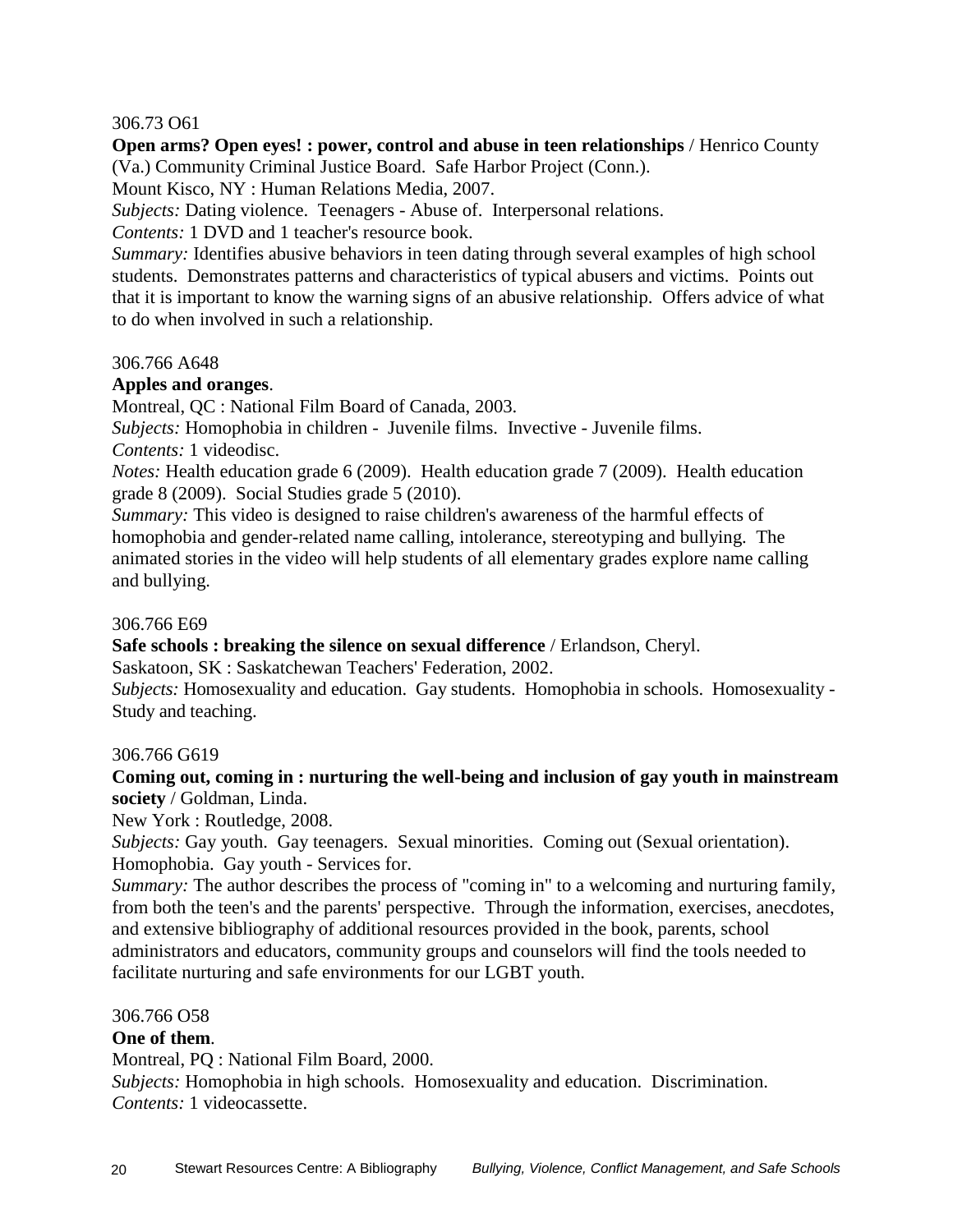*Notes:* Psychology 20, 30. Ages 13 and up.

*Summary:* Freedom from bullying, name-calling and violence motivates the high school seniors in this school-based drama. With a focus on homophobia and discrimination, the dramatization prompts viewers to examine their own responses and promote a safe school environment for all students.

# 306.766 S854

#### **Sticks and stones : words that hurt and how young people can overcome them.**

Montreal, PQ : National Film Board of Canada, 2001.

*Contents:* 1 videocassette.

*Subjects:* Homophobia in schools. Children of gay parents - Social aspects. Family. Stepfamilies - Social aspects. Bullying.

*Notes:* Health Elementary Level. For grades 3 to 7. English language arts grade 2 (2010). Social studies grade 1 (2010). Social studies grade 2 (2010). Social studies grade 3 (2010). Social Studies grade 4 (2010). Social studies grade 5 (2010).

*Summary:* Young children ages 5 to 12 describe how they feel when they hear put-downs of themselves or their families in this video for kids, their educators and parents. The children vividly describe how it feels to be teased when their families don't follow traditional gender roles.

# 327.172 C599

# **A culture of peace : a teaching unit on alternatives to war and violent conflict** / Clarke, Patrick Sean.

Vancouver, BC : CoDevelopment, 2000.

*Subjects:* Peace - Study and teaching (Secondary). Pacific settlement of international disputes - Study and teaching (Secondary). Conflict management - Study and teaching (Secondary),

#### 327.172 C968

**Cultivating peace in the 21st century = Cultiver la paix au 21e siècle** / Classroom Connections. Montreal, QC : National Film Board of Canada, 2002.

*Subjects:* Peace - Study and teaching (Secondary). Violence - Study and teaching (Secondary). War - Study and teaching (Secondary). International education.

*Contents:* 1 videocassette.

*Notes:* Gr. 10-12.

*Summary:* Four NFB films that provide teachers with the tools to engage high school students in the search for a "culture of peace" in our homes, neighbourhoods, and global communities. The teaching guide supports education in global issues, peace and security, human rights, cultural diversity and active citizenship.

#### 343.7309 B623

**Cyber law : maximizing safety and minimizing risk in classrooms** / Bissonette, Aimée M. Thousand Oaks, CA : Corwin Press, 2009.

*Subjects:* Computer-assisted instruction - Law and legislation - United States. Educational technology - Law and legislation - United States. Internet - Law and legislation - United States. Bullying in schools - Automation. Cyberbullying.

*Summary:* An overview of legal issues related to technology, this resource provides case summaries and proactive strategies on privacy, security, copyright, appropriate online behaviour, and more.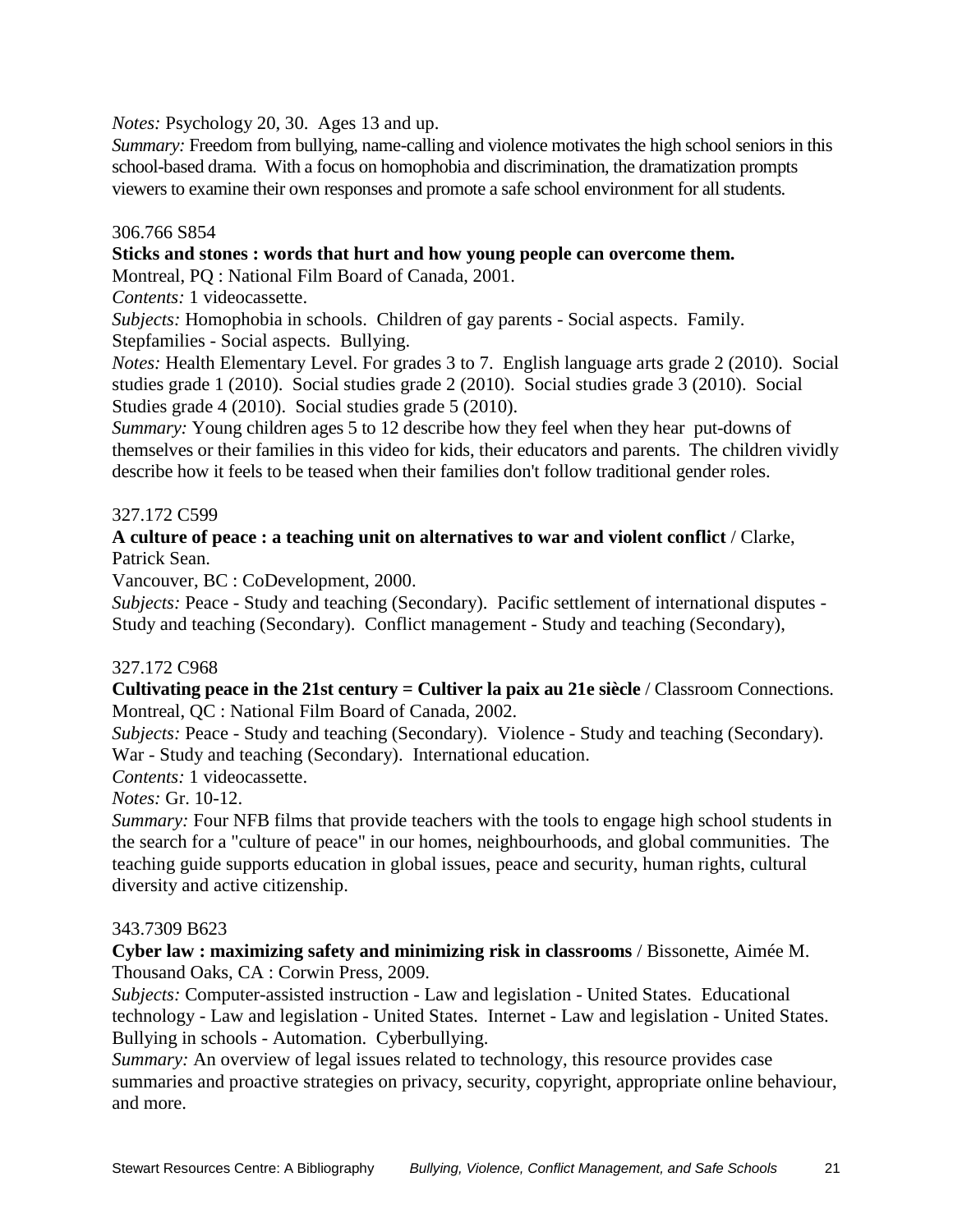# 344.71 R737

**An educator's guide to violence in schools** / Roher, Eric M.

Aurora, ON : Aurora Professional Press, a division of Canada Law Book, 1997. *Subjects:* School discipline - Law and legislation - Canada. School violence - Canada. Tort liability of school districts - Canada.

#### 344.73079 C752

#### **Bullying and harassment : a legal guide for teachers** / Conn, Kathleen.

Alexandria, VA : Association for Supervision and Curriculum Development, 2004. *Subjects:* Sexual harassment in education - Law and legislation - United States. Bullying in schools. *Summary:* The author examines essentials that every educator needs to know: what distinguishes bullying and harassment from teasing, why school personnel are liable when students harass another student, why all school personnel have to be trained in how to deal with student threats of violence against schools or classmates, how the Internet is breeding new forms of bullying and harassment, and which antibullying and antiharassment programs have achieved genuine results.

#### 346.71015 F198

# **Family violence intermediary training guide : legal information about recognizing and responding to family violence**.

Saskatoon, SK : Public Legal Education Association of Saskatchewan, 2004.

*Subjects:* Family violence - Law and legislation - Saskatchewan. Victims of family violence - Legal status, laws, etc. - Saskatchewan. Legal services - Saskatchewan.

*Summary:* This guide is intended for use by professional and volunteer groups who deal with people who may be reluctant or unlikely to access traditional legal information on their own.

#### 362.29 H945

#### **An unforgettable after-grad : your guide to creating and operating a successful all-night safe, dry, grad event** / Hunter, Linda.

Victoria, BC : Agio Publishing House, 2010.

*Subjects:* Drinking of alcoholic beverages - Prevention. High school seniors - Conduct of life. High school seniors - Substance abuse - Prevention. High school seniors - Alcohol use - Prevention.

#### 362.740835 A792

**Sex, power, & the violent school girl** / Artz, Sibylle. Toronto, ON : Trifolium Books, 1998. *Subjects:* Delinquent girls. Violence. School violence.

*Summary:* Psychology 20, 30.

#### 362.76 A548

# **Safe beginnings : protecting our children from sexual abuse** / Horn Anderson, Orieda.

Paceley, Shirley.

Decatur, IL : Blue Tower Training Center, 2003.

*Subjects:* Child sexual abuse - Prevention.

*Summary:* This book discusses: strategies for teaching children self-respect, self-esteem, sexuality, and safety; skills to teach children that can empower them to resist and report sexual abuse; how to create safe environments in schools, nurseries, preschools, and day care centres; what to do if abuse occurs; and resources and ideas for social change.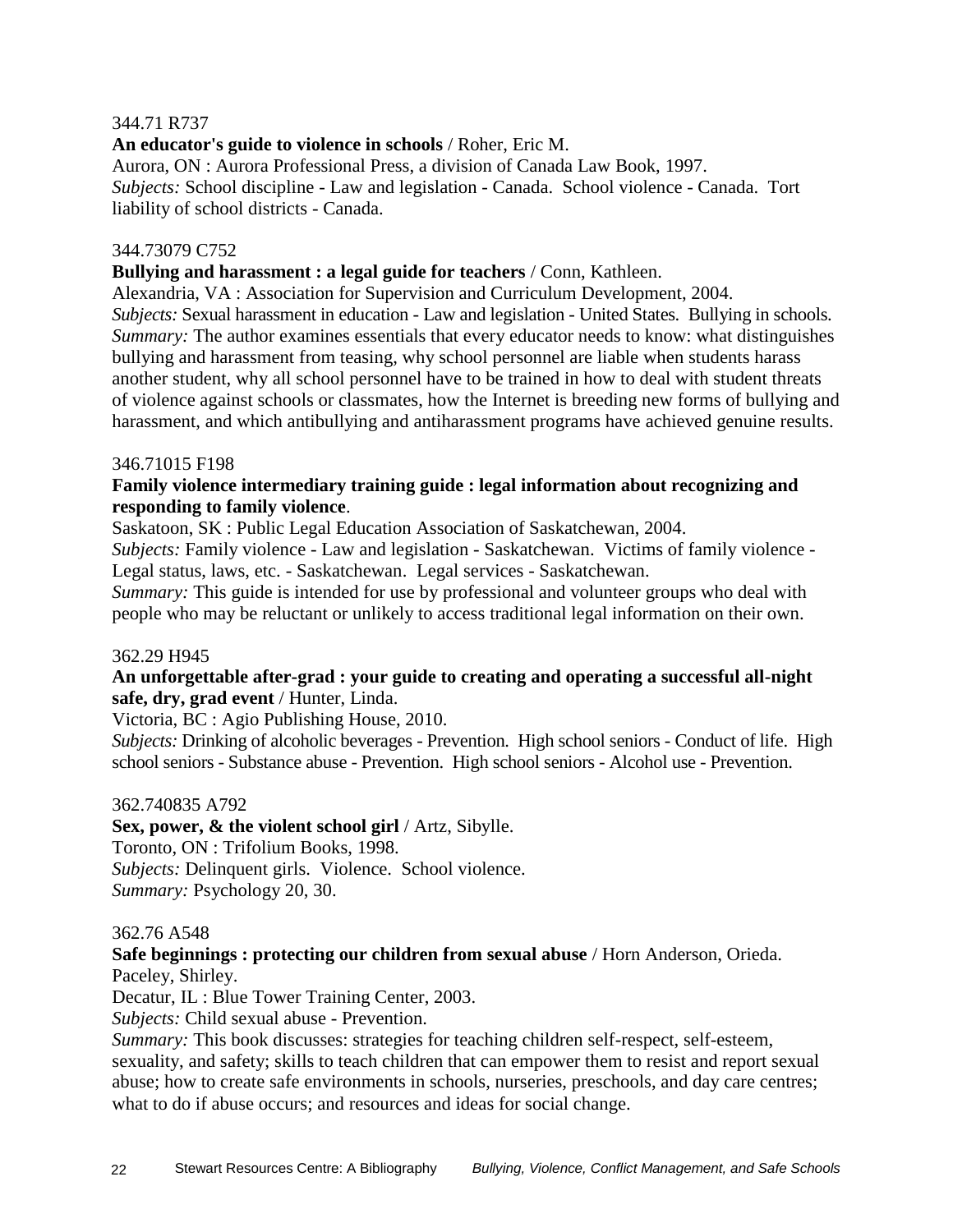#### 362.76 F171

**Walking the prevention circle : our children, our future : understanding child/youth maltreatment for Aboriginal communities** / Fairholm, Judi. Fearn, Terrellyn. Ross, Kristin. Ottawa, ON : Canadian Red Cross, 2010. 3rd ed.

*Subjects:* Child abuse - Prevention. Family violence - Prevention. Native peoples - Mental health - Canada.

#### 362.76 F171

**Prevention in motion : an educational workshop on the prevention of abuse, bullying and harassment for adults who work with children and youth** / Fairholm, Judi. Ferguson, Pam. Ottawa, ON : Canadian Red Cross, 2005. 5th ed.

*Subjects:* Bullying - Prevention. Harassment - Prevention. Child abuse - Prevention. Child sexual abuse - Prevention.

*Notes:* Health education grade 1 (2010). Health education grade 2 (2010). Health education grade 3 (2010). Health education grade 4 (2010). Health education grade 5 (2010). Health education grade 6 (2009). Health education grade 7 (2009). Health education grade 8 (2009). Health education grade 9 (2009).

*Summary:* Tailored for adults, this resource clearly defines various types of abuse, neglect, and harassment. It outlines indications of problems and their effects on children and youth. Readers will learn of the barriers and benefits to preventing violence and methods for proactively building safer relationships within schools and communities.

#### 362.829 S252

**Valuing our future : a STOPS to Violence Project.** / Saskatchewan Towards Offering Partnership Solutions to Violence Inc. (STOPS).

Regina, SK : STOPS, 2004.

*Subjects:* Family violence. Dating violence. Child abuse. Abused teenagers - Services for. *Summary:* The first part of the report will share the work with the partners of STOPS, the conference and youth retreat in May 2003. The second section will present the survey results of six focus groups with young girls and women from the ages of 12 to 20. The last section will deal with recommendations for mentoring and inclusion.

#### 362.8292 D668

**Domestic violence : opposing viewpoints** / Haugen, David M. (editor).

San Diego, CA : Greenhaven Press, 2005. *Subjects:* Family violence. *Notes:* Psychology 20. Life Transitions 20/30.

362.8292 F198 **Family violence** / Lloyd, J.D. (editor). San Diego, CA : Greenhaven Press, 2000. *Subjects:* Family violence. *Notes:* Psychology 20. Life Transitions 20/30.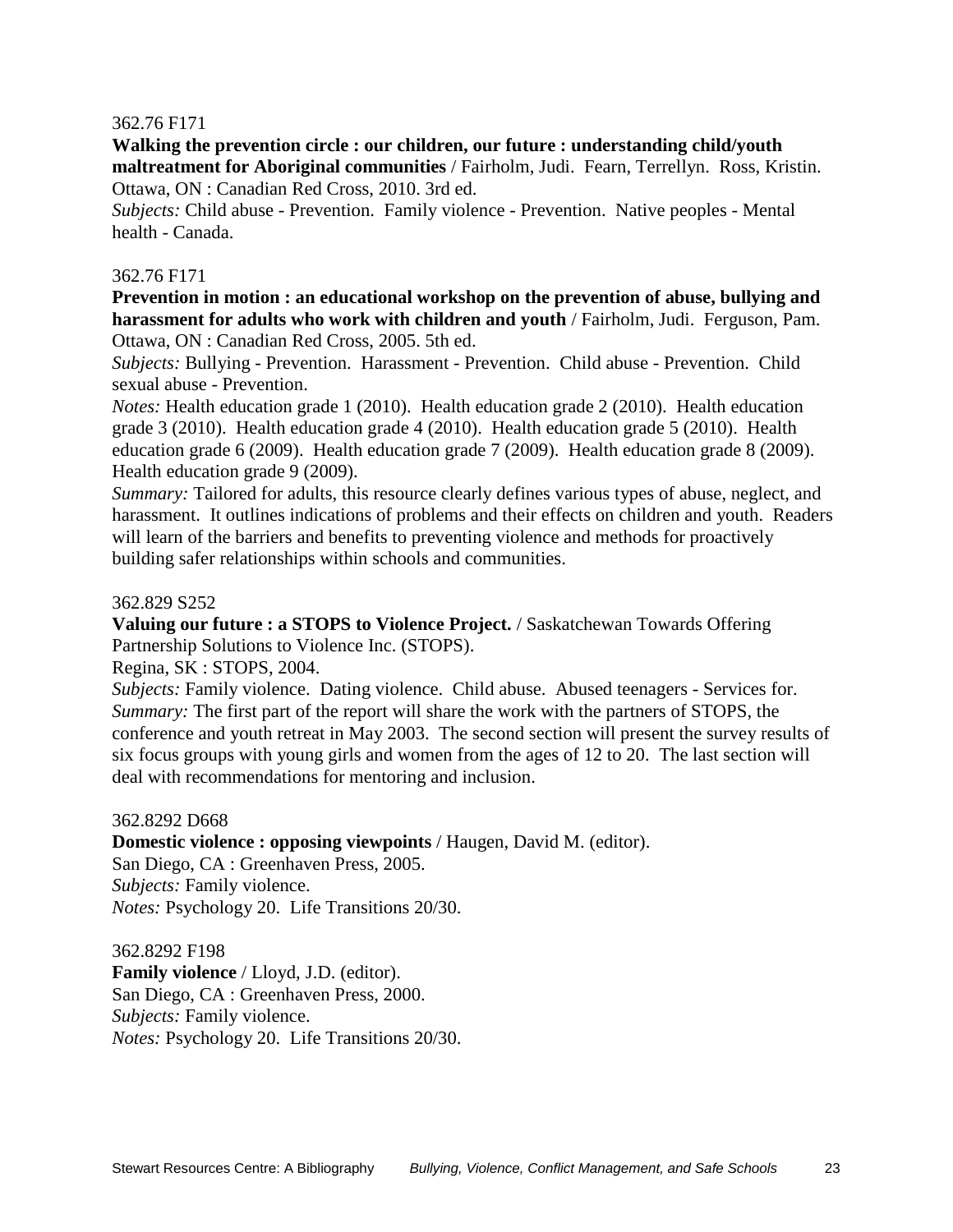# 362.8292 H321

**A safe place to live : a story for children who have experienced domestic violence** / Harrison, Michelle A. Marten, Luanne Voltmer.

Indianapolis, IN : Kidsrights, 2002.

*Subjects:* Family violence - Juvenile literature. Abused wives - Juvenile literature. Victims of family violence - Juvenile literature.

# 362.8292 M788

**Children's domestic abuse program : group manual** / Montgomery, Mary (editor).

Charlotte, NC : Kidsrights, 1997.

*Subjects:* Children of abused wives. Family violence - Psychological aspects. Social work with children. Group psychotherapy for children. Abused children - Counseling of.

*Summary:* This curriculum is developed specifically for work with child victims of domestic violence. Designed to support counselors, therapists, caseworkers, and educators who work with these children in group sessions. The curriculum is composed of three self-contained courses for three age groups:  $3 \text{ to } 5$ ,  $6 \text{ to } 8$ , and  $9 \text{ to } 12$ .

# 362.8292 P967

**Protecting children from domestic violence : strategies for community intervention** / Jaffe,

Peter G. (editor). Baker, Linda L. (editor). Cunningham, Alison L. (editor). New York : Guilford Press, 2004.

*Subjects:* Family violence. Child abuse. Family services.

362.8292 R228

# **Real people : violence in the family.**

Pleasantville, NY : Sunburst Visual Media, 1997.

*Subjects:* Family violence.

*Contents:* 1 videocassette and 1 teacher's guide.

*Notes:* Gr. 7-12.

*Summary:* Interweaving first-person accounts by teens who grew up in violent homes, dramatic stories and interviews with experts, this program helps viewers distinguish between what is normal family life and what is not. Examines coping skills and provides resources to get help.

#### 362.8292 S128

# **A safe place to grow : a group treatment manual for children in conflicted, violent, and separating homes** / Roseby, Vivienne.

Binghamton, NY : Haworth Press, 2005.

*Subjects:* Problem families - Psychological aspects. Abused children - Counseling of. Children of abused wives - Counseling of. Children of divorced parents - Counseling of. Victims of family violence - Counseling of. Group psychotherapy for children.

#### 362.88 N899

# **Not just puppy love : an educational workshop on understanding youth relationship violence** / Fairholm, Judi.

Ottawa, ON : Canadian Red Cross, 2006. 2nd ed.

*Subjects:* Dating violence - Study and teaching. Violence - Prevention - Study and teaching.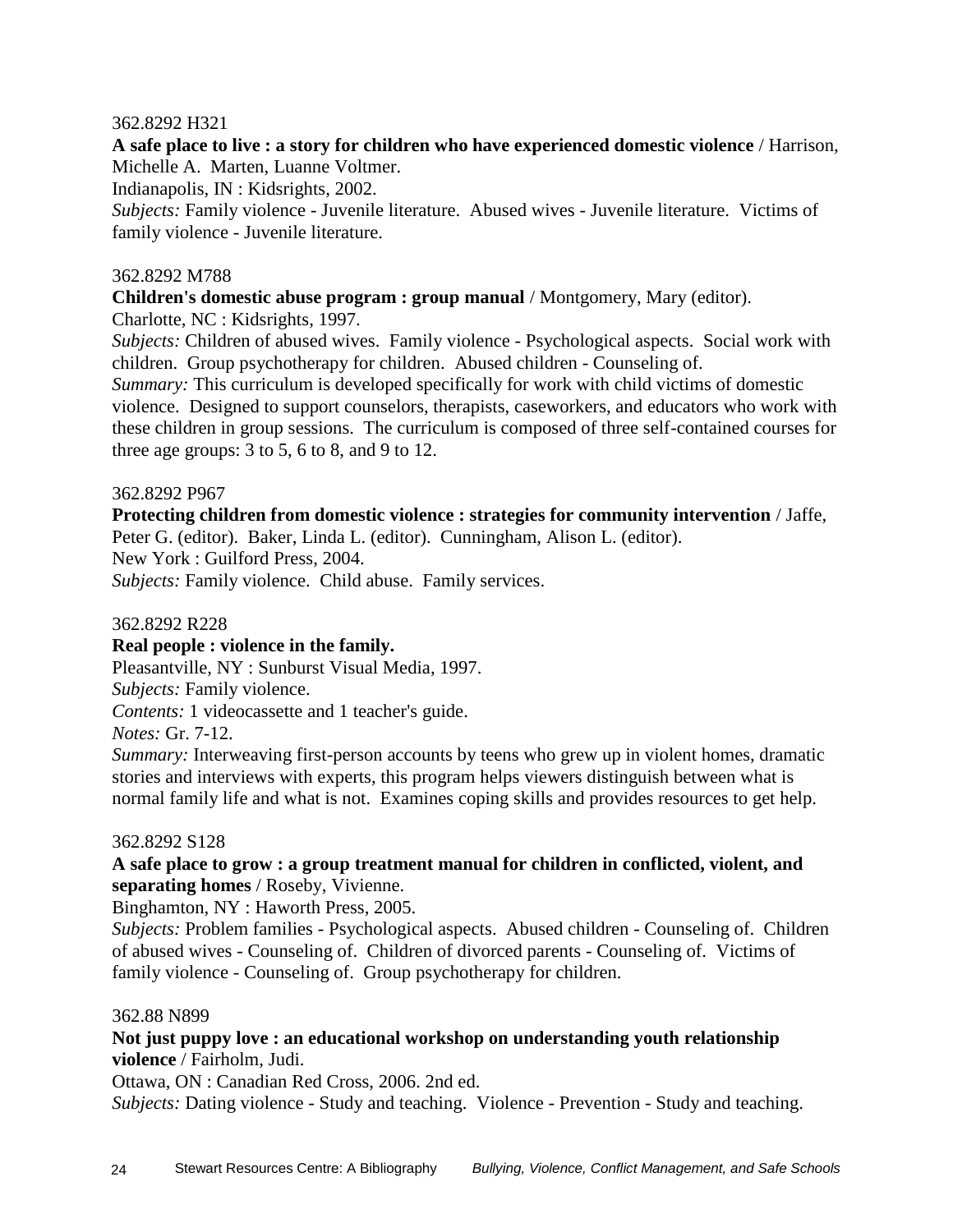#### 364.36 A466

**Alter-Natives to non-violence report : aboriginal youth gangs exploration : a community development process** / Saskatchewan. Saskatchewan Justice. Community Mobilization. Saskatoon, SK : Federation of Saskatchewan Indian Nations, 2003.

*Subjects:* Gangs - Saskatchewan. Gang prevention - Saskatchewan. Native youth - Saskatchewan - Criminal justice system. Indians of North America - Saskatchewan - Social conditions. Juvenile delinquents - Saskatchewan.

#### 364.36 B277

**Giving youth a voice : a basis for rethinking adolescent violence** / Barron, Christie L. Halifax, NS : Fernwood, 2000.

*Subjects:* Juvenile delinquency. Violence in adolescence.

#### 364.36 R434

# **Resolving conflict creatively between victims and youth offenders : healing circles**.

Toronto, ON : Triune Arts, 1997.

*Subjects:* Conflict management. Mediation. Victims of crime. Juvenile delinquents. Crime prevention. Interpersonal conflict.

*Contents:* 1 videocassette.

*Summary:* The mock healing circle presented in this video stands for all circle-type "conferencing" which offer a creative approach to achieving satisfying justice. A healing circle is transformative. It transforms an adversarial approach to a communal process; the goal is not to blame and segregate but to hold accountable the offending behavior and give a powerful voice to the ones who have been victimized. Circles may be used in a variety of settings, including precharge and post-charge convictions, or in response to bullying.

#### 370.114 A769

**Nobody left to hate : teaching compassion after Columbine** / Aronson, Elliot.

New York : H. Holt, 2001.

*Subjects:* Affective education. School violence - Prevention. Schools - Safety measures. *Summary:* Aronson, a social psychologist, offers concise, practical, and easy-to-apply strategies for creating a more supportive, stimulating, and compassionate environment in our schools.

#### 370.117 J66

# **Multicultural education and human relations : valuing diversity** / Johnson, David W. Johnson, Roger T.

Boston, MA : Allyn and Bacon, 2002.

*Subjects:* Multicultural education. Interpersonal relations - Study and teaching. Interpersonal communication. Conflict management.

*Summary:* This book presents theoretical and empirical knowledge on human relations and diversity and shows how to apply it in practical ways in the classroom and school. Exercises allow students to diagnose their knowledge and skills, reflect on experiences, and integrate information. Group activities for use in the classroom encourage students to form "countries," discuss personal attitudes and life histories, and learn alternate forms of conflict resolution through role playing.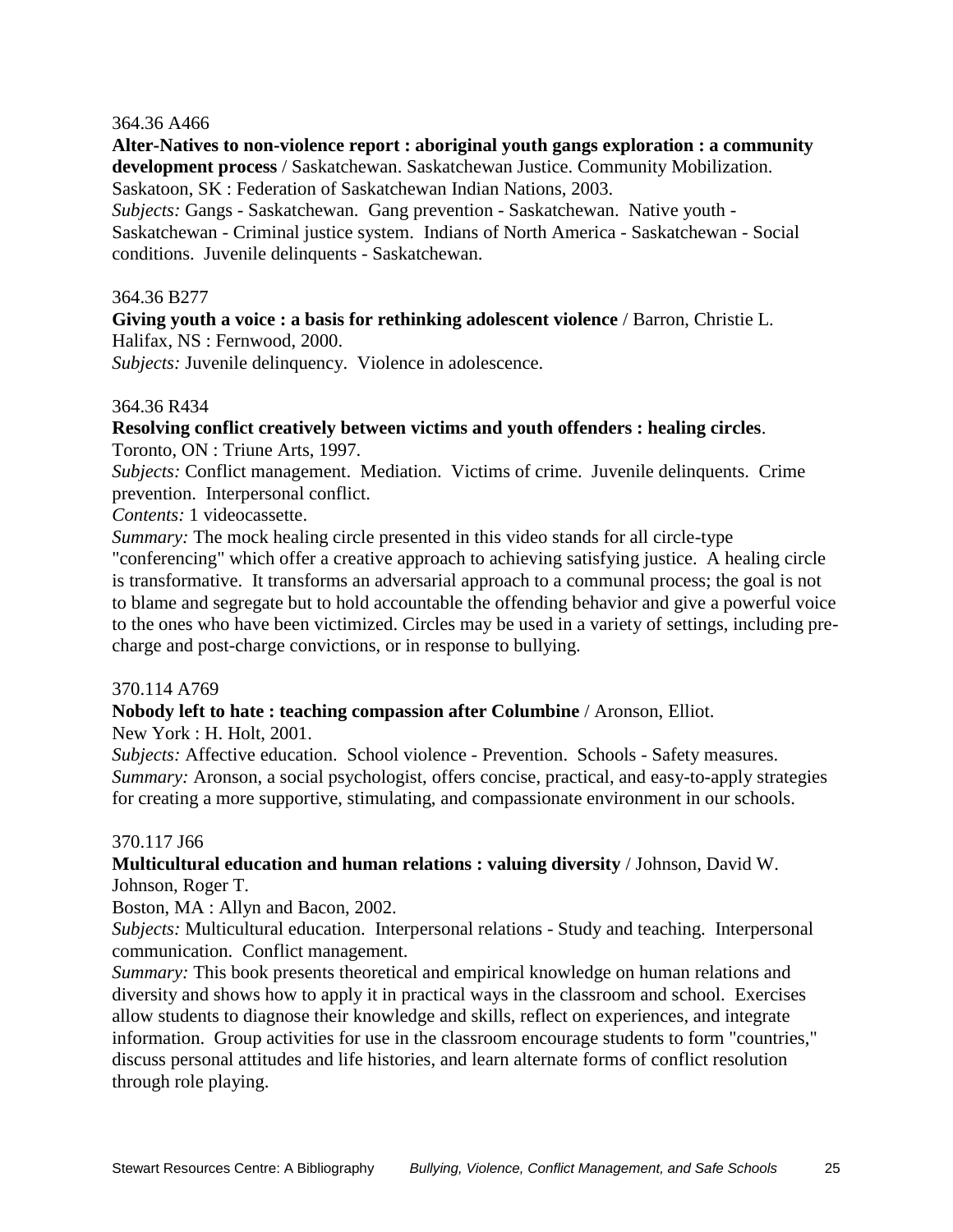# 370.117 V335

**Making allies, making friends : a curriculum for making the peace in middle school** / Vasquez, Hugh. Myhand, M. Nell. Creighton, Allan.

Alameda, CA : Hunter House, 2000.

*Subjects:* Discrimination in education - Prevention. Prejudices - Study and teaching (Middle school). Multicultural education. Stereotype (Psychology). Intergroup relations. School violence - Prevention.

*Summary:* The over 30 innovative, creative classroom sessions are designed to prepare young people to build a healthy multicultural community and prevent violence.

#### 370.15 F898

**I like you, I like me, too! ; a teacher/parent guide to help children aged 6-10 develop selfesteem based on choice theory** / Frid, Marcia C.

Regina, SK : Your Nickel's Worth Publishing, 2008.

*Subjects:* Self-esteem - Study and teaching (Elementary). Bullying - Prevention - Study and teaching (Elementary). Choice (Psychology) - Study and teaching (Elementary). Achievement motivation in education.

*Contents:* 1 book and 1 CD.

*Notes:* Health education grade 3 (2010). Health education grade 4 (2010). Health education grade 5 (2010).

*Summary:* This resource has two main components that could be used together or independently. The main body offers activities that help children to boost their self-esteem and to express themselves in constructive ways. It also provides a poetry and activity unit on making choices to be a friend, a winner, and a leader rather than a bully. The "Magic Choice Carpet" section component offers lesson plans to teach the internal motivational concepts of choice theory developed by Dr. William Glasser.

#### 370.1524 A384

**The problem solver** / Alexiou, Chris.

Gabriola, BC : Pacific Edge Publishing, 1998.

*Subjects:* Problem solving - Study and teaching (Primary). Social skills - Study and teaching (Primary). Conflict management - Study and teaching (Primary). Decision-making - Study and teaching (Primary).

*Contents:* 1 book and 1 poster.

*Summary:* The stories and activities address the need to teach children to solve problems peacefully, make appropriate decisions, control their anger and impulsive behavior and develop empathy for others.

#### 370.1524 B397

# **If you choose not to hit : a dozen skills that make kids powerful problem- solvers** / Beckwith, Kathy.

Minneapolis, MN : Educational Media Corporation, 2001.

*Subjects:* Problem solving - Study and teaching (Elementary). Conflict management - Study and teaching (Elementary). Interpersonal conflict - Study and teaching (Elementary).

*Summary:* In this book, elementary age children will find other kids who deal effectively with real-life, challenging scenarios. Use of 12 powerful skills.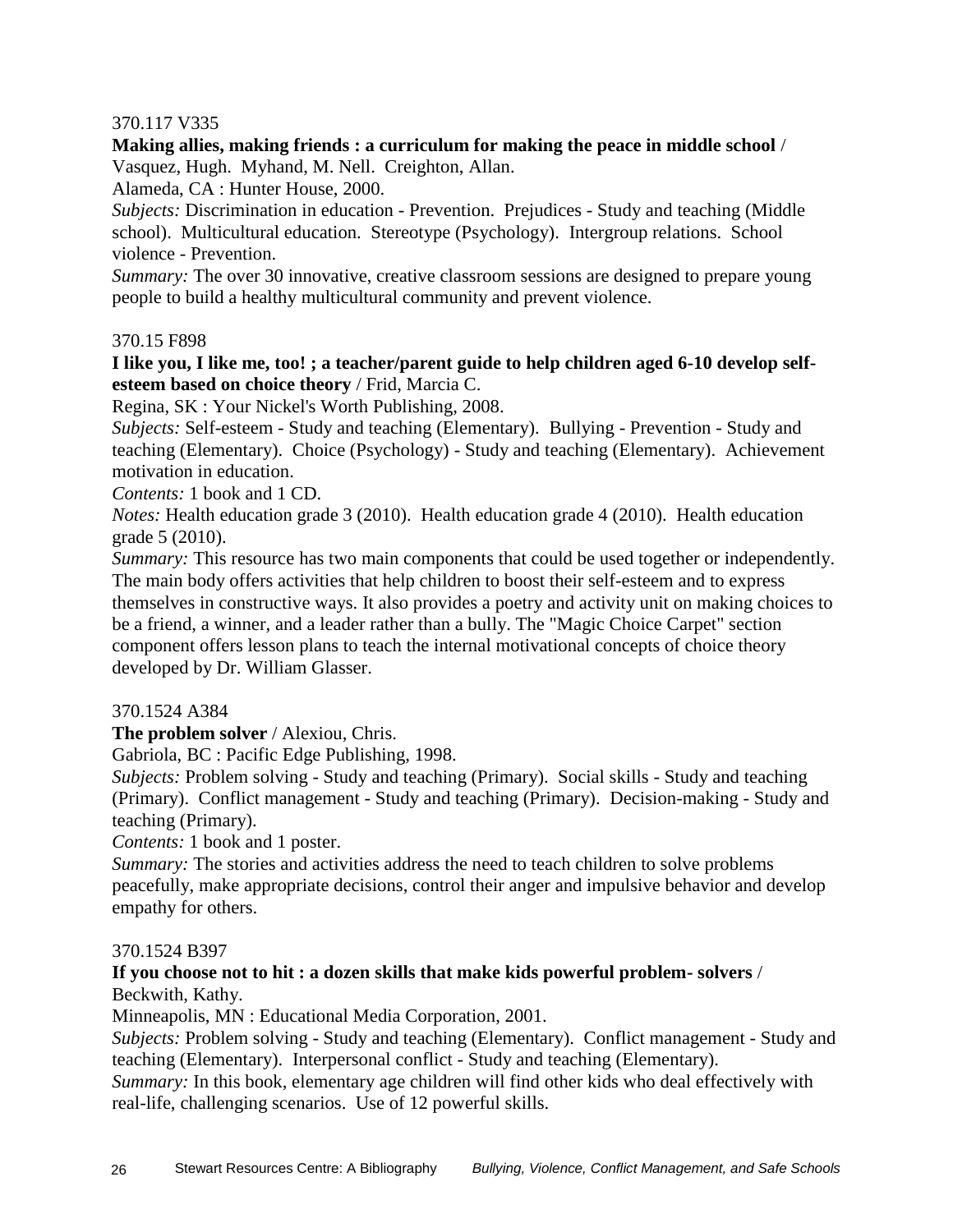### 370.153 M828

# **Empowering your pupils through role-play : exploring emotions and building resilience** / Morales, Rosanna.

New York : Routledge, 2008.

*Subjects:* Role playing. Affective education. Emotions in children. Resilience (Personality trait) in children.

*Content:* Bullying -- Grief -- Anger -- Self-esteem -- Role-play toolbox.

# 370.78 D637 2002

**Creating a safe place : one school's experience** / Queen Elizabeth School Staff (Saskatoon, Sask.) Dr. Stirling McDowell Foundation for Research into Teaching.

Saskatoon, SK : Dr. Stirling McDowell Foundation, 2002.

*Subjects:* School violence - Prevention. Bullying. Action research in education - Saskatchewan.

#### 370.78 D637 2006

**Restorative action in the elementary school : a community-based approach to peace building and conflict resolution** / Keet, Michaela. Memory, Krista. Keet, Cindy. Dr. Stirling McDowell Foundation for Research into Teaching.

Saskatoon, SK : Dr. Stirling McDowell Foundation, 2006.

*Subjects:* Conflict management - Study and teaching (Elementary). Peace - Study and teaching (Elementary). Action research in education - Saskatchewan.

*Summary:* Vanscoy Elementary School adopted a "whole school" and staged approach to conflict resolution education.

#### 370.78071 S252 01-04

**Responding to student violence and problem behaviour : engaging the community** / Braun, Bryan. Saskatchewan School Trustees Association.

Regina, SK : SSTA, 2001.

*Subjects:* School violence - Prevention. Problem children - Education. Community and school. *Summary:* This report is a summary of a Master's project completed by the author, University of Saskatchewan.

#### 371.1022 H813

# **Tongue fu! at school : 30 ways to get along better with teachers, principals, students, and parents** / Horn, Sam.

Lanham, MD : Taylor Trade, 2004.

*Subjects:* Interaction analysis in education. Communication in education. Conflict management. *Summary:* This book is for educators who want to learn real-life responses to situations faced everyday in the classroom, on campus, in the front office, at extra-curricular activities, in staff meetings, PTA meetings, and district meetings. Readers will learn specific dialogue to help them: end arguments by focusing on solutions; persuade others to stop, listen, and see their point of view; handle hassles with humour; communicate with helpful language; keep emotions under control; and turn resentment into rapport so that people have the incentive to get along.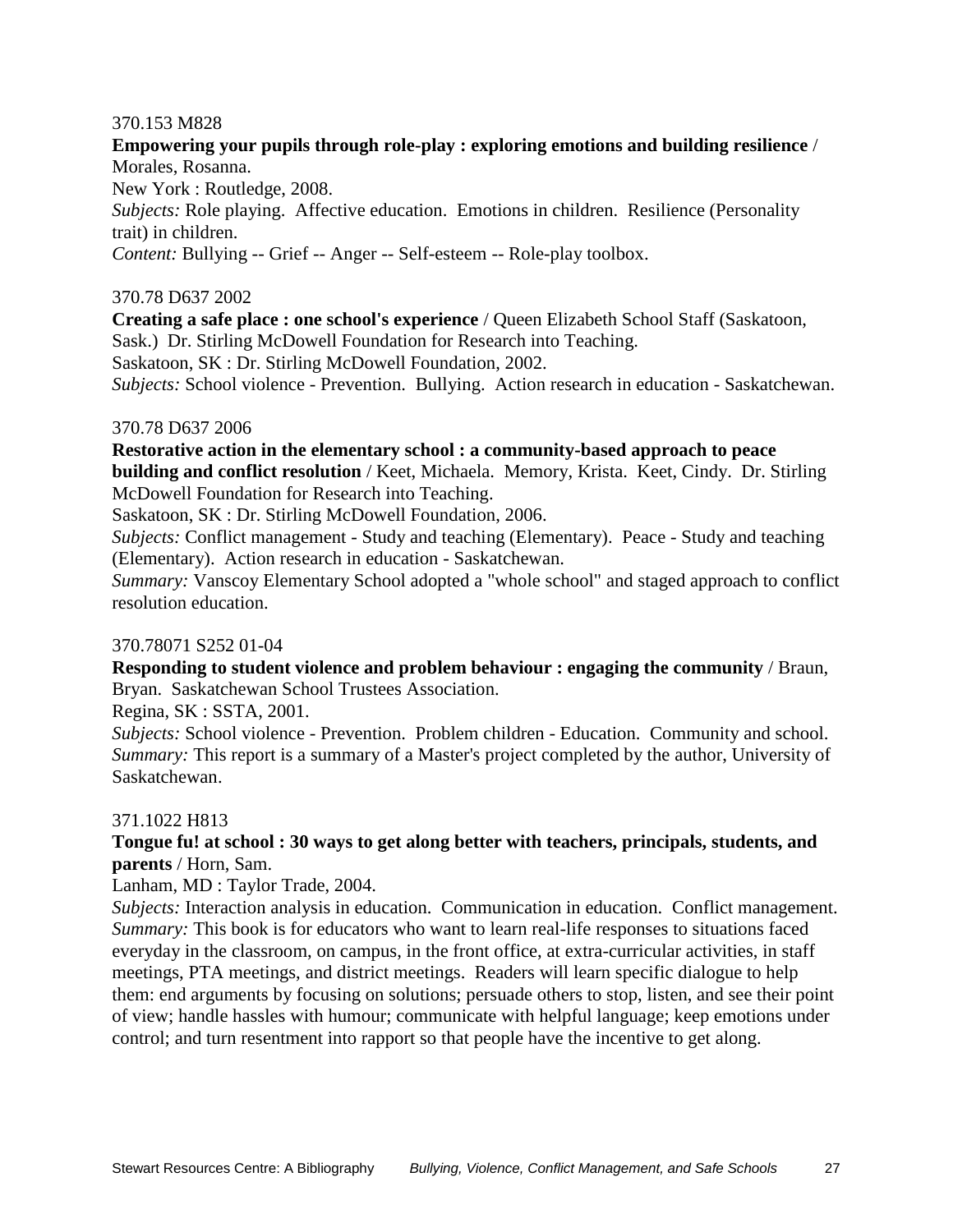# 371.1024 B454

# **Rethinking classroom management : strategies for prevention, intervention, and problem solving** / Belvel. Patricia Sequeira.

Thousand Oaks, CA : Corwin Press, 2010. 2nd ed.

*Subjects:* Classroom management. Classroom environment. Conflict management. *Summary:* Offering a unique perspective on classroom leadership that helps teachers address potential problems before learning is disrupted, this resource shows how integrating leadership into daily classroom life enhances learning by strengthening students' autonomy, self-esteem, and connectedness with others.

#### 371.1024 B658

**The win-win classroom : a fresh and positive look at classroom management** / Bluestein, Jane. Thousand Oaks, CA : Corwin Press, 2008.

*Subjects:* Classroom management.

*Summary:* This guidebook discusses the impact of stress, brain functioning, learning styles, and social and emotional issues on student behaviour. You'll find examples, guidelines, charts, and anecdotes, along with practical, powerful, and effective ideas to help you: avoid falling into the "rules and punishment" trap; establish win-win authority relationships while defusing conflict and opposition; build a positive, caring, and emotionally safe learning climate; encourage student cooperation, motivation, self-management, and on-task behaviour; and engage even the most defiant, defeated, or resistant learner by using powerful alternative strategies.

#### 371.1024 B667

**Developing emotional intelligence : a guide to behavior management and conflict resolution in schools** / Bodine, Richard J. Crawford, Donna K.

Champaign, IL : Research Press, 1999.

*Subjects:* Classroom management. Conflict management. Emotional intelligence.

#### 371.1024 H326

**The no-fault classroom : tools to resolve conflict and foster relationship intelligence** / Hart, Sura. Kindle Hodson, Victoria.

Encinitas, CA : PuddleDancer Press, 2008.

*Subjects:* Classroom management. Teacher-student relationships. Effective teaching. *Summary:* Leads students ages 7-12 to develop skills in problem solving, empathetic listening and conflict resolution.

#### 371.1024 P133

#### **You can't teach until everyone is listening : 6 simple steps to preventing disorder, disruption, and general mayhem** / Page, Marilyn L.

Thousand Oaks, CA : Corwin Press, 2008.

*Subjects:* Classroom management.

*Summary:* The author demonstrates how teachers can employ a simple, no-nonsense approach to preventing and responding to classroom disruptions and student misbehaviours. Using vignettes from a cross-section of schools - inner city, rural, diverse, large, and small - this resource illustrates six steps for: establishing your role as a proactive classroom facilitator, creating a safe environment conducive to learning, and building a relationship of trust with your students.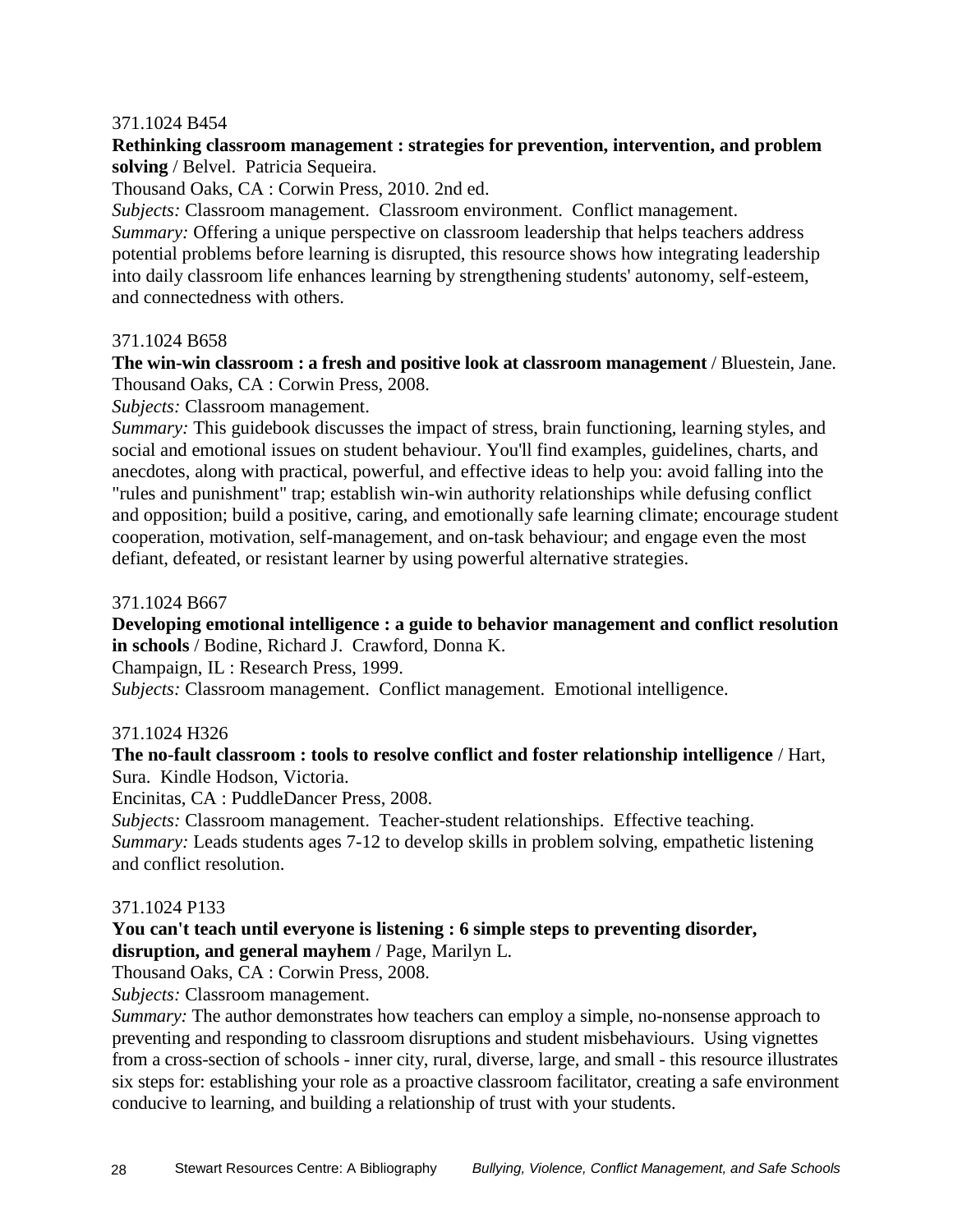# 371.19 W926

**Working together : a guide to positive problem solving for schools, families, and communities** / Matczuk, Suzanne. Manitoba. Manitoba Education, Citizenship and Youth. School Programs Division.

Winnipeg, MN : Manitoba Education, Citizenship and Youth, 2004.

*Subjects:* Community and school. Home and school. Conflict management. Parent-teacher relationships.

#### 371.192 W578

**Dealing with difficult parents : (and with parents in difficult situations**) / Whitaker, Todd. Fiore, Douglas J.

Larchmont, NY : Eye on Education, 2001.

*Subjects:* Parent-teacher relationships. Home and school. Interpersonal conflict. Conflict management.

#### 371.192 W671

# **80 creative strategies for working with challenging parents : a resource for elementary, middle and high school professional educators** / Wilde, Jerry.

Chapin, SC : YouthLight, 2005.

*Subjects:* Parent-teacher relationships. Home and school. Conflict management. *Summary:* This book is designed to help professional educators connect with and work more effectively with challenging parents. It provides 80 easy-to-follow strategies, hints, and suggested activities designed to promote effective communication and improve cooperation. First, the book provides insights that will help educators understand the motivations of challenging parents. Suggestions are also offered on methods of working with parents who are: angry and hostile; inconsistent in parenting; oppositional; blaming; and disconnected from school. Practical strategies are also offered for working with parents who exhibit: mental health difficulties; alcohol/drug problems; limited follow-through; and negative reactions due to unsuccessful school experiences. Finally, suggestions are provided to help educators: conduct successful parent conferences; build parental support; manage their anger; help parents own their responsibilities; and stay out of legal difficulties.

#### 371.2 B499

**Lead me, I dare you! : managing resistance to school change** / Bergmann, Sherrel. Brough, Judith Allen.

Larchmont, NY : Eye on Education, 2007.

*Subjects:* Educational leadership. School management and organization. Conflict management. Interpersonal relations.

*Summary:* This book provides strategies and tips to help you lead the reluctant followers in your school.

# 371.2 C912

**Creating a positive school climate : the best of Leadership Magazine** / National Association of Secondary School Principals. Department of Student Activities.

Reston, VA : NASSP, 1999.

*Subjects:* School environment. School violence - Prevention. Student activities. Leadership - Study and teaching.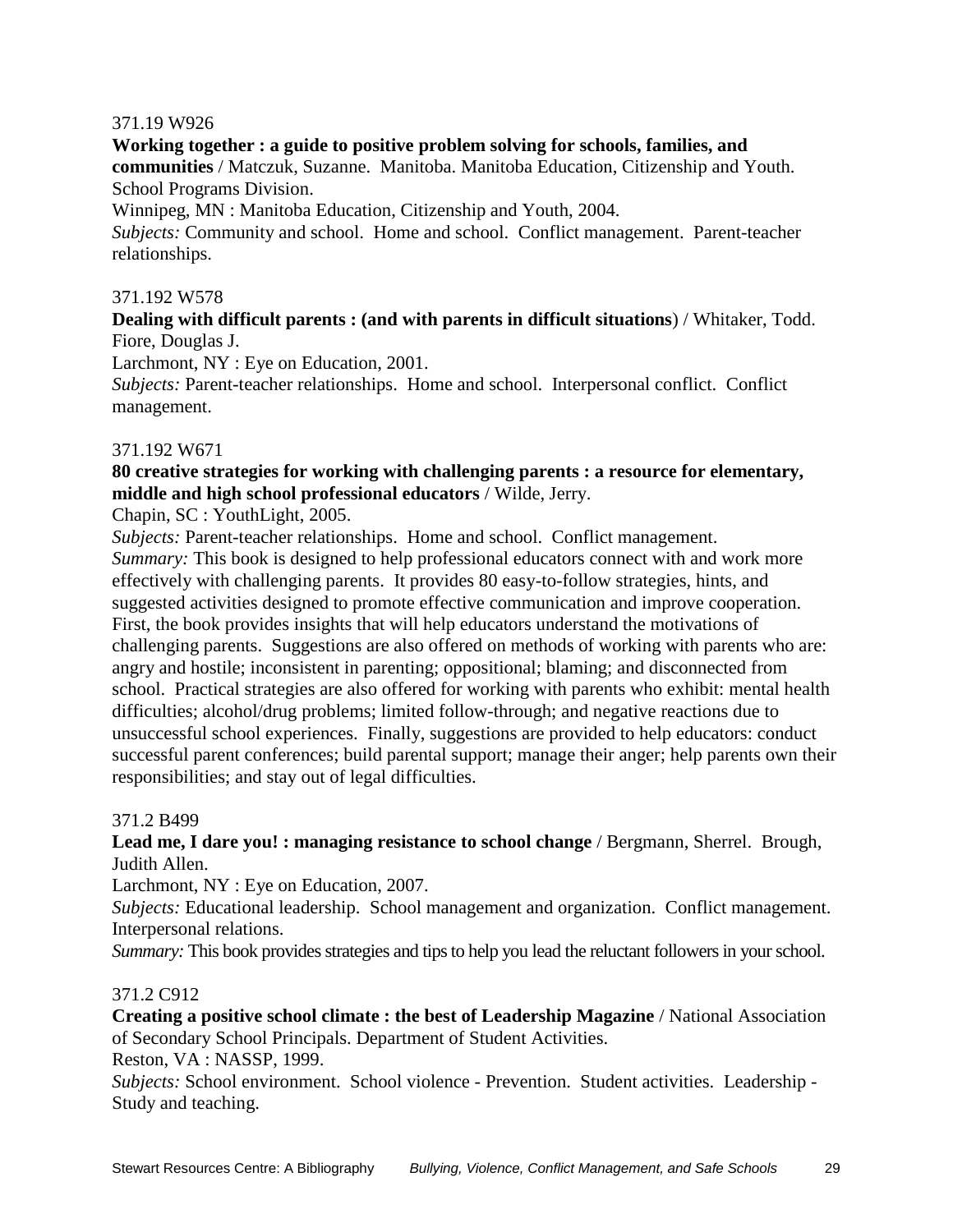# 371.2 E64

**EQ + IQ = best leadership practices for caring and successful schools** / Elias, Maurice J. (editor). Arnold, Harriett (editor). Hussey, Cynthia Steiger (editor).

Thousand Oaks, CA : Corwin Press, 2003.

*Subjects:* Educational leadership. School improvement programs. Emotional intelligence. *Summary:* Combining emotional intelligence (EQ) with academic intelligence (IQ) is the essential key to developing knowledgeable, caring, healthy, and successful students in today's world. In this book, today's educational leaders offer their best ideas for building school communities that are safe, smart, caring, successful, and emotionally intelligent.

#### 371.2 K86

# **Managing difficult, frustrating, and hostile conversations : strategies for savvy administrators** / Kosmoski, Georgia J. Pollack, Dennis R.

Thousand Oaks, CA : Sage Publications, 2000.

*Subjects:* Conflict management. School administrators. Mediation.

#### 371.2 P985

# **From conflict to conciliation : how to defuse difficult situations** / Purkey, William W. Schmidt, John J. Novak, John M.

Thousand Oaks, CA : Corwin Press, 2010.

*Subjects:* School management and organization. School crisis management. Conflict management. *Summary:* This resource describes the Six-C process, a conflict resolution method that allows educators to take progressively more assertive steps as necessary to resolve disagreements. The six steps are: Concern - identifying actionable concerns; Confer - expressing concerns in nonthreatening ways; Consult - reviewing and clarifying the situation collaboratively; Confront considering consequences and giving clear warnings; Combat - taking sustained, logical action; and Conciliation - mending the wounds and restoring relationships.

#### 371.2 S128

**Safe and orderly environment** / Lezotte, Lawrence W. Pepperl, Jo-Ann Cipriano.

Okemos, MI : Effective Schools Products, 1999.

*Subjects:* School environment. Classroom management. School improvement programs.

#### 371.200971 C842

**Crisis management** / Costiniuk, Bill. Robicheau, Suzanne. Shaver, David. Toronto, ON : Ontario Secondary School Teachers Federation, 1999. *Subjects:* School crisis management - Ontario. School violence - Prevention. Peer counselling of students - Ontario.

#### 371.2012 B635

# **Breaking the silence : overcoming the problem of principal mistreatment of teachers** / Blase, Joseph. Blase, Jo Roberts.

Thousand Oaks, CA : Corwin Press, 2003.

*Subjects:* Teachers - Job stress. School principals. Psychological abuse. Bullying in the workplace - Prevention.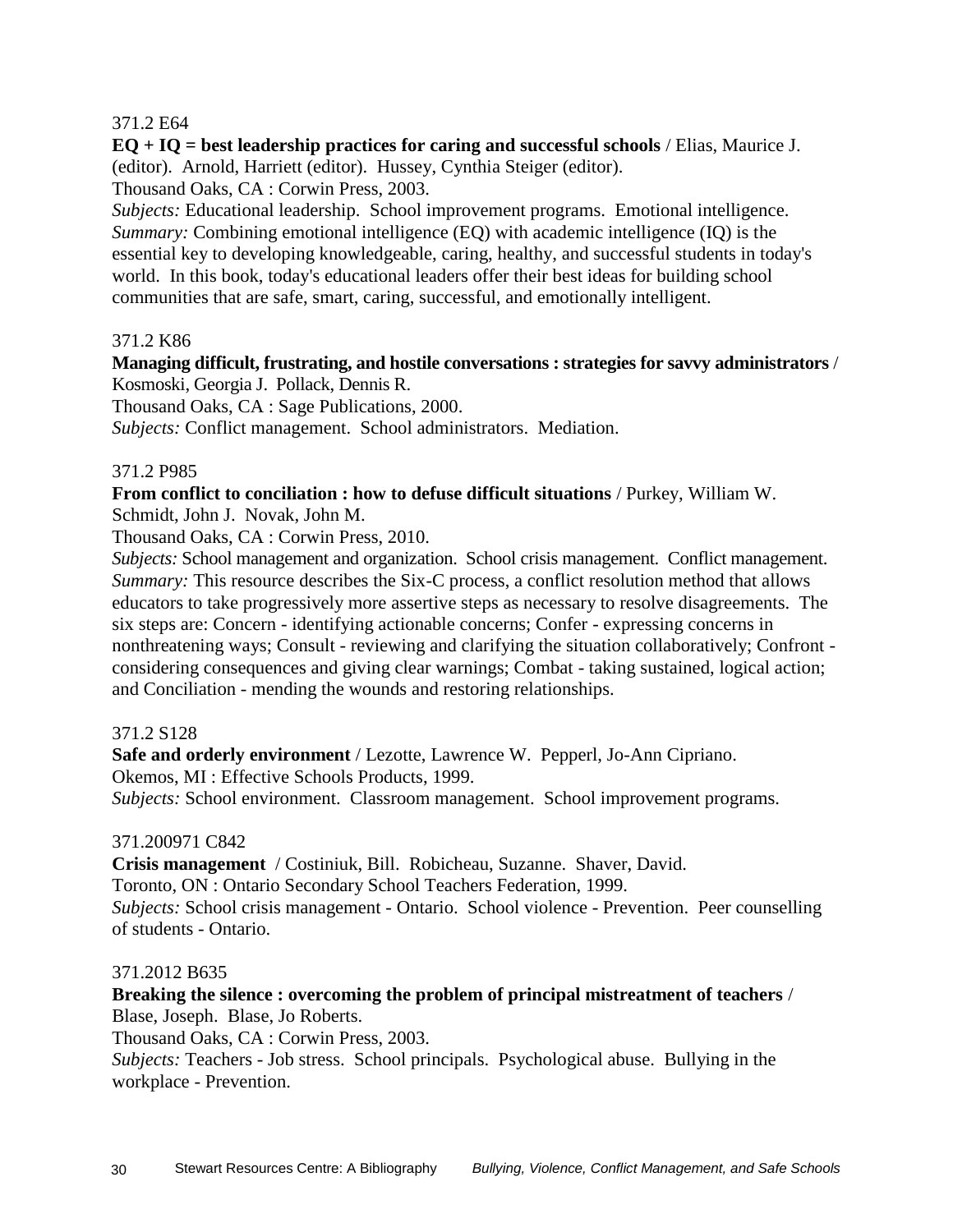*Summary:* In this book, the authors explain the various manifestations of mistreatment, and offer practical solutions for its prevention and correction. The information presented is based on findings from the first-of-its-kind study conducted by the authors, in which they interviewed elementary, middle/junior high, and high school teachers from rural, suburban, and urban areas across the United States and Canada. The text provides the tools necessary to identify destructive behaviour and raises awareness of this common phenomenon in order to break the cycle of abuse. It is the first step toward preventing further mistreatment and fostering teacher development, student achievement, and school improvement. Key features include: real-life examples and testimonials; specific forms and indicators of mistreatment, categorized into three levels; detailed description of the effects on schools and teachers, professionally and personally; and solutions for overcoming this problem, including six survival skills, "Bullyproofing," "Bullybusting," and other individual, organizational, and legal resolutions.

#### 371.207 E24

**Managing conflict : 50 strategies for school leaders** / Edmonson, Stacey. Combs, Julie. Harris, Sandra.

Larchmont, NY : Eye on Education, 2008.

*Subjects:* School management and organization. Conflict management. Educational leadership.

#### 371.207 E45

**Creative strategies to transform school culture** / Eller, John. Eller, Sheila. National Association of Secondary School Principals.

Thousand Oaks, CA : Corwin Press, 2009.

*Subjects:* School management and organization. School environment.

*Summary:* The authors provide a clear definition of culture along with diagnostic tools to help readers determine the state of their school's culture. Chapters feature activities and ideas to: foster personal rapport and collegiality between staff members, develop collaborative work relationships, improve staff meetings, address issues related to office operations, and deal appropriately with conflict.

#### 371.334 I74

#### **i-SAFE Internet safety activities : reproducible projects for teachers and parents, grades K-8** / San Francisco, CA : Jossey-Bass, 2010.

*Subjects:* Internet - Security measures. Internet - Study and teaching (Elementary). Internet in education.

*Notes:* Grades K-8.

*Summary:* The activities in this resource challenge elementary and middle school students to develop the technical and critical-thinking skills they need to navigate safely online. This book offers lessons and activities that teach: guidelines for learning the vocabulary of the Internet and understanding the cyberspace community; information on what to do about cyber bullying and how to use the basic rules of netiquette; explanations of how, when, and why to create screen names, passwords, and profiles; and ideas for making consistent responsible choices that will ensure personal safety.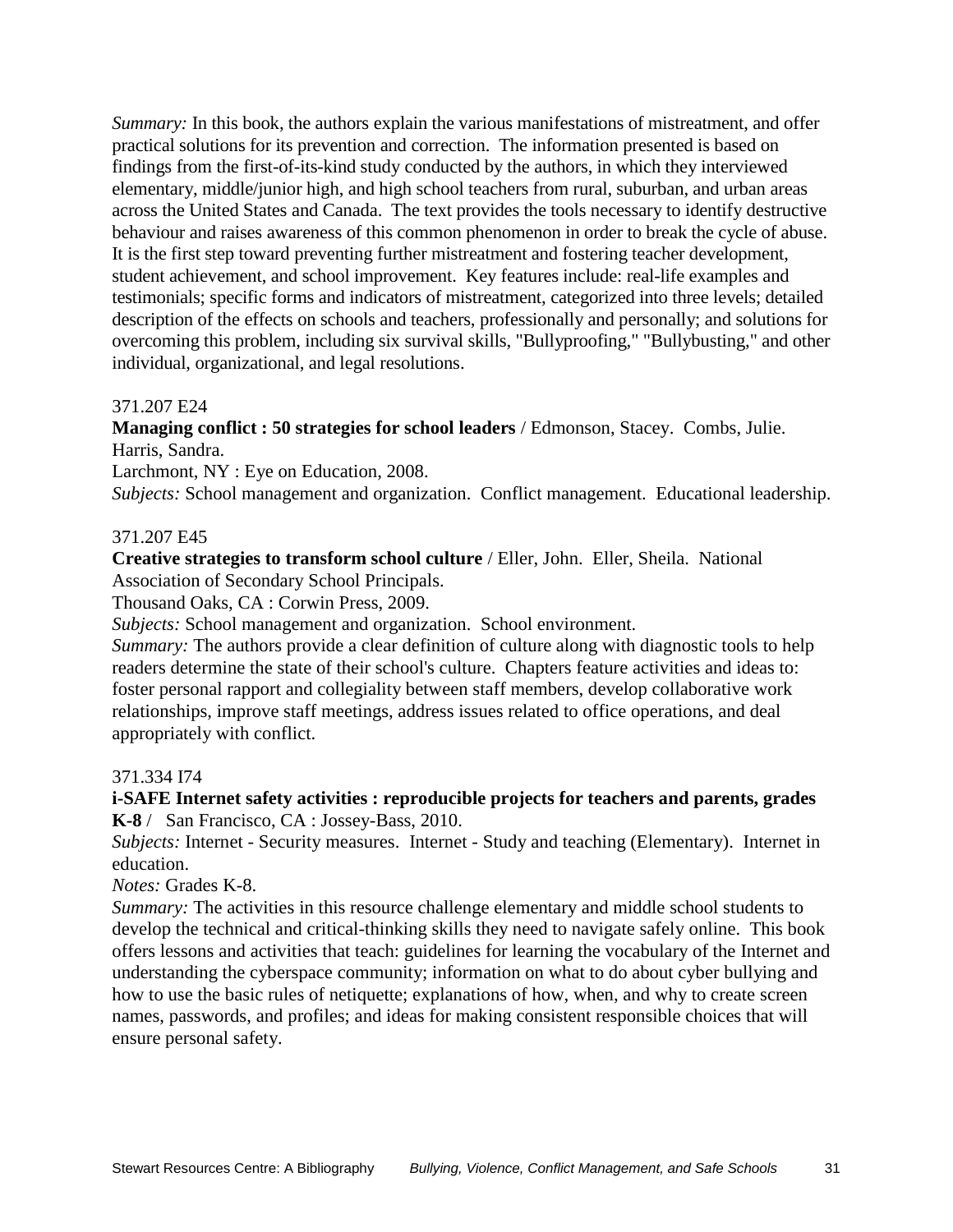# 371.4047 V217

**Peer mediation : the complete guide to resolving conflict in our schools / Van Gurp, Hetty.** Winnipeg, MB : Portage & Main Press, 2002.

*Subjects:* Peer counseling of students. Mediation. Conflict management.

# 371.5 A528

**The little book of restorative discipline for schools : teaching responsibility, creating caring climates** / Amstutz, Lorraine Stutzman. Mullet, Judy H.

Intercourse, PA : Good Books, 2005.

*Subjects:* School discipline. Conflict management. Restorative justice. Teacher-student relationships. *Summary:* If restorative justice has been able to salvage lives within the world of criminal behaviour, why shouldn't its principles be applied in school classrooms and cafeterias? And if our children learn restorative practices early and daily, won't we be building a healthier, more just society? Amstutz and Mullet offer applications and models. Among them are class meetings for 5th graders; reintegration of 7th- and 8th-graders who were suspended; circle processes, which offer space for all voices to be heard, and also quiet tensions that are building; and community conferencing when trouble shapes up between students and neighbours.

# 371.5 C912

# **Creating a safe and friendly school : lunchroom, hallways, playground, and more . . .** / Nash, Elizabeth.

Turner Falls, MA : Northeast Foundation for Children, 2006.

*Subjects:* School discipline. School environment. Classroom environment. Bullying in schools - Prevention. Schools - Safety measures.

#### 371.5 K88

# **Behaviour management toolkit : a manual of good ideas and strategies for behaviour management in schools** / Koutsoukis, David.

Balcatta, Australia : R.I.C. Publications, 2004.

*Subjects:* School discipline. Classroom management. Behavior modification. Teacher-student relationships.

*Summary:* A comprehensive collection of practical behaviour management ideas, examples, strategies and resources. Including how to create a caring, safe and positive environment, implement proactive preventive strategies, develop positive relationships and set clear guidelines of behaviour and appropriate consequences.

#### 371.5 P971

# **La violence à l'école n'est pas un jeu d'enfant! : pour intervenir dès le primaire** /

Prud'homme, Diane.

Montreal, PQ : Éditions du Remue-ménage, 2004. *Subjects:* School violence - Prevention.

#### 371.5 S128

**Safe at school : getting to school safely** / Teacher's Video Company.

Plainview, NY : Sunburst Visual Media, 2004.

*Subjects:* School discipline. School buses - Safety measures. Schools - Safety measures.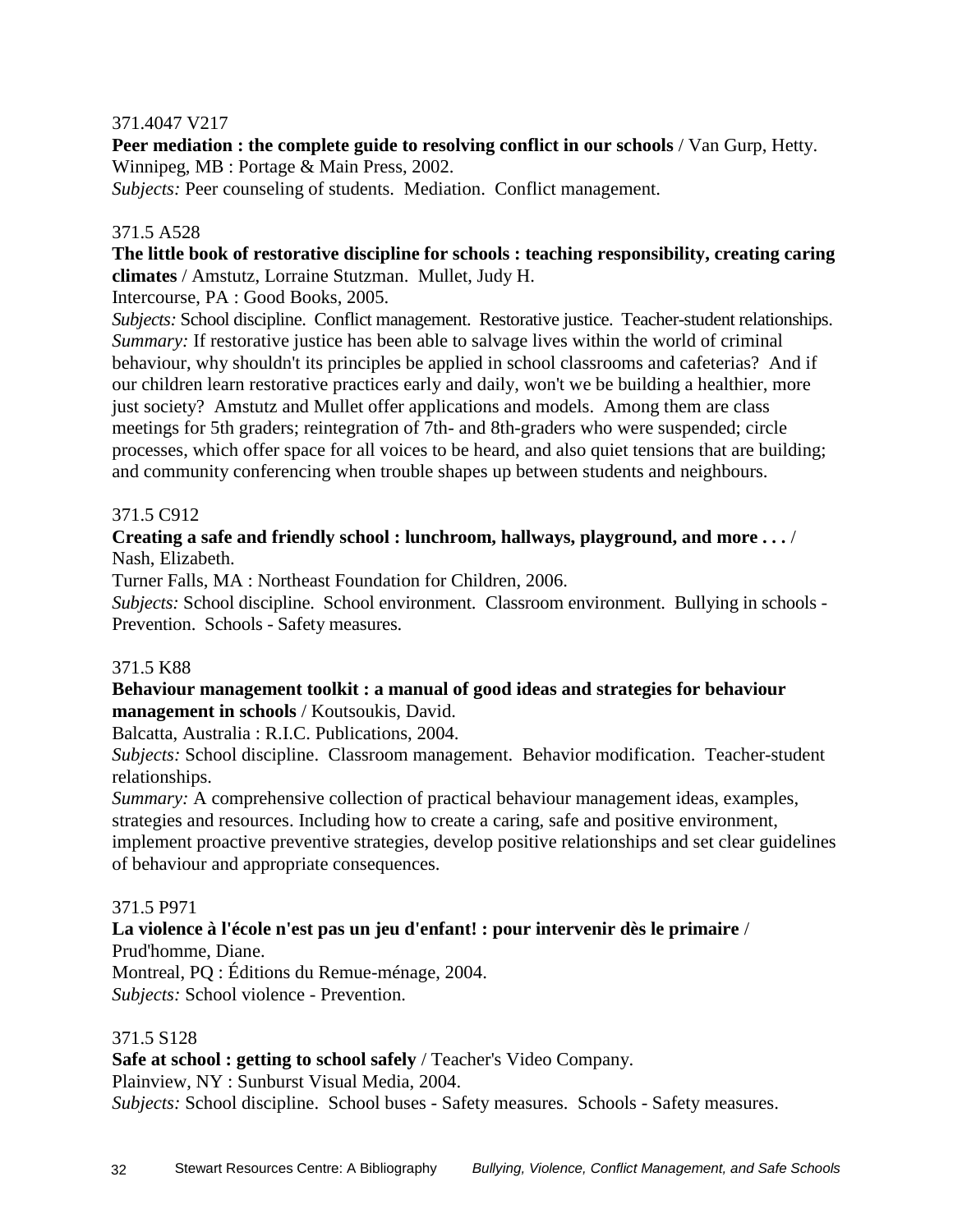*Contents:* 1 videocassette and 1 DVD.

*Summary:* How can a school ensure that students behave properly at the bus stop, on the bus, walking to school, and riding in cars? Excellent information for teachers, administrators, bus drivers, crossing guards, and other support personnel.

# 371.5 S128

**Safe at school : stopping teasing and harassment** / Teacher's Video Company.

Plainview, NY : Sunburst Visual Media, 2004.

*Subjects:* Teasing - Prevention. Bullying - Prevention. Schools - Safety measures. School violence - Prevention.

*Contents:* 1 videocassette and 1 DVD.

*Summary:* From mild teasing to serious harassment, student aggression creates socially isolated young people who may perpetrate random violence. Teachers discover how to eliminate derogatory language and encourage peer respect.

# 371.5 U59

**Unsafe to teach** / CTV Television Network.

Toronto, ON : Jim Byrd Productions, 2006.

*Subjects:* School violence - Canada. Teachers - Crimes against - Canada.

*Contents:* 1 DVD and 1 guide.

*Summary:* The documentary, through statistical evidence and human stories, makes the point that indeed there is an issue, and many will argue a crisis to be faced in our Canadian schools.

Violence against teachers is growing and must be confronted if we are to restore our classrooms to the learning environments our students must have.

#### 371.58 A549

# **No more bystanders = No more bullies : activating action in educational professionals** / Anderson, Shona.

Thousand Oaks, CA : Corwin Press, 2011.

*Subjects:* Bullying in schools - Prevention. Action research in education. Teachers - Training of. *Summary:* Team-focused strategies for bully-proofing your school.

#### 371.58 A678

# **Are you a bully?**

Mount Kisco, NY : Human Relations Media, 2005.

*Subjects:* Bullying - Juvenile films. Bullying in schools - Juvenile films. Children - Conduct of life. *Contents:* 1 videodisc and 1 teacher's notebook.

*Notes:* Grades 3-6. Health education grade 4 (2010). Health education grade 5 (2010). *Summary:* Program encourages students to recognize bullying behavior in themselves. Through discussion and activities, students are encouraged to define bullying behavior and its effect on others while brainstorming approaches and resolutions.

#### 371.58 B336

# **Battling bullies : what every parent should know** / TV Ontario.

Toronto, ON : TV Ontario, 2005. *Subjects:* Bullying. Bullying - Prevention.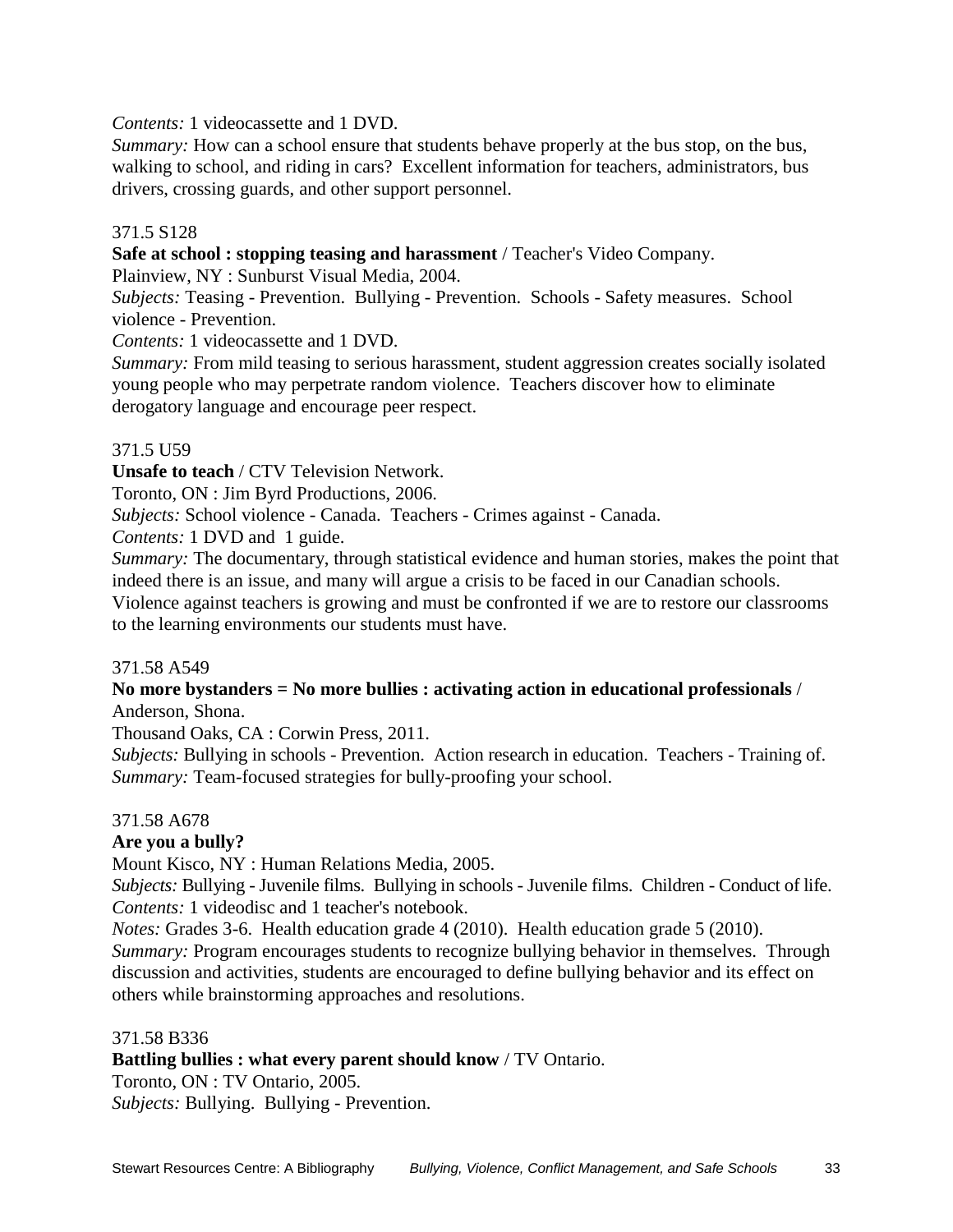*Contents:* 1 videocassette.

*Summary:* Explores the lives of children who are bulled at school. Stories of parents are featured who have had to launch their own anti-bully campaigns in reaction to their children's tragic abuse by bullies. Also looks at how cyberbullying has become the latest weapon of choice for bullies, and analyzes the impact of homophobia on bullied children. Concludes with an anti-bully campaign (from elementary to high school) at the Bruce-Grey School Board in Ontario.

#### 371.58 B367

#### **The new bully free classroom : proven prevention and intervention strategies for teachers K-8** / Beane, Allan L.

Minneapolis, MN : Free Spirit Publishing, 2011.

*Subjects:* Bullying - Prevention. School violence - Prevention. Classroom management. *Contents:* 1 book and 1 CD-ROM.

*Notes:* CD-ROM includes all reproducible forms, surveys, handouts, and letters to parents and caregivers found in the book.

*Summary:* This update takes a closer look at what bullying is, places renewed emphasis on the role (and power) of bystanders, presents a range of new examples and scenarios, and more thoroughly addresses the issues of cyberbullying -- including specific technologies, such as Facebook and texting. Readers will find support for teachers, counselors, and supervisors, including a ready-to-use PowerPoint presentation for preservice and in-service training.

#### 371.58 B373

**Breaking the culture of bullying and disrespect, grades K-8 : best practices and successful strategies** / Beaudoin, Marie-Nathalie. Taylor, Maureen.

Thousand Oaks, CA : Corwin Press, 2004.

*Subjects:* Bullying in schools - Prevention. School discipline. Education, Elementary.

#### 371.58 B662

**Getting equipped to stop bullying : a kid's survival kit for understanding and coping with violence in the schools** / Boatwright, Becki Hinson. Smith-Rex, Susan J. Mathis, Teresea A. Minneapolis, MN : Educational Media Corporation, 1998.

*Subjects:* Bullying in schools - Prevention. School violence - Prevention. Counseling in elementary education. Counseling in middle school education.

#### 371.58 B711

**Bully-proofing your school : the comprehensive approach for middle schools** / Bonds, Marla. Stoker, Sally. Longmont, CO : Sopris West, 2000.

*Subjects:* School violence - Prevention.

#### 371.58 B872

**Names will never hurt me : bullyproofing for children** / Brookman, Beverly. Gabriola, BC : Pacific Edge Publishing, 1999. *Subjects:* Bullying - Prevention. *Contents:* 1 book and 1 poster. *Notes:* Grades K-8.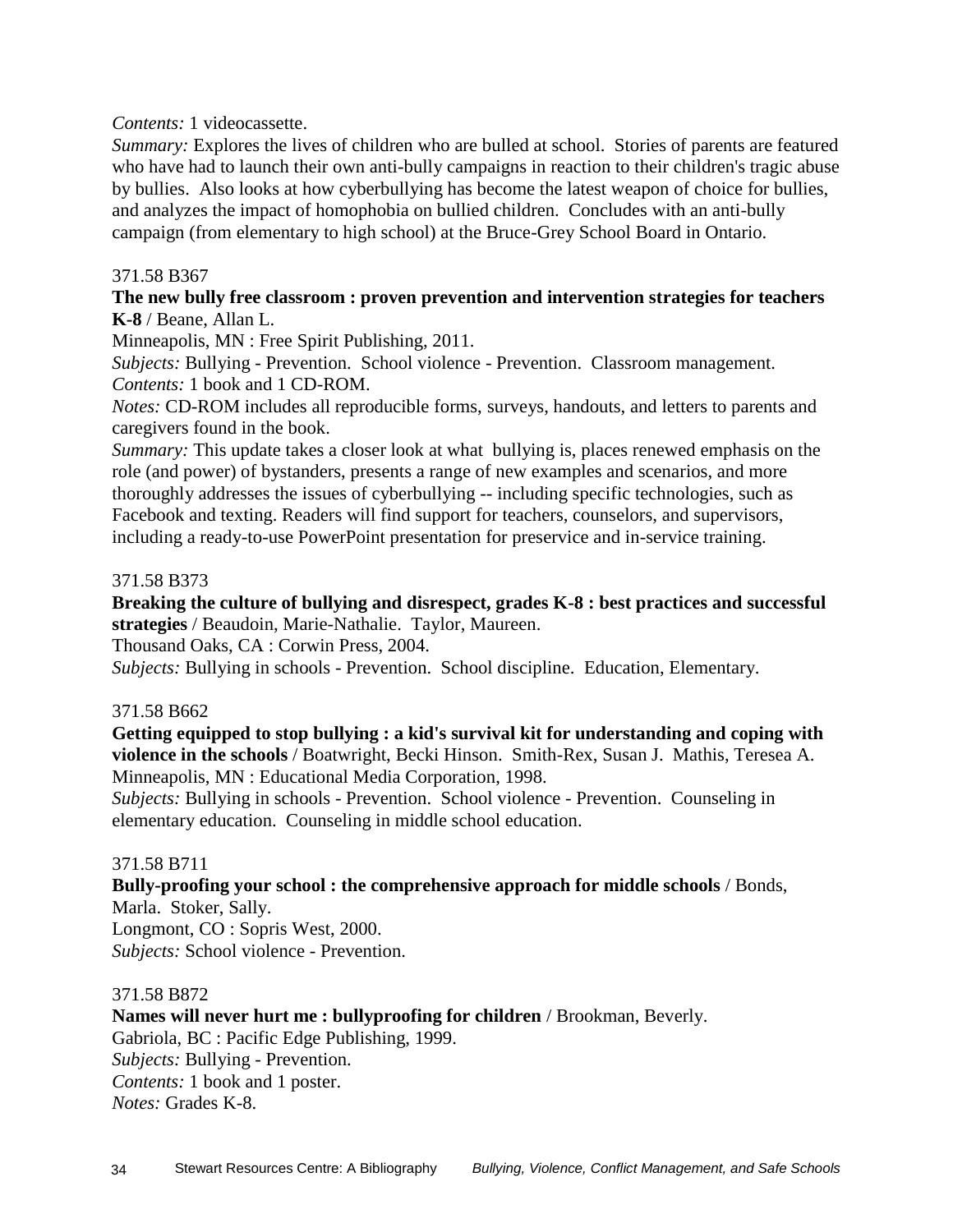# 371.58 B937

**Bullies and how to help them : grades 3 to 5** / Bureau for At-Risk Youth.

Florence, KY : United Learning (Discovery Education), 1997.

*Subjects:* Bullying in schools - Prevention - Study and teaching (Elementary). Bullying. Aggressiveness in children.

*Contents:* 1 videocassette.

*Summary:* Teaches elementary school students how to identify bullies and to learn specific social skills to prevent bullying behavior from developing or recurring.

#### 371.58 B938

#### **Bullying : identify, cope, prevent.**

- **Grades 3-4.**
- **Grades 5-6.**
- **Grades 7-8.**

Rowley, MA : World Teachers Press (Didax), 2003.

*Subjects:* Bullying - Study and teaching (Elementary). Bullying in schools - Prevention. *Summary:* Bullying can lead to a significant degree of absenteeism and has the potential to develop into more serious problems such as sexual, physical and emotional abuse. This innovative series presents teachers with a conflict-resolution approach to identifying, coping with, and preventing this inappropriate behaviour using reproducible activities.

371.58 B938

**Bully dance = La danse des brutes** / National Film Board of Canada.

Montreal, PQ : NFB, 2000.

*Subjects:* Conflict management. Anger. Reconciliation. Bullying.

*Contents:* 1 DVD.

*Summary:* This film is part of the ShowPeace series of animated films without words. The "Stick people" in this video are imaginary, but this gritty tale is all too familiar. Like the dance beat pulsating throughout the film, the bully's intimidation of a small victim in unrelenting; no one stops the dance until serious harm is inflicted.

#### 371.58 B938

**Bully-proofing your school : a comprehensive approach for elementary schools** / Garrity, Carla. Longmont, CO : Sopris West, 2000. 2nd ed.

*Subjects:* Bullying in schools. Aggressiveness (Psychology) in children. School violence. *Summary:* A team of educators, psychologists and social workers in the Cherry Creek Schools in Colorado have developed this comprehensive program designed to make the school environment safe for children both physically and psychologically.

#### 371.58 C369

**Scripts for BullySMART role-plays** / Catto, Ettie.

Sooke, BC : BullySMART Publications, 1997.

*Subjects:* Bullying - Study and teaching (Elementary). Bullying - Prevention - Study and teaching (Elementary). Role playing.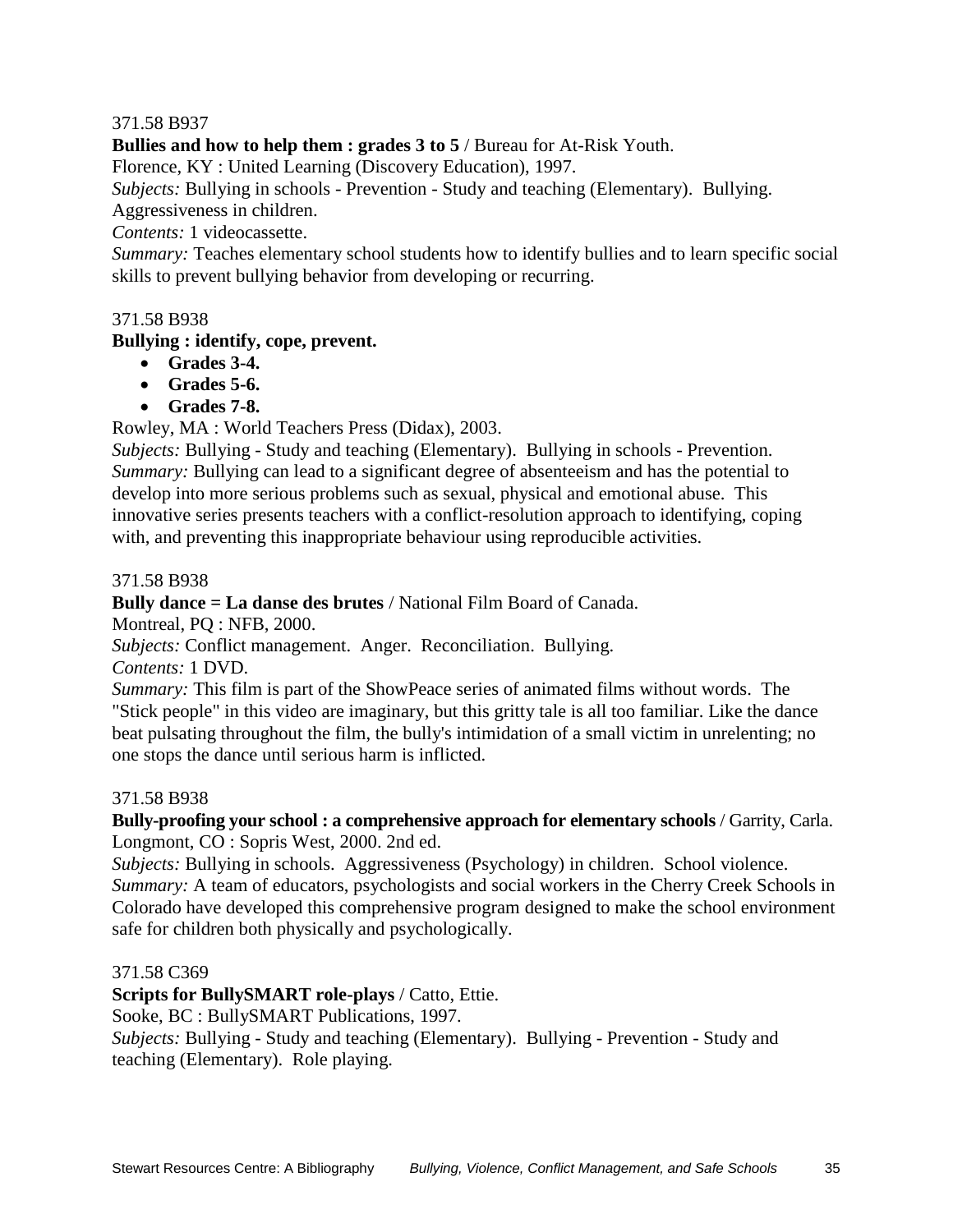#### 371.58 C397

**How not to be a bully target : a program for victims of childhood bullying (grades 3-6)** / Centrone, Terry. Chapin, SC : YouthLight, Inc., 2007. *Subjects:* Bullying - Prevention.

#### 371.58 C719

**The bully, the bullied and the bystander : from pre-school to high school : how parents and teachers can help break the cycle of violence** / Coloroso, Barbara.

Toronto, ON : HarperCollins, 2002.

*Subjects:* Bullying. Bullying - Prevention.

# 371.58 D264

**Empowering bystanders in bullying prevention : grades K-8** / Davis, Stan. Davis, Julia. Champaign, IL : Research Press, 2007. *Subjects:* Bullying in schools - Prevention. Children and violence. *Contents:* 1 book and 1 DVD.

#### 371.58 D264

**Schools where everyone belongs : practical strategies for reducing bullying** / Davis, Stan. Davis, Julia.

Champaign, IL : Research Press, 2007. 2nd ed. *Subjects:* Bullying in schools - Prevention.

#### 371.58 D279

**Dealing with name-calling** / Gay and Lesbian Educators of B.C.

Vancouver, BC : GALE-BC, 2005.

*Subjects:* Teasing - Prevention. Bullying - Prevention. Homophobia in schools - Prevention. *Summary:* This resource addresses name-calling (homophobic slurs in particular) in the school context, with an important legal update, and various strategies and tips for educators and administrators. It offers six lesson plans that can be adapted for any grade level from 2 to 10, and excellent lists of helpful books, videos and websites.

#### 371.58 D316

**Defusing anger and aggression : safe strategies for secondary school educators** / Colvin, Geoffrey. IRIS Media.

Eugene, OR : IRIS Media, 1999.

*Subjects:* Interpersonal conflict in adolescence. Anger in adolescence. Aggressiveness in adolescence. Conflict management. School violence - Prevention. School discipline. *Contents:* 1 videocassette and 1 manual.

*Summary:* A staff development program to provide secondary school educators with safe strategies for responding to and defusing potentially serious problem behavior.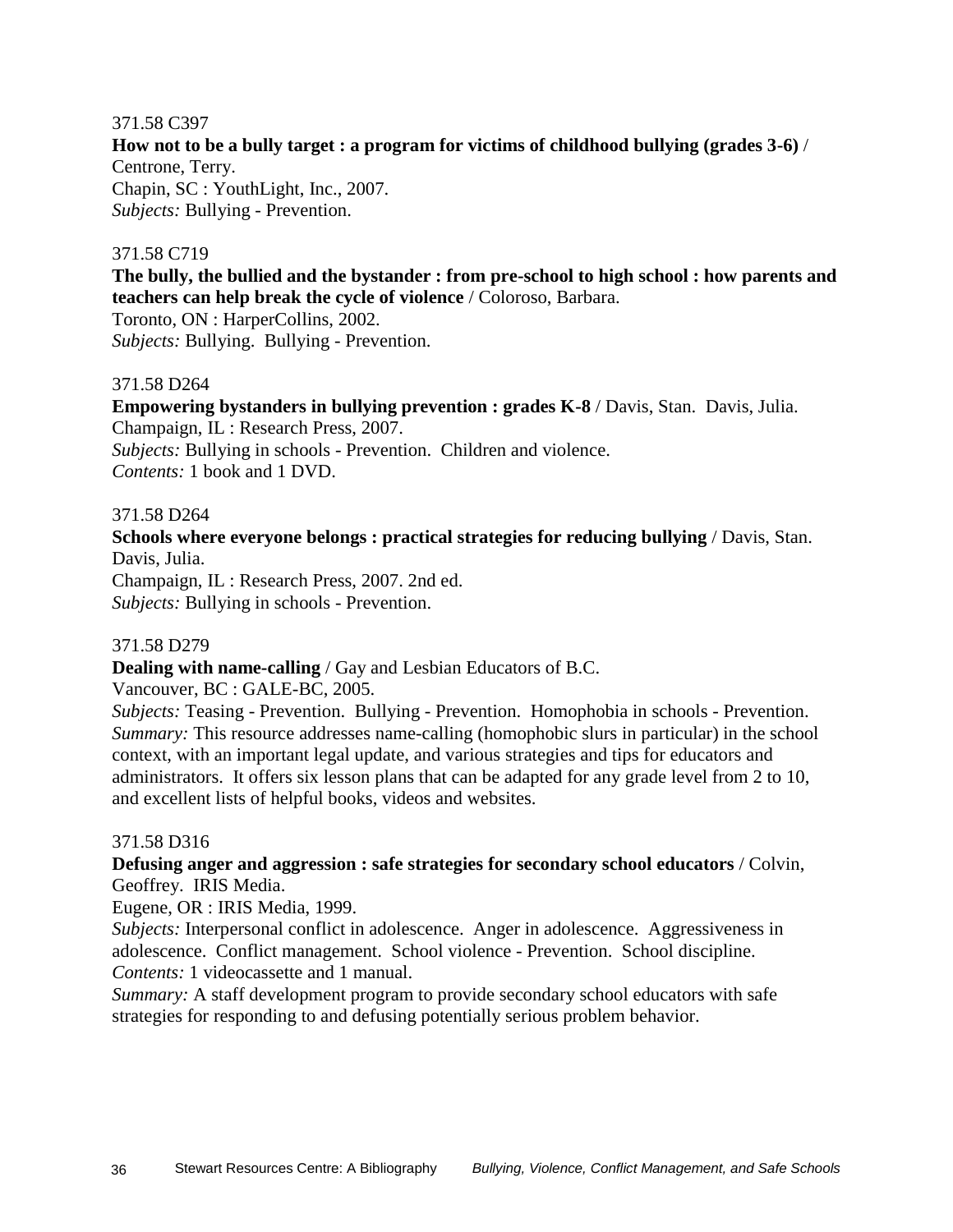# 371.58 D776

**No kidding about bullying : 125 ready-to-use activities to help kids manage anger, resolve conflicts, build empathy, and get along, grades 3-6** / Drew, Naomi.

Minneapolis, MN : Free Spirit Publishing, 2010.

*Subjects:* Bullying in schools - Prevention. School violence - Prevention. School children - Conduct of life. Conflict management - Study and teaching (Elementary).

#### 371.58 D912

**Sexual bullying : gender conflict and pupil culture in secondary schools** / Duncan, Neil. London : Routledge, 1999.

*Subjects:* Sexual harassment in education - Case studies - Great Britain. Bullying - Case studies - Great Britain. Education, Secondary - Case studies - Great Britain.

#### 371.58 F652

**Focus on bullying : prevention program for elementary school communities**.

Victoria, BC : British Columbia Ministry of Education, Ministry of Attorney General, 1999. *Subjects:* Bullying - Prevention. School violence - Prevention.

#### 371.58 F652

**Standing together : a focus on bullying** / British Columbia Teachers' Federation.

Vancouver, BC : BCTF Lesson Aids Service, 2001.

*Subjects:* Bullying - Prevention.

*Contents:* 1 videocassette and 1 discussion guide.

*Notes:* Accompanies Focus on bullying : a prevention program for elementary school communities. Grades K-7.

*Summary:* In this video, the students explore several types of bullying behaviours and demonstrate appropriate ways of dealing with bullying incidents when the school, home and community work together.

#### 371.58 F938

**Quit it! : a teacher's guide on teasing and bullying for use with students in grades K-3** / Froschl, Merle. Sprung, Barbara. Mullin-Rindler, Nancy. Washington, DC : NEA Professional Library, 1998. *Subjects:* School discipline. Bullying - Prevention.

#### 371.58 G213

**And words can hurt forever : how to protect adolescents from bullying, harassment, and emotional violence** / Garbarino, James. DeLara, Ellen. New York : Free Press, 2002.

*Subjects:* Bullying. Aggressiveness in adolescence. Bullying - Prevention.

#### 371.58 G624

**Gangs in schools : signs, symbols, and solutions** / Goldstein, Arnold P. Kodluboy, Arnold P. Champaign, IL : Research Press, 1998. *Subjects:* School violence - Prevention. Gangs.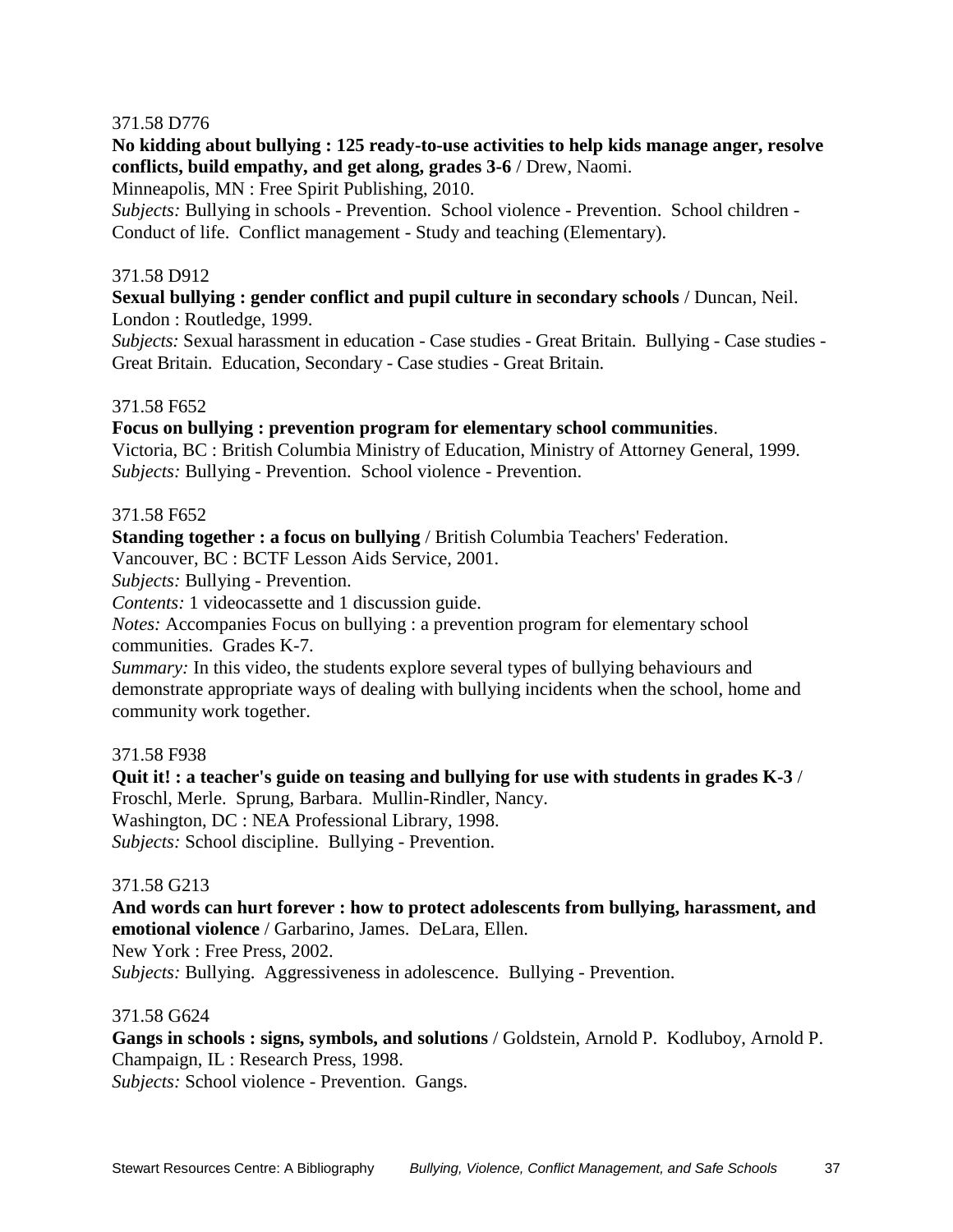# 371.58 G974

**Gum in my hair : how to cope with a bully** / Riemer, Marty. Shields, Timothy.

Seattle, WA : Twisted Scholar, 2005.

*Subjects:* Bullying in schools - Prevention. School violence - Prevention.

*Contents:* 1 DVD.

*Notes:* Ages 8 to 14.

*Summary:* This video is an amusing answer to the serious problem of bullying. It offers young people concrete techniques that they can practice and use in response to ongoing bullying.

# 371.58 H429

**Bullying, K-5 : introductory videos for elementary school students, teachers, and parents** / Hazelden Foundation.

Center City, MN : Hazelden, 2010.

*Subjects:* Bullying. Bullying in schools.

*Contents:* 1 DVD and 1 user's guide.

*Summary:* To helps students, teachers and parents come to a common understanding of the definition of bullying, the impact bullying can have on all involved, and what steps can be taken to address and prevent bullying.

# 371.58 H429

**Bullying, 6-8 : introductory videos for elementary school students, teachers, and parents** / Hazelden Foundation.

Center City, MN : Hazelden, 2010.

*Subjects:* Bullying. Bullying in schools.

*Contents:* 1 DVD and 1 user's guide.

*Summary:* To helps students, teachers and parents come to a common understanding of the definition of bullying, the impact bullying can have on all involved, and what steps can be taken to address and prevent bullying.

#### 371.58 H615

**Hey, shorty! : a guide to combating sexual harassment and violence in schools and on the streets** / Smith, Joanne Ninive. Huppuch, Meghan. Van Deven, Mandy. Girls for Gender Equity.

New York : Feminist Press, 2011.

*Subjects:* Sexual harassment - Prevention. Sexual harassment of women - Prevention. Sexual harassment - Study and teaching.

*Summary:* Girls for Gender Equity, a nonprofit organization based in New York City, has developed a model for teens to teach one another about sexual harassment, what it is and how to prevent it.

#### 371.58 H662

**Bullying beyond the schoolyard : preventing and responding to cyberbullying** / Hinduja, Sameer. Patchin, Justin W.

Thousand Oaks, CA : Corwin Press, 2009.

*Subjects:* Cyberbullying. Bullying. Computer crimes. Internet and teenagers.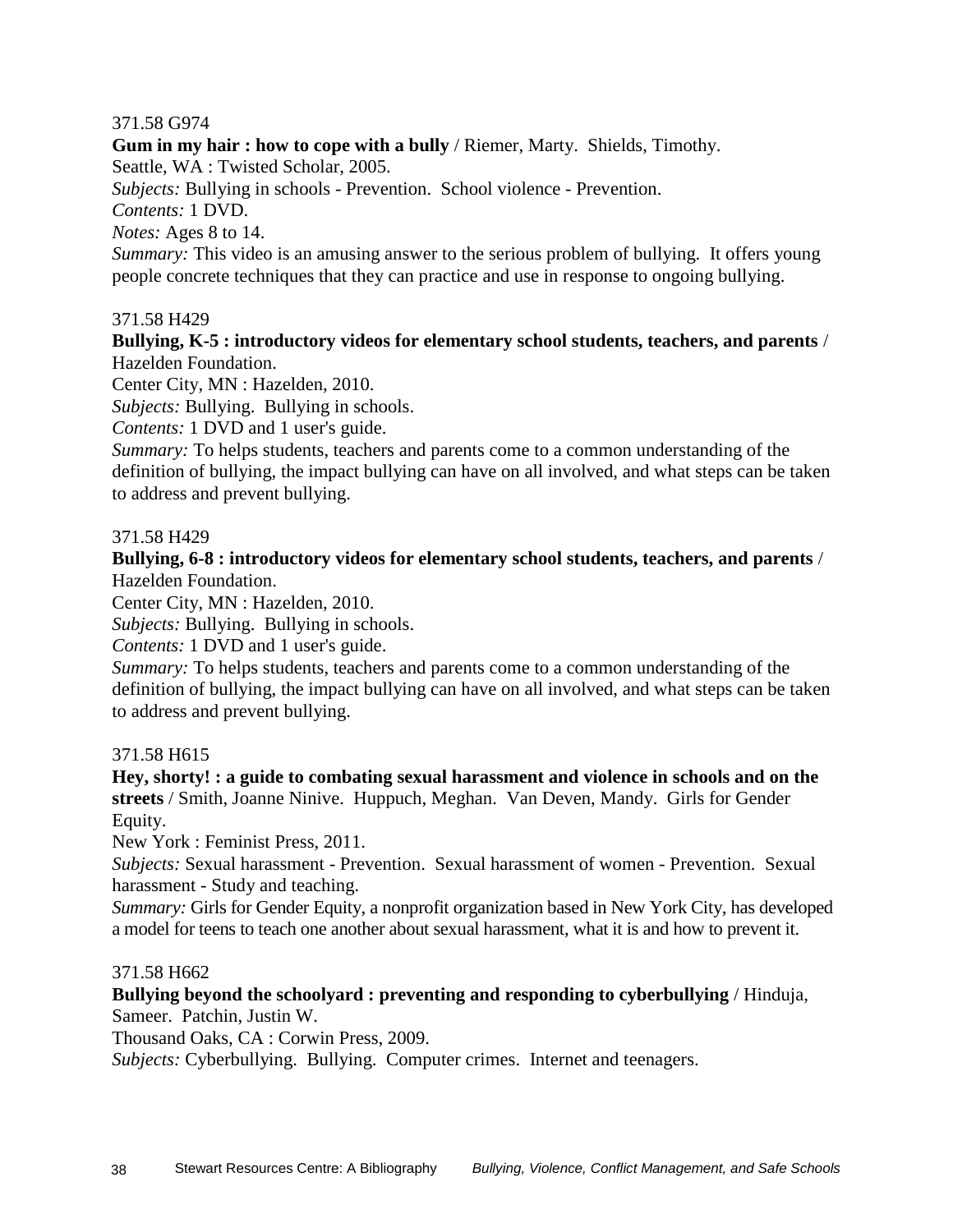### 371.58 H789

#### **The bullying prevention handbook : a guide for principals, teachers, and counselors** / Hoover, John H. Oliver, Ronald.

Bloomington, IN : National Education Service, 2008. 2nd ed.

*Subjects:* Bullying. Bullying - Prevention. Aggressiveness in children.

*Contents:* 1 book and 1 CD-ROM.

*Summary:* This book contains advice for working with bullies and their victims using a multifaceted approach that includes education, counseling, mediation, and efforts to foster an attitude of respect and caring in the school at large. The resource focuses primarily on middle and high school, but offers valuable advice and resources for elementary school educators as well.

# 371.58 H918

# **Help! I'm a bully!**

Mount Kisco, NY : Human Relations Media, 2006.

*Subjects:* Bullying - Juvenile films. Bullying in schools - Juvenile films.

*Contents:* 1 DVD.

*Notes:* Health education grade 4 (2010). Health education grade 5 (2010). Suggested Use: Grade 4 - USC4.3 Conflict Management, USC4.4 Personal Responsibility for Safety, USC4.5 The Influence of Relationships on Identity; Grade 5 - USC5.5 Violence, Abuse, and Supports, USC5.6 Dealing with Peer Pressure.

*Summary:* Bullying is a learned behaviour that can be changed. In this program, the kids themselves discover their bullying behaviour and successfully change it. Viewers develop a real sense of the damage bullying causes to others and understand that it is not harmless fun.

# 371.58 H918

# **Five ways to stop a bully!**

Mount Kisco, NY : Human Relations Media, 2006.

*Subjects:* Bullying - Juvenile films. Bullying in schools - Juvenile films.

*Contents:* 1 DVD.

*Notes:* Health education grade 4 (2010). Health education grade 5 (2010). Suggested Use: Grade 4 - USC4.3 Conflict Management, USC4.4 Personal Responsibility for Safety, USC4.5 The Influence of Relationships on Identity; Grade 5 - USC5.5 Violence, Abuse, and Supports, USC5.6 Dealing with Peer Pressure.

*Summary:* This program shows victims and bystanders how to stop a bully. Viewers are guided through five strategies: stay away, stand up, put on a brave face, talk one-on-one, and tell an adult. In each scenario, viewers see what happens when bullies are not stopped versus what happens when someone stands up to the bully. These effective strategies empower children to stop bullying and stay safe.

# 371.58 H918

# **Don't stand by.**

Mount Kisco, NY : Human Relations Media, 2006.

*Subjects:* Bullying - Juvenile films. Bullying in schools - Juvenile films. *Contents:* 1 DVD.

*Notes:* Health education grade 4 (2010). Health education grade 5 (2010). Suggested Use: Grade 4 - USC4.3 Conflict Management, USC4.4 Personal Responsibility for Safety, USC4.5 The Influence of Relationships on Identity; Grade 5 - USC5.5 Violence, Abuse, and Supports, USC5.6 Dealing with Peer Pressure.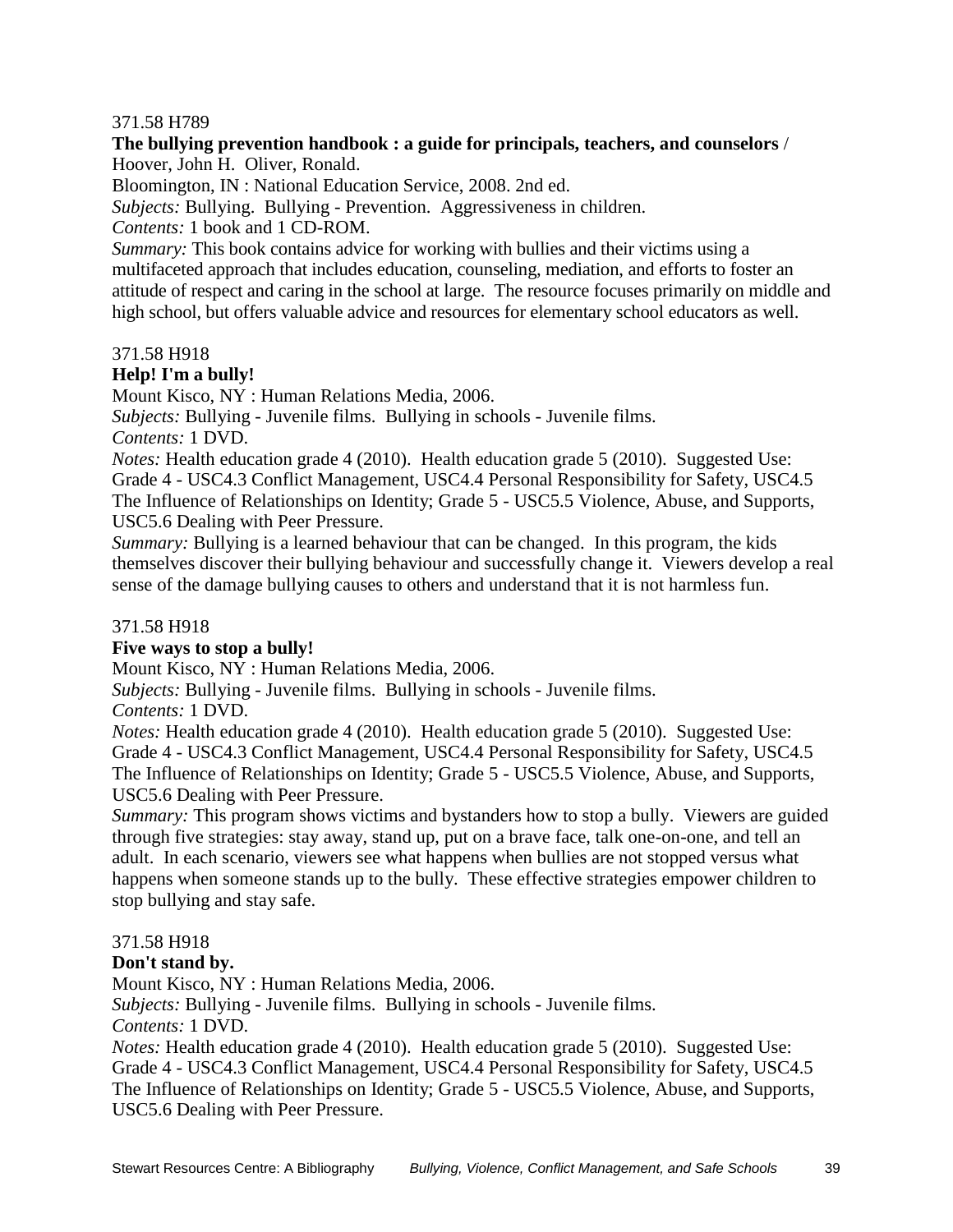*Summary:* Using the video-diary format, viewers follow four young students who witness bullying and do something about it. Students see four ways a bystander can stand up to a bully: stop a bully together, talk to the bully, be a friend, and tell an adult. Because bystanders are clearly a part of the bullying problem, these peer intervention strategies can dramatically decrease the incidence of bullying.

#### 371.58 I31 OVERSIZE

**Imagine . . . a school without bullying : a school climate approach to bullying prevention** / Waterloo Catholic District School Board. Waterloo Region District School Board. Waterloo, ON : Region of Waterloo Public Health, 2004. *Subjects:* Bullying in schools - Prevention.

#### 371.58 I59

**The instigator : bullying is only the beginning** / Girling, Kerry. KG Productions. Saskatoon, SK : Flowing Line Pictures, 2007.

*Subjects:* Bullying. Harassment. Bullying in school - Psychological aspects.

*Contents:* 1 DVD, 1 booklet, and 1 card.

*Notes:* Includes booklet : Student survival guide. It focuses on setting goals, peer pressure and improving self-esteem and can be used as a resource or supplement to the film.

*Summary:* This film is a heartfelt effort with the purpose in mind to educate about the harmful effects of bullying. Based on true events, Mark's journey is one of many painful experiences. Like many tormented youngsters he dreads having to go to school everyday, fearing the inevitable, and unfortunately in this case, deadly consequences.

#### 371.58 I89

**It's a girl's world : a documentary about social bullying** / Glazier, Lynn.

Montreal, PQ : National Film Board of Canada, 2004.

*Subjects:* Bullying. Teasing. Girls - Psychology. Teenage girls - Psychology.

*Contents:* 1 DVD.

*Notes:* Grades 4-12. Special classroom version included.

*Summary:* This video takes us inside the tumultuous relationships of a clique of popular 10-yearold girls. Playground bullying shows a disturbing picture of how these girls use their closest friendships to hurt each other to win social power in the group. It also shows the tragic story of a 14-year-old girl, believing she had no other choice, killing herself after enduring months of rumours and verbal threats.

#### 371.58 K18

#### **121 strategies for bully proofing your school! : insights, tips, stories, activities, and reproducible worksheets, grades 6-10** / Karres, Erika V. Shearin.

Chapin, SC : YouthLight, 2009.

*Subjects:* Bullying in schools - Prevention. School violence - Prevention.

#### 371.58 K62

**What kind of language is that? : a framework for discussing name-calling and verbal harassment in high school and how it can be stopped** / Kitamura, Leah. Lauridsen, Kristi. Maple Ridge, BC : Maple Ridge-Pitt Meadows School District No. 42, 2004.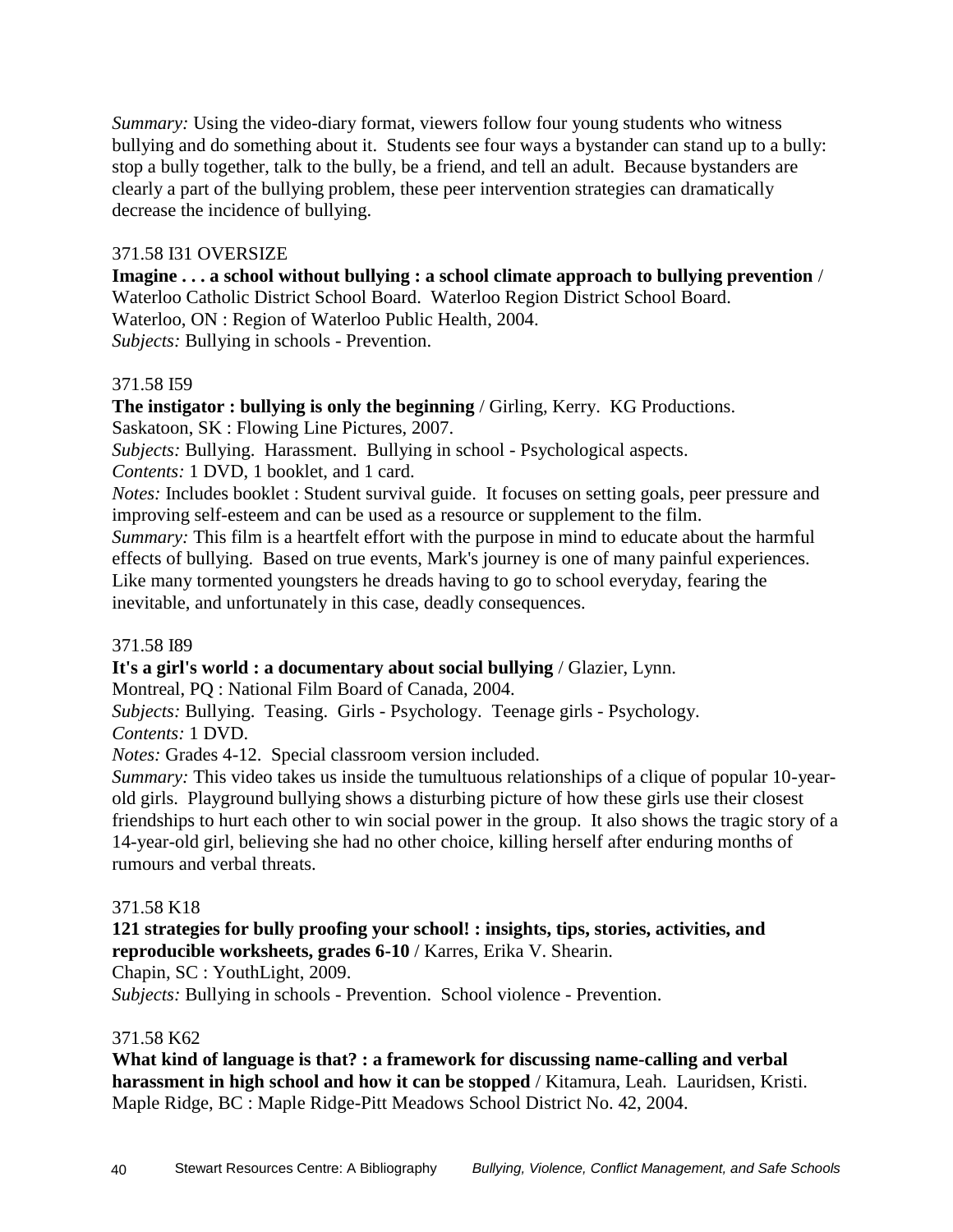*Subjects:* Teasing - Prevention. Harassment - Prevention. Bullying - Prevention. Prejudices - Prevention.

*Summary:* The book explores in depth the issues of appropriate language, social responsibility, and challenges popular stereotypes.

# 371.58 L191

**Take action against bullying** / Lajoie, Gesele. McLellan, Alyson. Seddon, Cindi. Coquitlam, BC : Bully B'ware Productions, 1997. *Subjects:* Bullying. Aggressiveness (Psychology) in children.

#### 371.58 L191 OVERSIZE

**Take action against bullying** / Lajoie, Gesele. McLellan, Alyson. Seddon, Cindi.

Coquitlam, BC : Bully B'ware, 1997.

*Subjects:* Bullying. Aggressiveness (Psychology) in children.

*Contents:* 2 books, 1 videocassette, and 1 pamphlet.

*Notes:* Four scenarios involving bullying incidents between middle school students, offering students advice and skills for handling these situations.

#### 371.58 L649

**Let's get real : the powerful documentary where youth speak up about name-calling and bullying** / Chasnoff, Debra. Cohen, Helen S. Stilley, Kate. Women's Educational Media. Harriman, NY : New Day Films, 2003.

*Subjects:* Bullying. Bullying in schools.

*Contents:* 1 DVD and 1 curriculum guide.

*Summary:* Examines issues that lead to taunting and bullying in middle schools, including racial differences, perceived sexual orientation, learning disabilities, religious differences, sexual harassment and others. Students who have been the targets of bullying, as well as students who do the bullying, describe their experiences and how they feel.

#### 371.58 L991

**Violence against British Columbia teachers : report of the Simon Fraser University/British Columbia Teachers' Federation Violence against teachers survey** / Lyon, David R. Douglas, Kevin S. British Columbia Teachers' Federation.

Burnaby, BC : Mental Health, Law, and Policy Institute, Simon Fraser University, 1999. *Subjects:* School violence - British Columbia. Teachers - Job stress.

#### 371.58 M123

#### **Bully-proofing in early childhood : building a caring community** / McCarnes, Kayla.

Nelson, Karin I. Sager, Nancy W.

Longmont, CO : Sopris West, 2005.

*Subjects:* Bullying - Prevention School violence - Prevention

*Contents:* 1 book and 1 CD-ROM.

*Summary:* Designed to teach the importance of kindness and friendship to young children, this program takes a zero tolerance approach to bullying even as it fosters an understanding of how and why bullying behaviour occurs. This preschool program features: practical, comprehensive lesson plans that gradually introduce children to the positive social skills and attitudes that prevent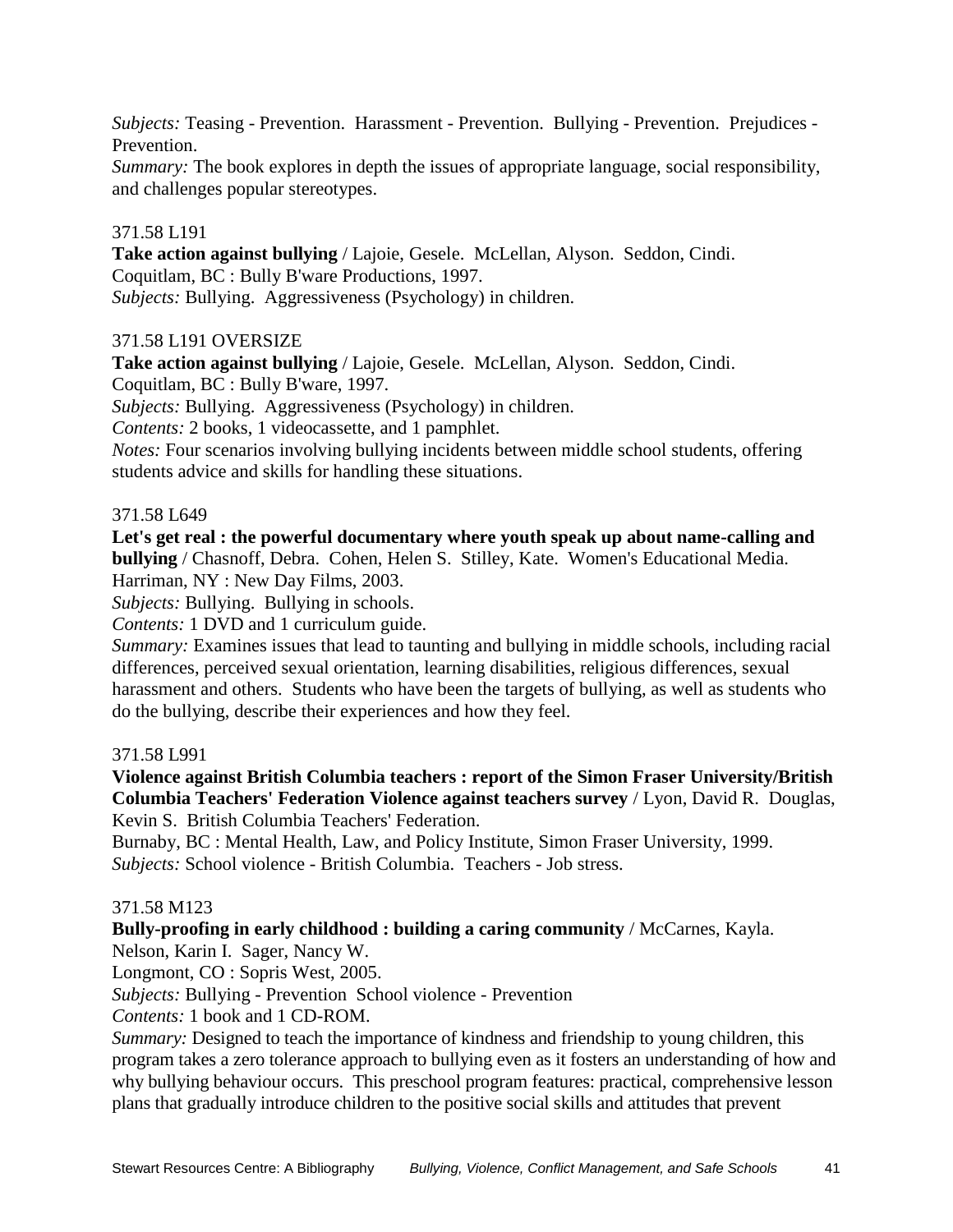bullying; handouts and bulletins in English and Spanish to encourage family participation in the program; and posters, a CD-ROM with reproducibles, and a special "Happy Hearts" storybook that make the bully-proofing strategies fun and easy to use for even the youngest children.

# 371.58 M996

**Responding to cyber bullying : an action tool for school leaders** / Myers, Jill J. McCaw, Donna. Hemphill, Leaunda S.

Thousand Oaks, CA : Corwin Press, 2011.

*Subjects:* Cyberbullying. Bullying in schools. School violence.

*Summary:* The book describes the legal precedents involved in the discipline of students who engage in cyber bullying and provides public school leaders with data-driven solutions for managing these incidents.

#### 371.58 N277

**Anti-bullying public awareness campaign** / Concerned Children's Advertisers. Ottawa, ON : National Strategy on Community Safety and Crime Prevention, 2002. *Subjects:* Bullying - Prevention. Violence - Prevention. *Contents:* 1 videocassette and 1 folder of print material. *Notes:* Text in English and French.

# 371.58 N552

**Bully busters : a teacher's manual for helping bullies, victims, and bystanders** / Newman, Dawn A. Horne, Arthur M. Bartolomucci, Christi L.

Champaign, IL : Research Press, 2000.

*Subjects:* Bullying - Prevention. School violence - Prevention. Aggressiveness in children - Prevention. Problem children - Behavior modification. *Notes:* Grades 6-8.

#### 371.58 N739

# **No name calling : creating safe environments** / Young, John G.

Mount Kisco, NY : Human Relations Media, 2004.

*Subjects:* Bullying. Harassment.

*Contents:* 1 DVD and 1 teacher's resource book.

*Notes:* Grades 3-7.

*Summary:* Viewers will follow a classroom of real students as they work on starting a "No Name-Calling" week at their school. Interviews with real kids are interspersed with dramatic vignettes that model name-calling scenarios.

#### 371.58 N739

**No room for bullies : from the classroom to cyberspace** / Bolton, José. Graeve, Stan. Boys Town, NE : Boys Town Press, 2005.

*Subjects:* Bullying - Prevention. Bullying in schools.

*Notes:* Health education grade 1 (2010). Health education grade 2 (2010). Health education grade 3 (2010). Health education grade 4 (2010). Health education grade 5 (2010). Health education grade 6 (2009). Health education grade 7 (2009). Health education grade 8 (2009). Health education grade 9 (2009).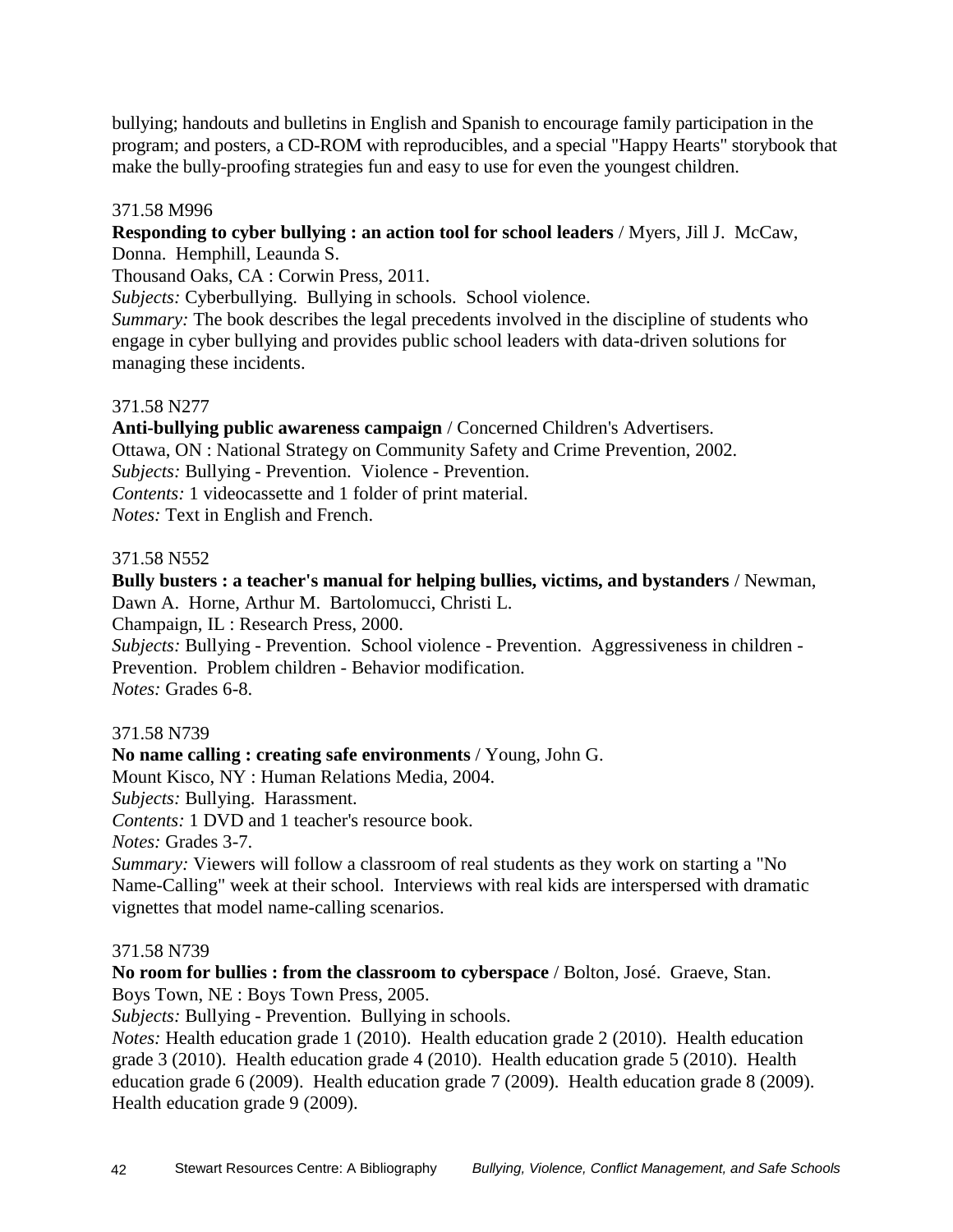*Summary:* This book shatters popular myths about bullying. You'll learn who's playing the intimidation game, and how they play it - from social exclusion and emotional backstabbing to physical violence, sexual harassment, and cyberspace cruelty. But No Room for Bullies takes readers beyond problem recognition to proven solutions.

# 371.58 N793

**Taking the bully by the horns** / Noll, Kathy. Reading, PA : Unicorn Press, 1997. *Subjects:* Bullying - Juvenile literature. *Notes:* Children's version of Nasty people, by Jay Carter.

#### 371.58 N832

**No final words : a reading about bullying and suicide** / Nordhagen, Ed. S.l. : s.n., 2002. *Subjects:* Bullying. Suicide.

# 371.58 P268

**Bullied teacher, bullied student : how to recognize the bullying culture in your school and what to do about it** / Parsons, Les.

Markham, ON : Pembroke Publishers, 2005.

*Subjects:* Bullying in schools. Bullying in schools - Prevention.

*Summary:* To eradicate bullying in schools, the education community must first acknowledge its existence in all forms. This book explores the background and myriad of issues related not just to student-on-student bullying, but all forms of threatening and victimizing behaviour found in too many schools. It will show teachers and educators how to recognize the bullying culture in their school, and decide what to do about it - devise, implement, and enforce a policy that works. Every school should be a place where staff and students alike feel safe and secure. This guide suggests constructive ways to repair the school environment, and heal a bullying school.

# 371.58 P922

# **Transforming school climate and learning : beyond bullying and compliance** / Preble,

William. Gordon, Rick.

Thousand Oaks, CA : Corwin Press, 2011.

*Subjects:* Bullying in schools. School violence.

*Summary:* The authors show how to accomplish lasting results by engaging both teachers and students in the five-step SafeMeasures process, a collaborative action research model.

#### 371.58 P987

**Pushed to the brink : bullycide on the rise** / Schloat, Anson W. Haber, Joel.

Mount Kisco, NY : Human Relations Media, 2011.

*Subjects:* Bullying - Prevention. Teenagers - Suicidal behavior. Suicide - Prevention. *Contents:* 1 DVD and 1 guide.

*Notes:* Grades 6-12.

*Summary:* Several recent tragedies have focused the nation's attention on the growing trend of "bullycide" - the term that describes those desperate instances of young people taking their own lives to escape from relentless harassment by their peers. Commentary from Dr. Joel Haber, a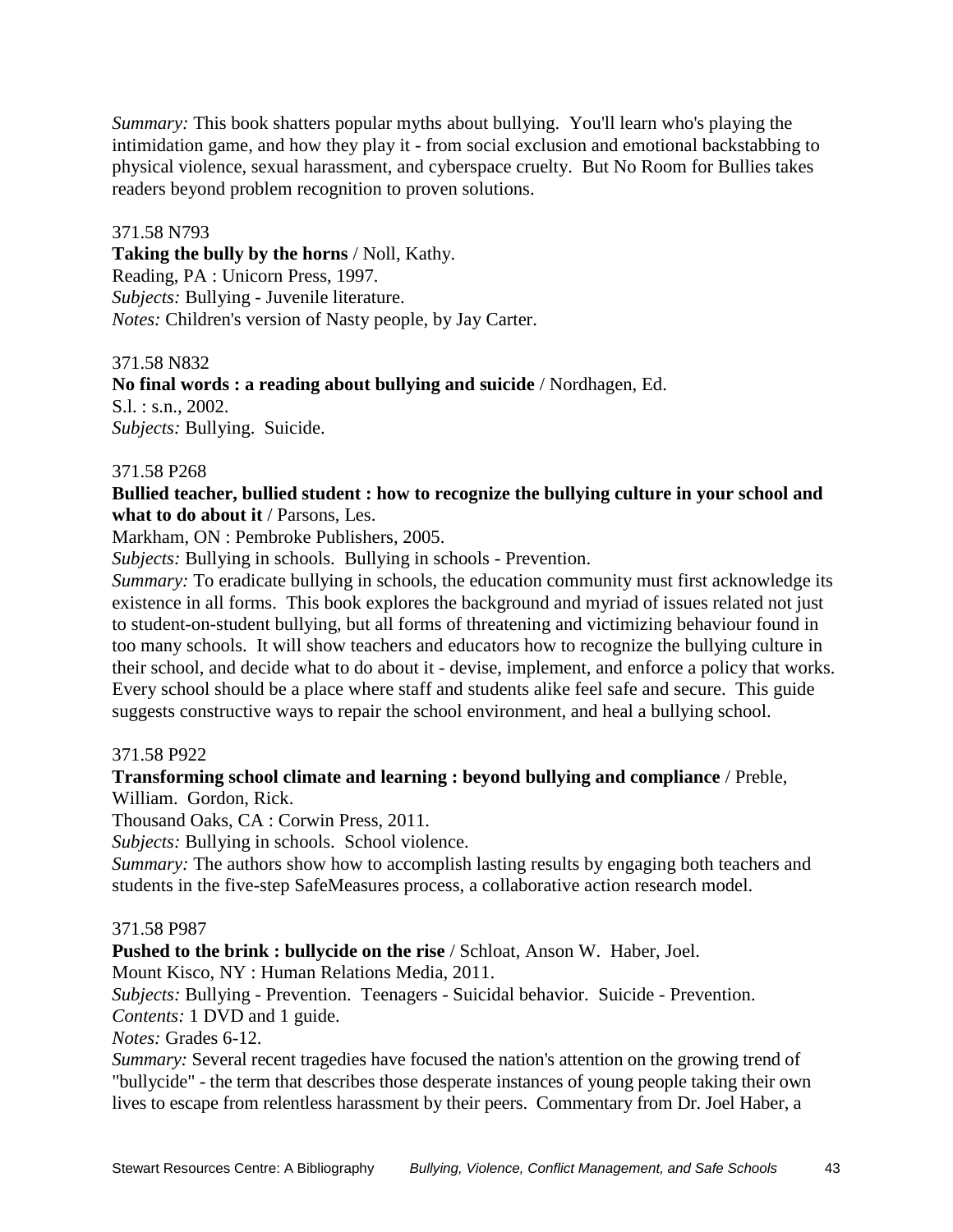clinical psychologist and recognized national expert on bullying, identifies various forms of bullying - from obvious physical assaults to more indirect forms such as cyberbullying, spreading rumors, exclusion or verbal taunts. This program includes important tips for dealing with bullies and urges students to join together and become proactive defenders of victims before they reach their breaking point. Most importantly, it opens the door for an important dialogue among all viewers - those who may be participants, witnesses or victims of peer intimidation and hostility.

# 371.58 R434

**101 bully prevention activities** / Resources, Robinette.

Hawthorne, NY : Bureau for At-Risk Youth, 2007.

*Subjects:* Bullying.

*Contents:* 1 book and 1 CD-ROM.

*Notes:* Grades 7-12. CD-ROM contains PDFs of the activities.

*Summary:* Writing exercises, games, role plays, art projects, surveys and other activities will inspire and empower students to take action against bullying.

# 371.58 R434

**Responding to cyberbullying : a guide for school communities** / Vancouver School Board. Social Responsibility and Diversity Team.

Vancouver, BC : Vancouver School Board, 2009. 2nd ed.

*Subjects:* Cyberbullying. Bullying in schools. Internet and children. Internet and teenagers.

# 371.58 R567

**Stop the bullying : a handbook for teachers** / Rigby, Ken.

Markham, ON : Pembroke Publishers, 2001. *Subjects:* Bullying - Prevention.

# 371.58 R567

# **Bullying in schools : and what to do about it** / Rigby, Ken.

London : Jessica Kingsley Publishers, 1997.

*Subjects:* Bullying - Prevention. School violence - Prevention.

*Summary:* Bullying can take many forms. Whether it be verbal or physical harassment, or exclusion from certain activities, continuous bullying can cause long term damage. This book takes an optimistic approach to the problem with strategies to identify both bullies and victims and ways to diffuse potentially troublesome situations. It shows that there are methods of dealing with bullies that are not punitive and damaging but can help to make the abuser more aware of how the victim feels. The book also offers ways to enhance the self-esteem of the victims and demonstrates that the incidence of harassment can be reduced significantly.

# 371.58 R622

**Bullying : a handbook for educators and parents** / Rivers, Ian. Besag, Valerie E. Duncan, Neil.

Lanham, MD : Rowman & Littlefield Education, 2007.

*Subjects:* Bullying in schools.

*Notes:* Kindergarten curriculum renewal. Health education grade 1 (2010). Health education grade 2 (2010). Health education grade 3 (2010). Health education grade 4 (2010). Health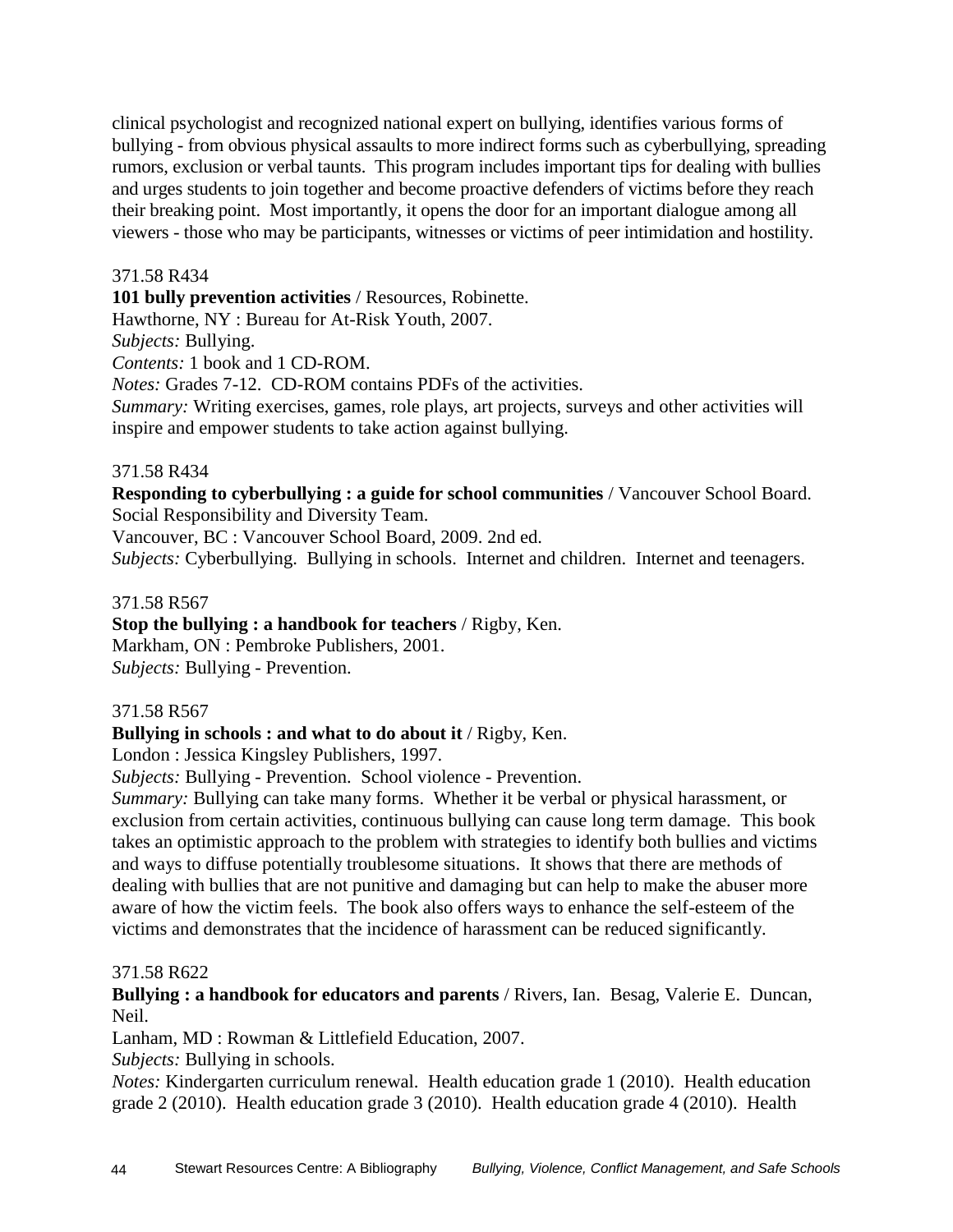education grade 5 (2010). Health education grade 6 (2009). Health education grade 7 (2009). Health education grade 8 (2009). Health education grade 9 (2009).

*Summary:* This book explores bullying within public schools. It provides insight into the shortand long-term effects that bullying can have on students, their families, and teachers. Focusing on sexual bullying, homophobic bullying, and bullying of students with disabilities, it offers insights on the social dynamics of the classroom, the hallways, and the playground.

#### 371.58 S128

**Safe@school : bullying prevention project** / Ontario Teachers' Federation.

Toronto, ON : OTF, 2007. *Subjects:* Bullying in schools - Prevention - Ontario. *Contents:* 1 CD-ROM, 1 guide, and 1 pamphlet.

#### 371.58 S252

**Caring and respectful schools : bullying prevention : a model policy** / Saskatchewan. Saskatchewan Learning. Regina, SK : The Dept., 2006.

*Subjects:* Bullying - Prevention. Bullying in schools - Prevention.

#### 371.58 S252

**Caring and respectful schools : a shared responsibility** / Saskatchewan. Saskatchewan Learning.

Regina, SK : The Dept., 2006. *Subjects:* Bullying - Prevention. Bullying in schools - Prevention.

#### 371.58 S531

#### **Confronting cyber-bullying : what schools need to know to control misconduct and avoid legal consequences** / Shariff, Shaheen.

New York : Cambridge University Press, 2009.

*Subjects:* Cyberbullying. Bullying in schools. Computer crimes. Internet and children. Internet and teenagers.

#### 371.58 S531

#### **Cyber-bullying : issues and solutions for the school, the classroom and the home** / Shariff, Shaheen.

London : Routledge, 2008.

*Subjects:* Cyberbullying. Bullying in schools. Computer crimes. Internet and teenagers. Internet and children.

*Summary:* This book develops guidelines for teachers and administrators regarding the extent of their obligations to prevent and reduce cyberbullying. The book also highlights ways in which schools can network with parents, police, technology providers and community organizations to provide support systems for victims (and perpetrators) of cyberbullying.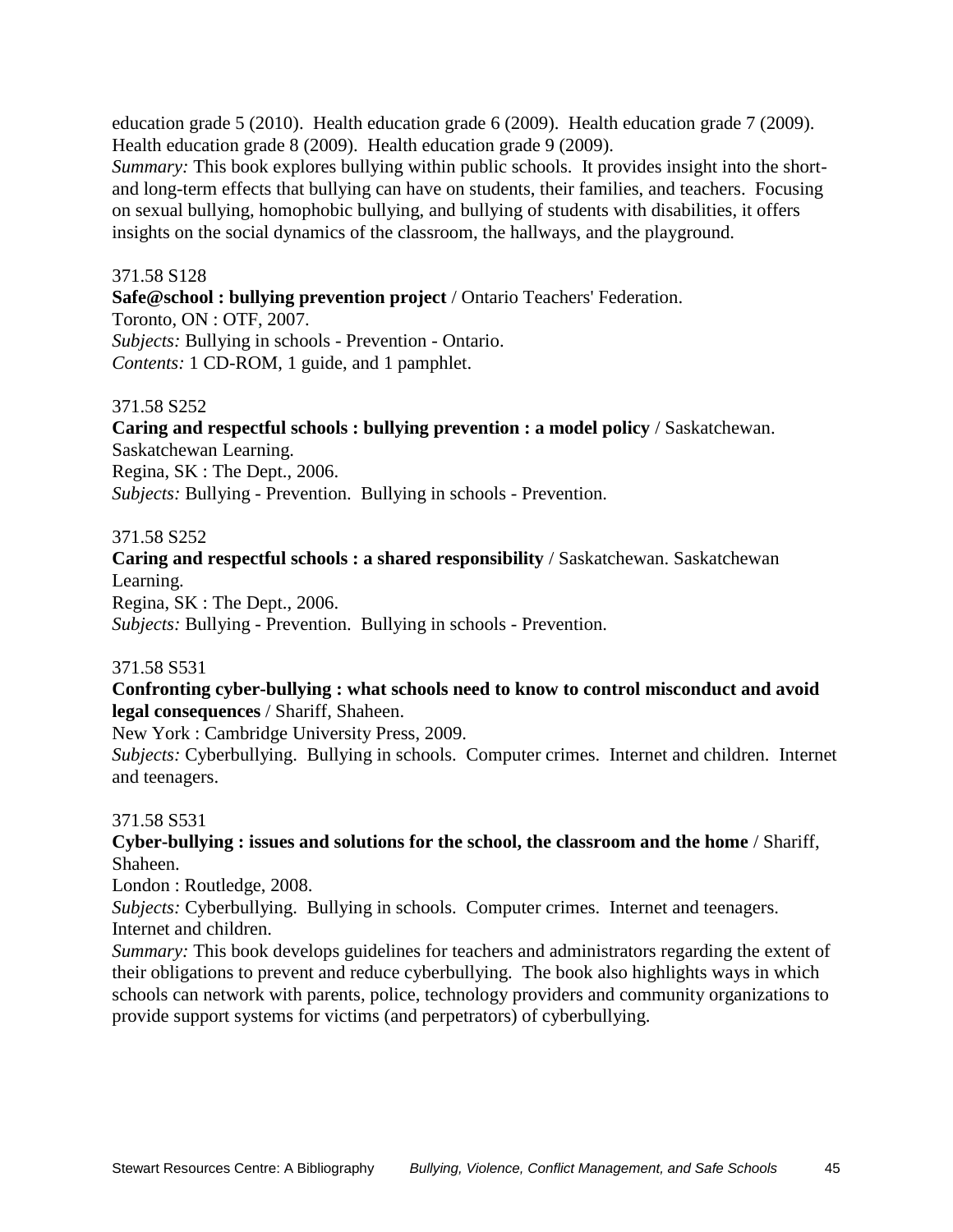# 371.58 S779

# **Staff development : building respectful schools and classrooms**.

Pleasantville, NY : Sunburst Communications, 1999.

*Subjects:* Bullying - Prevention. Respect for persons - Study and teaching (Elementary). *Contents:* 1 videocassette and 1 guide.

*Notes:* This video program helps staff explore what it means to establish a respectful school climate and how they personally can reinforce principles of basic human respect. Among the issues presented are name-calling, casual use of derogatory racial/gender terms, abusive behavior directed at adults, bullying, social exclusion, and anti-gay language. Grades 4-8.

#### 371.58 T846

**Cyber kids, cyber bullying, cyber balance** / Trolley, Barbara. Hanel, Constance.

Thousand Oaks, CA : Corwin Press, 2010.

*Subjects:* Cyberbullying. Bullying in schools. Computer crimes. Internet and children. *Summary:* Emphasizing prevention, assessment, and intervention as well as evaluation, this guide offers techniques for helping today's tech-savvy students make balanced choices about using technology in ways that can advance learning and significantly reduce cyber bullying while improving school climate.

#### 371.58 U55

# **Understanding girl bullying and what to do about it : strategies to help heal the divide** / Field, Julaine E.

Thousand Oaks, CA : Corwin Press, 2009.

*Subjects:* Bullying in schools. Girls - Violence against - Prevention. Violence in women - Prevention.

*Summary:* This book covers the causes and characteristics of relational and social aggression and outlines methods for assessment, prevention, and intervention. The authors answer questions about what girl bullying is, why it happens, what it looks like, how to measure it, and what educators can do to help girls with these issues.

#### 371.58 W131

#### **Waging peace : a year in the life of Caledonia Junior High** / MacInnes, Teresa. Triad Film Productions Limited.

Montreal, PQ : National Film Board of Canada, 2001.

*Subjects:* School violence - Nova Scotia.

*Contents:* 1 videocassette.

*Summary:* Nova Scotia's Caledonia Junior High is typical of many Canadian schools, but bullying and aggression are common. Shot over an entire year, this video explores school violence from the viewpoints of students, teachers and parents. We watch as the new principal, Edy Guy-Francois, mobilizes their support in turning Caledonia around and making it a peaceful school.

#### 371.58 W567

**When you see a bully : grades K-2** / Mazzarella Bros. Productions.

Pleasantville, NY : Sunburst Communications, 2005.

*Subjects:* Bullying in schools - Prevention - Study and teaching (Primary). Bullying. Aggressiveness in children.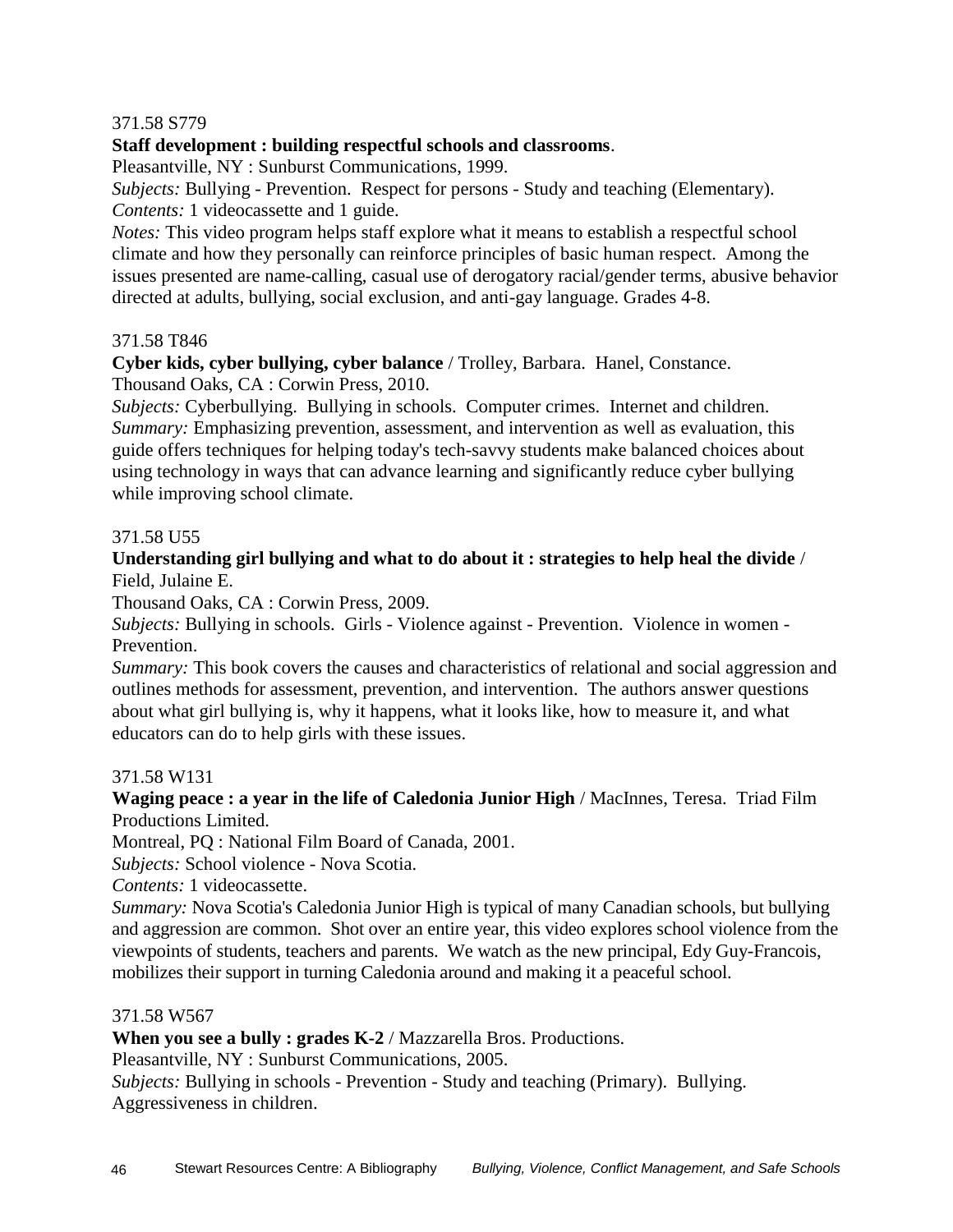*Contents:* 1 videocassette, 1 videodisc, 1 teacher's guide.

*Summary:* This lively and age-appropriate presentation portrays different types of bullying experienced by both boys and girls, and gives realistic solutions to the problems presented by bullies. Each vignette begins with questions that can be used to focus discussion prior to viewing.

# 371.58 W694

# **Cyberbullying and cyberthreats : responding to the challenge of online social aggression, threats, and distress** / Willard, Nancy E.

Champaign, IL : Research Press, 2007.

*Subjects:* Cyberbullying. Bullying in schools. Computer crimes. Internet and teenagers. Internet and children.

*Summary:* This book addresses real-life situations that often occur as students embrace the internet and other digital technologies: sending offensive or harassing messages, spreading nasty rumors on sites such as MySpace, disclosing someone's intimate personal information, breaking into someone's e-mail account and sending damaging messages under that person's name, excluding someone from an online group, and using the internet to intimidate. The book includes detailed guidelines for managing in-school use of the internet and personal digital devices, including cell phones.

# 371.58 W722

# **The bully, the bullied and beyond : help for bullies, victims and bystanders : grades 5-12** / Williams, Esther.

Chapin, SC : Youth Light, 2005.

*Subjects:* Bullying. Bullying - Prevention.

*Summary:* The book contains: more than 70 skill-building activities for students, strategies for a school-wide anti-bully program, ready-to- use parent handouts, and research on bullying.

#### 371.58 W926

**Working together (safe and caring schools) : grades 7-12 : resource manual for students, staff and parents** / Alberta. Alberta Learning. Special Programs Branch. Edmonton, AB : Alberta Learning, 2003.

*Subjects:* School violence - Prevention. School discipline - Alberta. School environment.

#### 371.78 B932

**Building foundations for safe and caring schools : research on disruptive behaviour and violence** / Malicky, Grace (editor). Shapiro, Bonnie L. (editor). Mazurek, Kas (editor). Edmonton, AB : Duval House Publishing, 1999. *Subjects:* School violence - Alberta - Prevention. School discipline - Alberta.

#### 371.78 D495

# **Making your school safe : strategies to protect children and promote learning** / Devine, John. Cohen, Jonathan,

New York : Teachers College Press, 2007.

*Subjects:* Schools - Safety measures. School violence - Prevention. School crisis management. *Summary:* In this manual, the authors demonstrate the important relationship between social, emotional, and ethical education and school safety. They combine traditional crisis management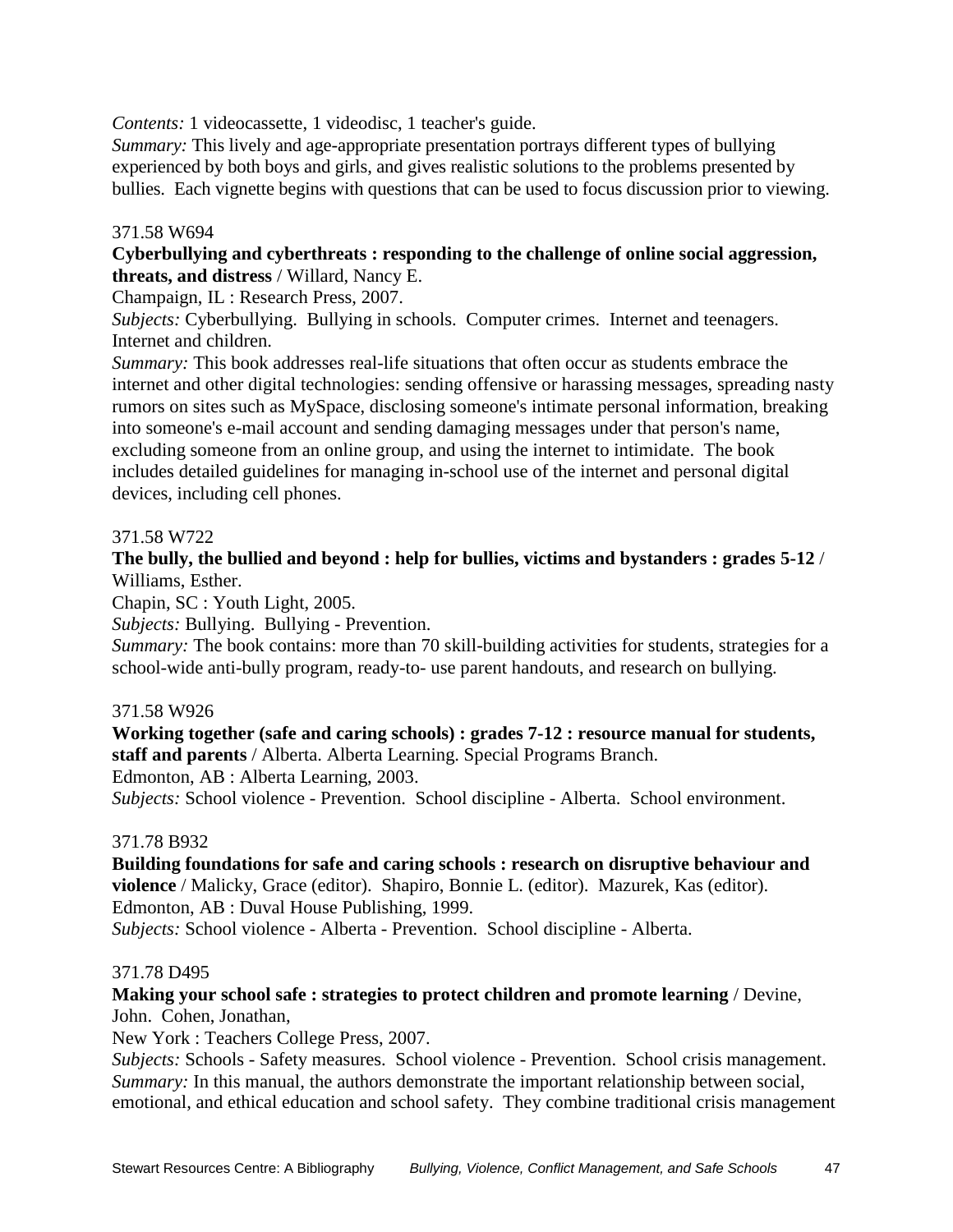and emergency planning with all of the principles that have become the cornerstones of the field of evidence-based, social emotional learning and character education. Featuring real-life examples and best practices, they cover widespread concerns, ranging from student behavioural issues such as bullying and social exclusion to gang-related violence and other tragic events. This resource will help schools to be proactive in preventing tragedies, as well as effectively reactive when they occur.

# 371.78 N277

# **Building a safe and responsive school climate**.

Washington, DC : National Education Association, 2000.

*Subjects:* Schools - Safety measures. School violence - Prevention. School environment. *Contents:* 1 videocassette.

*Summary:* Highlights a program in Richmond, Virginia called RIPP (Responding in Peaceful and Positive Ways). Targeted at middle school students, it is being used effectively to establish safe school climates. Also highlighted are two programs in Eugene, Oregon which are geared towards kindergarten and elementary school students.

#### 371.78 N277

# **Early signals of distres**s.

Washington, DC : National Education Association, 2000.

*Subjects:* Schools - Safety measures. School violence - Prevention. Stress in youth. Stress in children. *Contents:* 1 videocassette.

*Summary:* This video looks at how a system identifies and responds to warning signs of distress in children. In Los Angeles, California we see how student distress is being handled in two high schools - Chatsworth High School, and John Marshall High School. In Westerly, Rhode Island a program called STAR is having good results in equipping students with skills to handle anger and other intense emotions in a socially appropriate manner.

# 371.78 N277

# **Forging community alliances.**

Washington, DC : National Education Association, 2000.

*Subjects:* Schools - Safety measures. School violence - Prevention. Community and school. *Contents:* 1 videocassette.

*Summary:* This video examines the strong school community collaborations that have been forged in two communities. In Buncombe County, North Carolina the school system has close ties with local law enforcement officials and uses student courts. In Mesa, Arizona the Kerr Kids Can / North Center Early Intervention Program has transformed both a school and an entire neighborhood.

#### 371.78 S128

#### **Safe at school series.**

 **Blood, chemicals and other dangers.** *Subjects:* Hazardous substances - Safety measures. Schools - Safety measures. Students - Health and hygiene. *Contents:* 1 videocassette and 1 DVD. *Summary:* When treating a bloody nose, bandaging a cut, or breaking up a fight, educators and staff are exposed to health hazards. Master correct techniques for these common situations and learn how to help students prevent the spread of disease. For teacher inservice.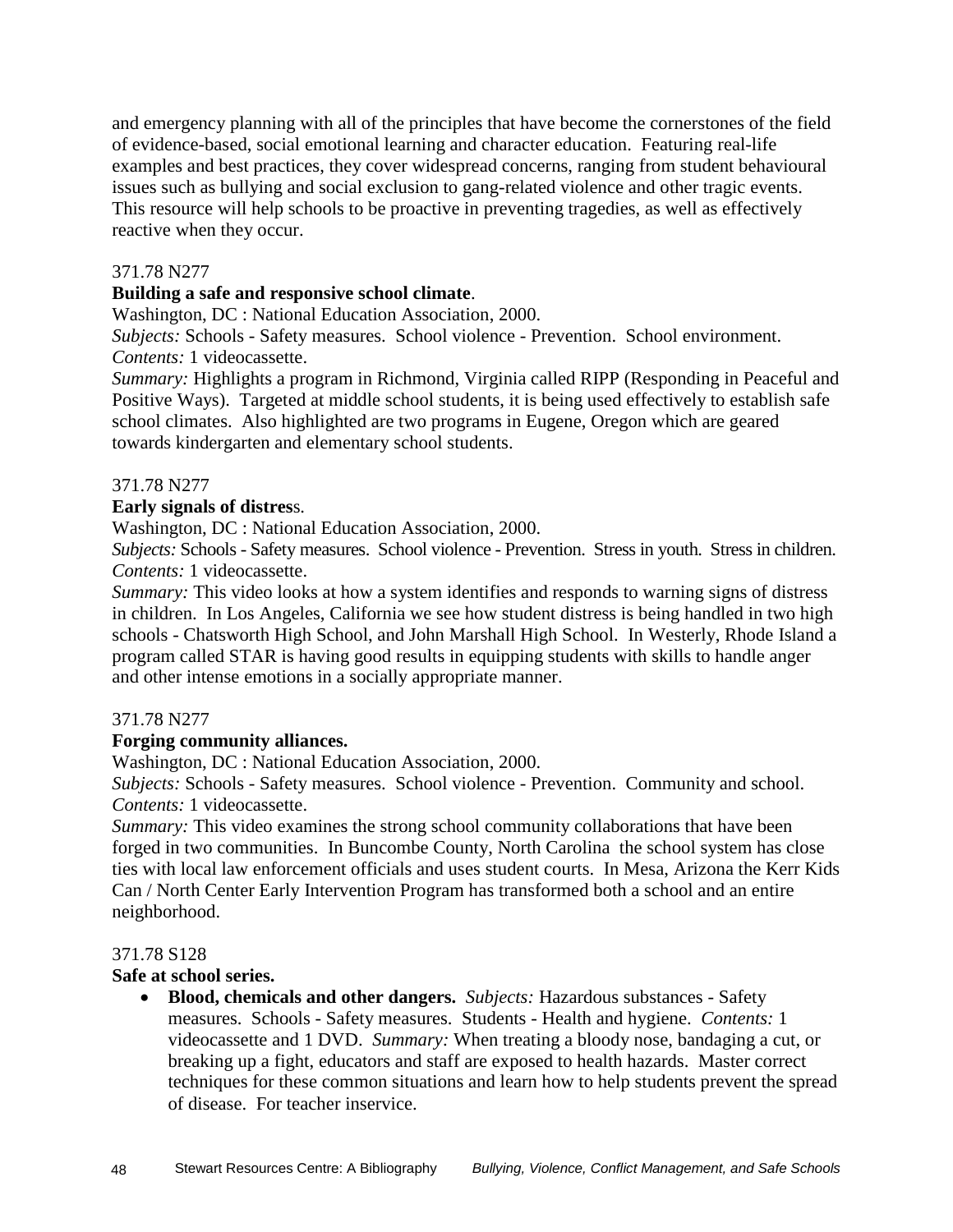- **Developing a crisis plan.** *Subjects:* School crisis management. Schools Safety measures. *Contents:* 1 videocassette and 1 DVD. *Summary:* In the event of a sudden crisis, teachers and staff need to have clearly defined responsibilities. Who will care for the injured, move students to safety, notify authorities, inform concerned parents, and manage media demands? For teacher inservice.
- **Drug intervention.** *Subjects:* Drug abuse Prevention. Schools Safety measures. *Contents:* 1 videocassette and 1 DVD. *Summary:* Drugs pose a serious threat to all members of the school community. Teachers find out how to identify evidence of student drug use, spot drug dealers, intervene correctly, and get students to report peer drug activity. For teacher inservice.
- **Improving the school climate.** *Subjects:* School environment. Schools Safety measures. *Contents:* 1 videocassette and 1 DVD. *Summary:* Educators and staff develop valuable skills to discourage social cliques, recognize alienated students, prompt young people to report suspect behavior, and make everyone an important member of the school community. For teacher inservice.
- **Preventing fights.** *Subjects:* School violence Prevention. Schools Safety measures. Conflict management. *Contents:* 1 videocassette and 1 DVD. *Summary:* Teachers and staff learn conflict resolution techniques and proven methods for helping young people mediate their differences. When a fight erupts, what are the criteria that determine whether to intervene or seek assistance? For teacher inservice.
- **Protecting teachers and staff.** *Subjects:* Schools Safety measures. Teachers Job stress. *Contents:* 1 videocassette and 1 DVD. *Summary:* Physical violence against school personnel is on the rise. How can adults protect themselves? This program covers specific situations, including working in the classroom alone after school and walking to the car. For teacher inservice.
- **Reacting to rumors and threats.** *Subjects:* School discipline. Schools Safety measures. *Contents:* 1 videocassette and 1 DVD. *Summary:* In the wake of recent, highprofile incidents, educators want to know how to evaluate rumors and threats. Experts say that most severe outbreaks of violence are preceded by identifiable symptoms and red flags. For teacher inservice.
- **Weapons at school.** *Subjects:* School violence Prevention. Schools Safety measures. Weapons - Safety measures. *Summary:* From reviewing legal search procedures to examining the dangers of various weapons, this program focuses on a frightening and dangerous problem. It's time to eliminate guns and knives from the educational environment. For teacher inservice.

/ Teacher's Video Company. Plainview, NY : Sunburst Visual Media, 2004.

# 371.78 S128

#### **Safe at school : a proactive approach**.

Toronto, ON : Ontario Principals' Council. Centre for Leadership, 2002.

*Subjects:* School violence - Prevention. School environment. Schools - Safety measures. *Contents:* 1 videocassette and 1 guide.

*Summary:* This video outlines the characteristics and provides vivid and real life examples of safe schools. Through the use of actual school events, best practices and comments from school administrators and professional personnel, the video outlines and evaluates the components of a comprehensive safe school plan. As well, the video provides strategies and examines how to incorporate community groups into a partnership for safe school environments.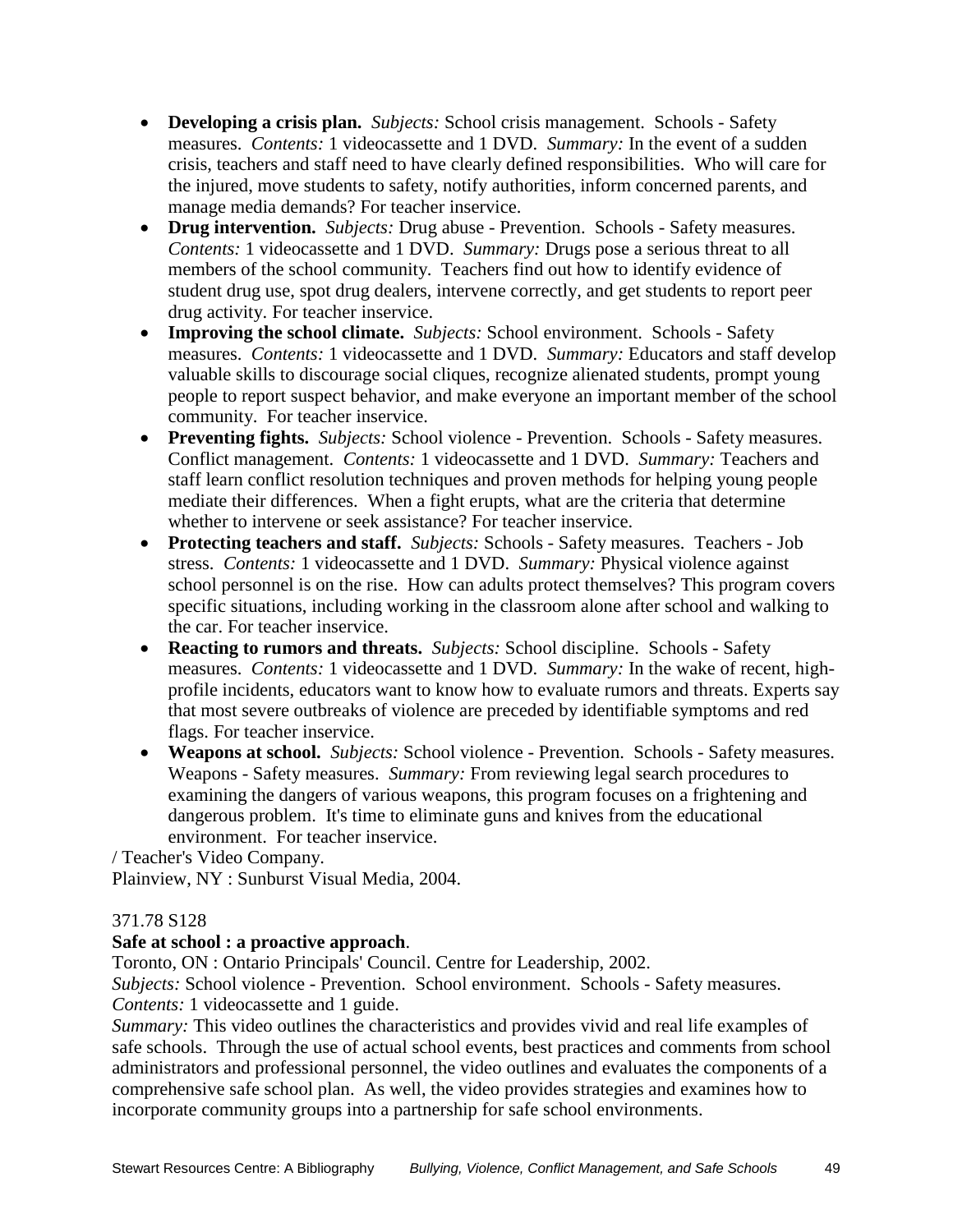#### 371.78 S819

**Gender violence/gender justice : an interdisciplinary teaching guide for teachers of English, literature, social studies, psychology, health, peer counseling, and family and consumer sciences** / Stein, Nan. Cappello, Dominic.

Wellesley, MA : Wellesley College Center for Research on Women, 1999.

*Subjects:* Young women - Crimes against - Prevention - Study and teaching (Secondary). Violence - Prevention - Study and teaching (Secondary). Family violence - Prevention - Study and teaching (Secondary).

*Notes:* Grades 7-12.

#### 371.78 S995

**Systemic violence in education : promise broken** / Epp, Juanita Ross (editor). Watkinson, Ailsa Margaret (editor).

Albany, NY : State University of New York Press, 1997.

*Subjects:* School violence - Case studies. School management and organization - Case studies. Classroom management - Social aspects - Case studies. Sexual harassment in education - Case studies. Schools - Sociological aspects - Case studies.

#### 371.782 B455

# **Violent and aggressive youth : intervention and prevention strategies for changing times** / Bemak, Fred. Keys, Susan.

Thousand Oaks, CA : Corwin Press, 1999.

*Subjects:* School violence - Prevention. Juvenile delinquency - Prevention.

#### 371.782 B645

**Making schools safe for students : creating a proactive school safety plan** / Blauvelt, Peter D. Thousand Oaks, CA : Corwin Press, 1999.

*Subjects:* Schools - Safety measures. School violence - Prevention. School crisis management.

#### 371.782 C246

**Kids killing kids : managing violence and gangs in schools** / Capozzoli, Thomas. McVey, R. Steve. Boca Raton, FL : St. Lucie Press, 2000. *Subjects:* School violence - Prevention. Schools - Safety measures.

#### 371.782 C626

**Combating school violence : a handbook of proactive strategies : practical interventions for managing disruptive students, gangs, conflicts and safety issues**/ Clements, Spencer. Sova, Gary. Winnipeg, MN : New Directions in Discipline, 2000. *Subjects:* School violence - Prevention.

#### 371.782 C814

**Guidelines for responding to student threats of violence** / Cornell, Dewey G. Sheras, Peter L. Boston, MA : Sopris West Educational Services, 2006.

*Subjects:* School violence - Prevention. Threat (Psychology). School crisis management. *Summary:* A manual for school-based teams to assess and respond effectively to students who threaten violence.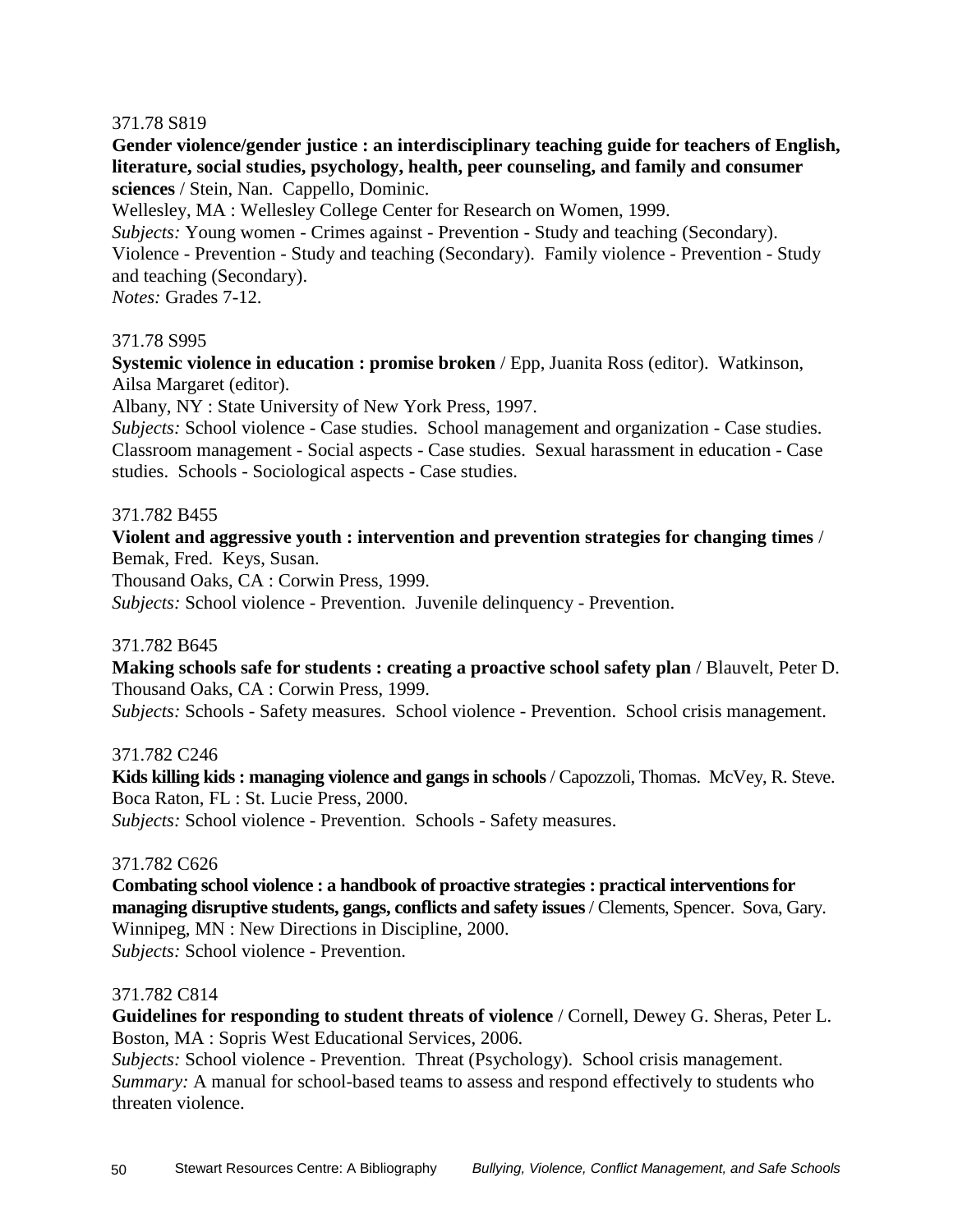# 371.782 C982

**As tough as necessary : a discipline with dignity approach to countering aggression, hostility, and violence** / Curwin, Richard L. Mendler, Allen N.

Bloomington, IN : Solution Tree, 1997.

*Subjects:* School discipline. School violence - Prevention. School environment. Aggressiveness (Psychology). Teacher-student relationships.

*Contents:* 4 DVDs and 1 guide.

*Summary:* Workshop materials for teachers and administrators, based on the work of Allen N. Mendler and Richard L. Curwin. Tells how to create a school climate that discourages aggression and violence and helps children acquire the values and skills they need to support the educational process. Provides guidance to educators who want to find a humane but firm way to teach disruptive students positive strategies for coping with frustration, disagreement, even insults. Filmed in K-12 multicultural settings.

# 371.782 C982

**As tough as necessary : countering violence, aggression, and hostility in our schools** / Curwin, Richard L. Mendler, Allen N.

Alexandria, VA : Association for Supervision and Curriculum Development, 1997.

*Subjects:* School violence - United States. School violence - United States - Prevention. Schools - United States - Safety measures. Classroom management - United States.

# 371.782 D578

**A peaceable school : cultivating a culture of nonviolence** / Dill, Vicky Schreiber.

Bloomington, IN : Phi Delta Kappa Educational Foundation, 1998.

*Subjects:* School violence - Prevention. Violence in children. Children and violence. Violence - Prevention.

# 371.782 D923

**Preventing violence in our schools : essential skills for students, grades 4- 12** / Dunne, Gerry. Torrance, CA : Jalmar Press, 1999.

*Subjects:* School violence - Prevention.

#### 371.782 F652

**Focus on harassment and intimidation : responding to bullying in secondary school** / British Columbia. Ministry of Public Safety and Solicitor General.

Victoria, BC : B.C. Ministry of Education, 2001.

*Subjects:* High schools - Safety measures. Bullying - Safety measures. School violence - Prevention.

# 371.782 G154

**Keep cool! : strategies for managing anger at school** / Galey, Paula.

Markham, ON : Pembroke Publishers, 2004.

*Subjects:* Anger in children. Aggressiveness in children. Bullying in schools - Prevention. School violence - Prevention.

*Summary:* Offers all the tools teachers need to get a handle on bullying and aggression, and help their students develop a repertoire of responses for managing their anger before its spirals out of control. Organized around six key aspects of anger management, the book delivers a host of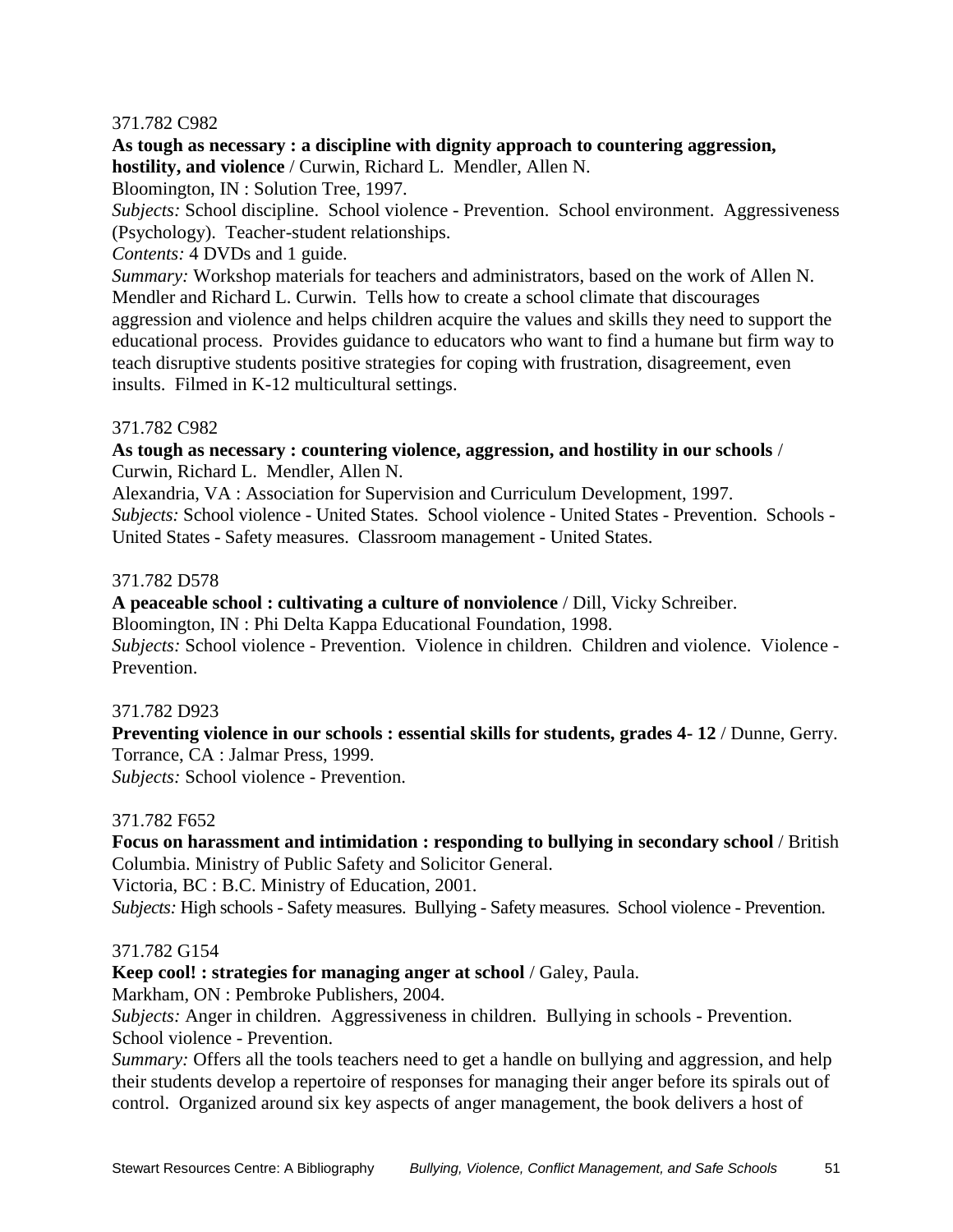hands-on activities to show students how to cope more successfully with a diverse variety of situations. With skills and frameworks to enable a more positive and acceptable response to conflict, Keep Cool! will give all kids a sense of personal power and greater self-control.

# 371.782 J65

**Reduction of school violence : alternatives to suspension** / Johns, Beverley H. Carr, Valerie G. Horsham, PA : LRP Publications, 2005. 3rd ed.

*Subjects:* School violence - Prevention. Problem children - Education. School discipline. Behavior modification.

#### 371.782 K46

**Kids working it out : strategies and stories for making peace in our schools** / Jones, Tricia S. (editor). Compton, Randy (editor).

San Francisco, CA : Jossey-Bass, 2003.

*Subjects:* School violence - Prevention. Conflict management - Study and teaching.

# 371.782 K62

# **Making the peace : a 15-session violence prevention curriculum for young people** / Kivel, Paul. Creighton, Allan. Oakland Men's Project.

Alameda, CA : Hunter House Publishers, 1997.

*Subjects:* Violence - Prevention - Study and teaching (Secondary). School violence - Prevention - Study and teaching (Secondary). Conflict management - Study and teaching (Secondary). Peace - Study and teaching (Secondary).

# 371.782 L645

# **Nine steps to empowerment process (N'S.T.E.P.) : gang violence prevention and intervention curriculum** / Le'Taxione.

Denver, CO : Outskirts Press, 2007.

*Subjects:* School violence - Prevention. Gangs.

*Summary:* By making the gang member cognizant of why he or she acts out in violence, N'S.T.E.P. seeks to ameliorate the destructive gang behavior and to affect positive and productive change in the gang member's thought process.

# 371.782 M122

**Threats in schools : a practical guide for managing violence** / McCann, Joseph T. New York : Haworth Press, 2002.

*Subjects:* School violence - Prevention. Conflict management - Study and teaching.

# 371.782 P355 OVERSIZE

**Peace@school** / Van Gurp, Hetty. National Film Board of Canada. Sea to Sea Productions. Clementsport, NS : Peaceful Schools International, 2005.

*Subjects:* School violence - Prevention. Bullying - Prevention. Peace - Study and teaching. Conflict management - Study and teaching.

*Contents:* 2 DVDs, 3 books, 1 poster, 1 sheet of 3 labels, and 1 evaluation form. *Summary:* A toolkit for educators and youth, designed to help create a peaceful school environment.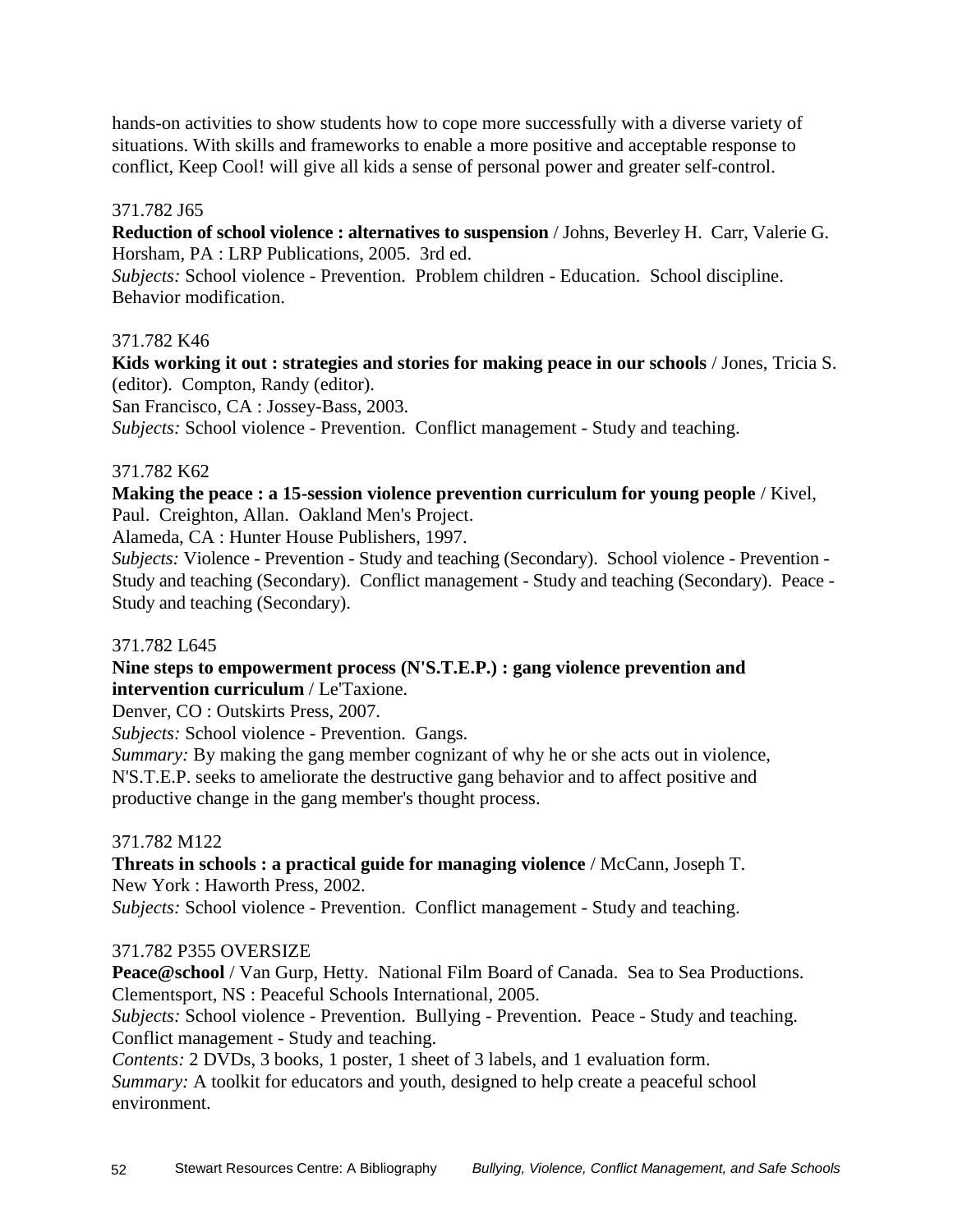# 371.782 P562

# **Safe school ambassadors : harnessing student power to stop bullying and violence** / Phillips, Rick. Linney, John. Pack, Chris.

San Francisco, CA : Jossey-Bass, 2008.

*Subjects:* School violence - Prevention. Bullying in schools - Prevention. Schools - Safety measures. *Summary:* This book challenges the current "outside-in" thinking - that keeping schools safe is accomplished primarily by adults through heightened security and stricter policies. It makes the case for a complementary "inside-out" approach that taps the power of students to change the social norms of a school culture in order to stop bullying and violence.

#### 371.782 P855

#### **Positive behavior curriculum for the inclusive classroom** / Davis, Phil.

Verona, WI : IEP Resources, 2002.

*Subjects:* Violence - Prevention - Study and teaching. School violence - Prevention. Mainstreaming in education.

*Summary:* Project Oz-developed curriculum created especially for general and special ed teachers, as well as prevention specialists working with students in grades 4-5.

#### 371.782 R177

**Rampage : the social roots of school shootings** / Newman, Katherine S.

New York : Basic Books, 2004.

*Subjects:* School violence - Social aspects - Kentucky. School violence - Social aspects - Arkansas. Youth and violence - United States.

*Summary:* School shootings appear to be the spontaneous acts of disconnected teens, but this book argues that the roots of violence are deeply entwined in the communities themselves. Rampage challenges the loner theory of school violence and shows why so many adults and students miss the warning signs that could prevent it.

#### 371.782 R825

**Arresting violence : a resource guide for schools and their communities** / Ross, Peter N. Ontario Public School Teachers' Federation.

Mississauga, ON : OPSTF, 1998.

*Subjects:* School violence - Prevention. Aggressiveness (Psychology) - Prevention. Bullying. *Contents:* 1 book, 1 compact disc, 2 sheets.

#### 371.782 S128

**Safe and effective secondary schools : the Boys Town Model** / Davis, Jerry L. (editor). Nelson, Cathy S. (editor). Gauger, Elizabeth (editor). Father Flanagan's Boys' Home. Boys Town, NE : Boys Town Press, 2000.

*Subjects:* School violence - Prevention. Classroom management. Social skills - Study and teaching. School discipline. Teacher-student relationships.

#### 371.782 S766

**Safe and healthy schools : practical prevention strategies** / Sprague, Jeffrey R. Walker, Hill M. New York : Guilford Press, 2005.

*Subjects:* Schools - Safety measures. School violence - Prevention.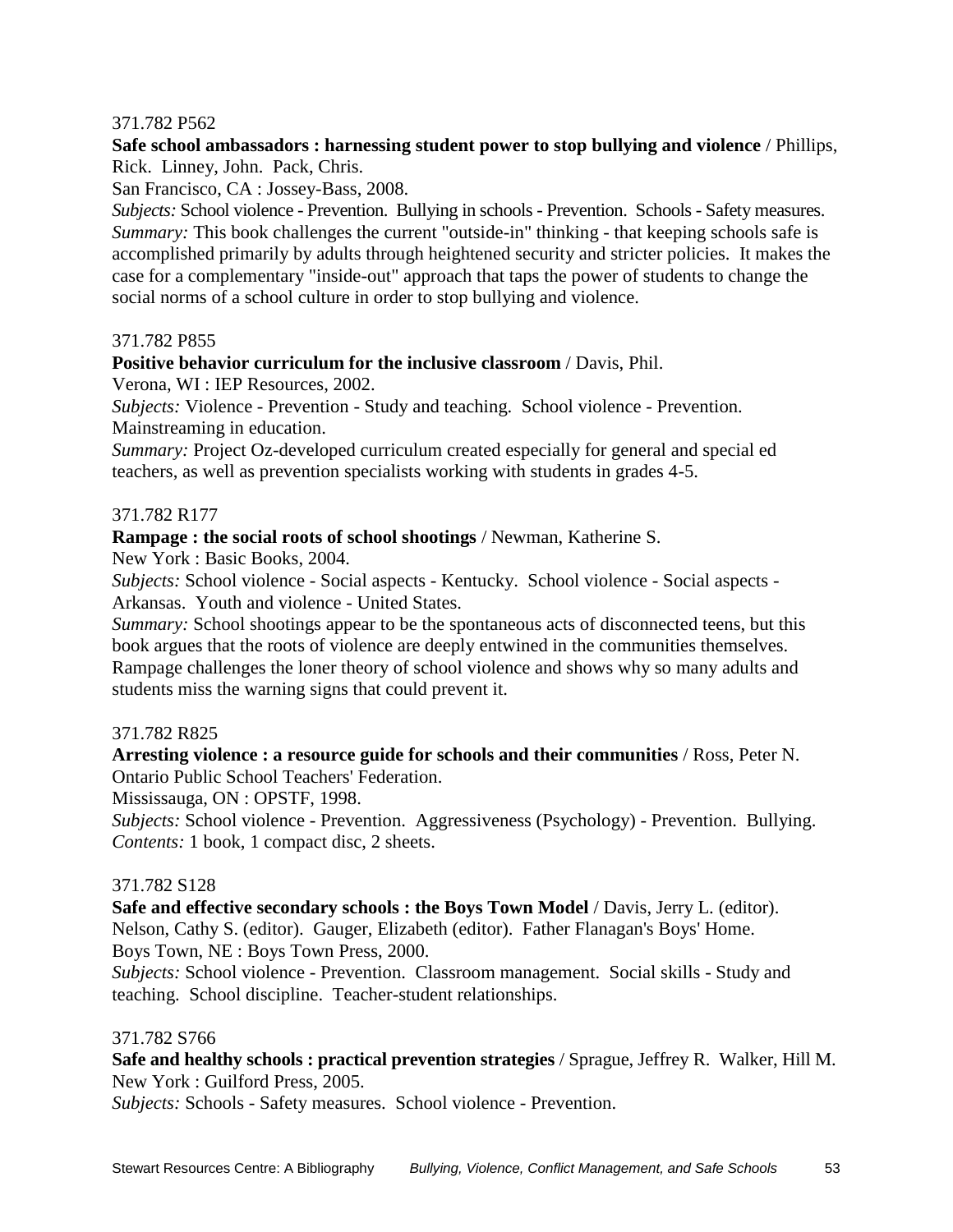# 371.782 T252

**Teaching peace in a time of war** / MacInnes, Teresa. Triad Teaching Peace Productions. Montreal, QC : National Film Board of Canada, 2004.

*Subjects:* Vasa Pelagic School (Belgrade, Serbia). School violence - Serbia - Belgrade. Peace - Study and teaching.

*Contents:* 1 videocassette.

*Notes:* Ages 10+.

*Summary:* The civil war in the former Yugoslavia is over but a decade of violence left emotional damage. Canadian Hetty van Gurp, founder of Peaceful Schools International, spends time with the teachers and students at Vasa Pelagic School in Serbia, where we witness small triumphs, affirming that even schools in the most troubled circumstances can become beacons of peace.

# 371.782 V217

**The peaceful school : models that work** / Van Gurp, Hetty.

Winnipeg, MB : Portage and Main Press, 2002.

*Subjects:* School violence - Prevention. Conflict management. Peace - Study and teaching.

#### 371.782 V795

#### **Violence prevention : an important element of a health-promoting school** / Education International (Organization).

Geneva, Switzerland : World Health Organization, 1998.

*Subjects:* School violence - Prevention. School children - Health and hygiene.

#### 371.782 W515

#### **The respectful school : how educators and students can conquer hate and harassment** / Wessler, Stephen. Preble, William.

Alexandria, VA : Association for Supervision and Curriculum Development, 2003. *Subjects:* School violence - Prevention. Bullying in schools - Prevention. School environment.

#### 371.782 W567

#### **When words are not enough : precursors to threat : an early warning system for school counsellors** / Manitoba. Manitoba Education, Citizenship and Youth.

Winnipeg, MB : The Dept., 2005.

*Subjects:* School violence - Prevention. Schools - Risk management. School crisis management. Educational counseling. Student assistance programs.

#### 371.782 W628

#### **A whole-school approach to safety and belonging : preventing violence and bullying** /

Manitoba. Manitoba Education, Citizenship and Youth. School Programs Division.

Winnipeg, MN : Manitoba Education, Citizenship and Youth, 2005.

*Subjects:* School violence - Prevention. Bullying in schools - Prevention. Schools - Safety measures. *Summary:* School planning teams interested in a school-wide approach to preventing, intervening in, and responding to violence and bullying will find helpful suggestions in this resource. The suggestions for a safe and belonging approach are flexible so that schools may address issues unique to their populations and contexts.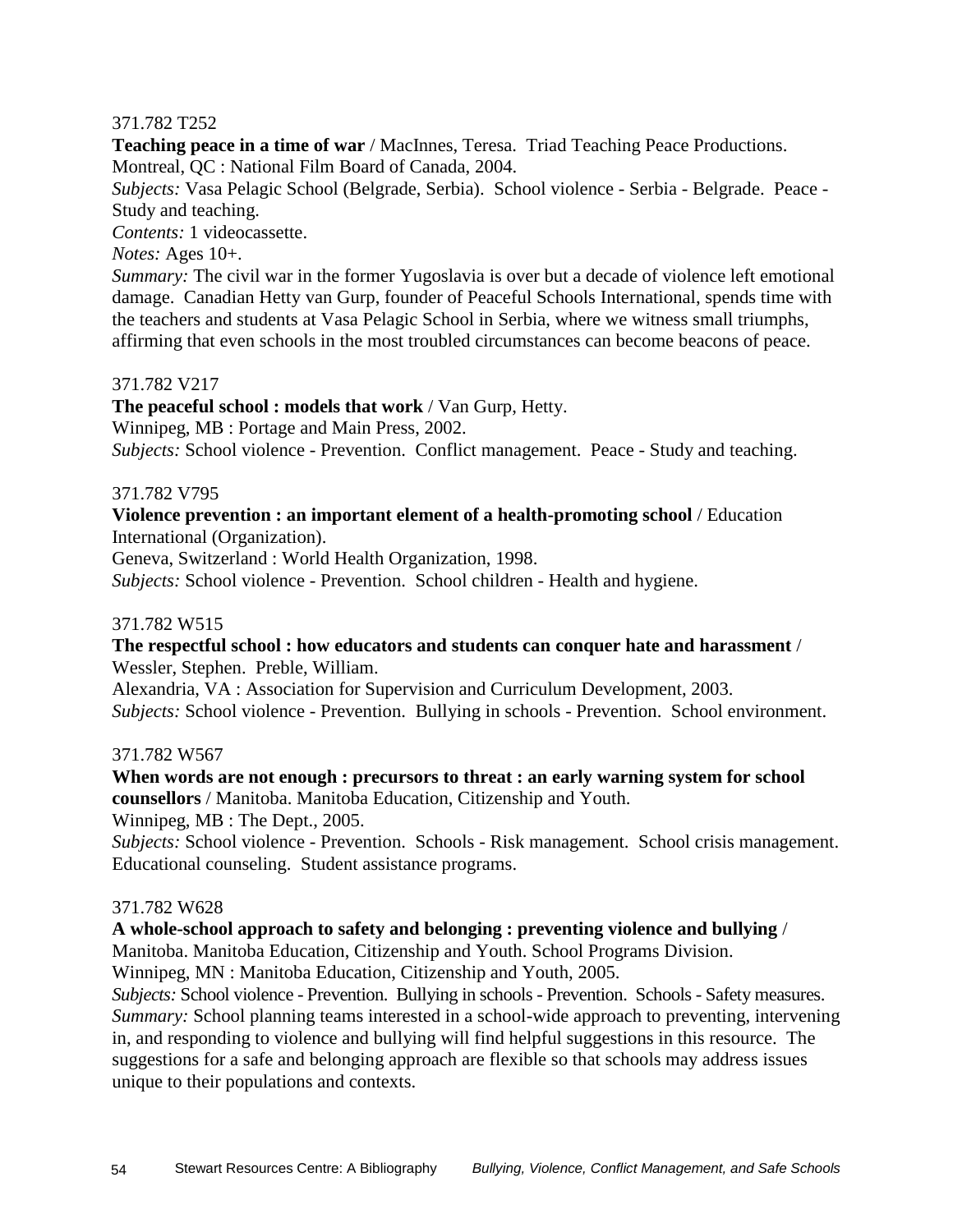### 371.782 W628

**Who cares?** / Alberta Teachers' Association. Lions International (Edmonton, Alta.). Edmonton, AB : ATA ; Lions International, 1997.

*Subjects:* School violence - Prevention. Children - Life skills guides. Bullying. Caring in children. *Contents:* 6 booklets, 1 CD-ROM, 2 pamphlets, 1 poster.

#### 371.782 W671

#### **Peace in the halls : stories and activities to manage anger and prevent school violence** / Wilde, Jerry.

Richmond, IN : LGR Publishing, 2003.

*Subjects:* School violence - Prevention. Conflict management - Study and teaching. Anger - Study and teaching.

*Summary:* This collection of tales explores crucial issues such as anger, violence, depression, family difficulties, stress, teacher hassles, and peer pressure. The book is replete with activities and exercises that encourage kids to engage in the process of clarify their thinking about these important issues.

#### 371.782 W814

#### **Owning up curriculum : empowering adolescents to confront social cruelty, bullying, and injustice** / Wiseman, Rosalind.

Champaign, IL : Research Press, 2009.

*Subjects:* School violence - Prevention. Teenagers - Life skills guides. Teenagers - Conduct of life. Interpersonal relations in adolescence. Bullying in schools. Harassment in schools. *Contents:* 1 book and 1 CD-ROM.

#### 371.782 W832

**The Peace Train : a school-wide violence prevention program : counselor's training manual : structured programs for peer mediator/helper training, staff and colleague training, schoolwide student training** / Wittmer, Joe. Thompson, Diane W. Sheperis, Carl.

Minneapolis, MN : Educational Media Corporation, 1999.

*Subjects:* School violence - Prevention. Conflict management - Study and teaching (Elementary). Peer counseling of students.

#### 371.8266 B586

# **The right to be out : sexual orientation and gender identity in America's public schools** / Biegel, Stuart.

Minneapolis, MN : University of Minnesota Press, 2010.

*Subjects:* Gender identity in education - United States. Sexual orientation - United States. Public schools - Social aspects - United States. Homosexuality and education - United States. *Summary:* Despite significant advances for gay and transgender persons, the public school environment remains daunting, even frightening, as evidenced by numerous high-profile incidents of discrimination, bullying, violence, and suicide. This book begins with a history and analysis of the dramatic legal developments concerning the rights of LGBT persons since 1968. The author then turns to what K-12 schools should do - and in many cases have already done - to implement right-to-be-out policies.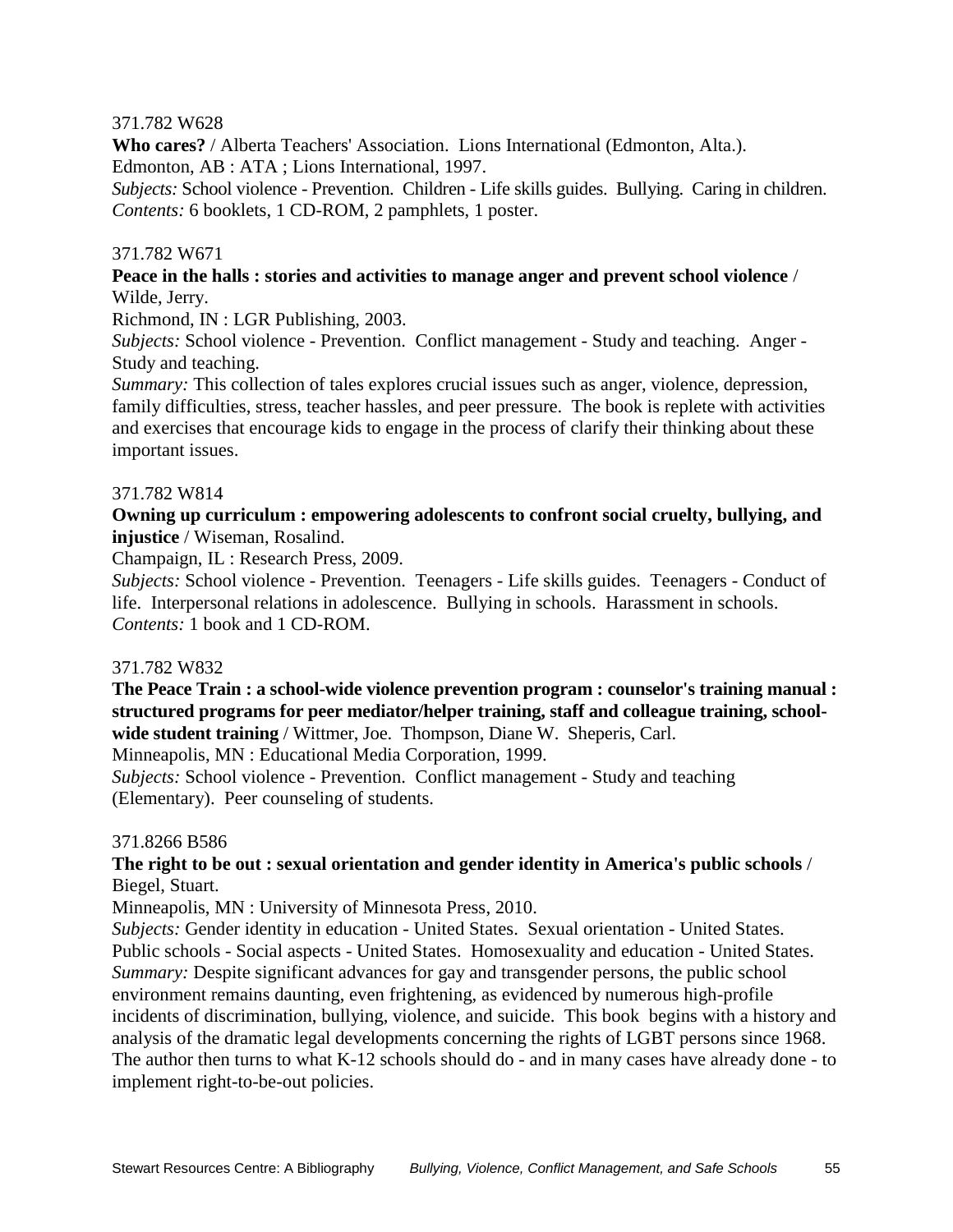#### 371.82664 A188

**Acting out! : combating homophobia through teacher activism** / Blackburn, Mollie V. (editor). New York : Teachers College Press, 2010.

*Subjects:* Homophobia in schools - Prevention. Homophobia in high schools - Prevention. Sexism in education - Prevention. Sexual minority students - Violence against.

#### 371.82664 M612

#### **Gender, bullying, and harassment : strategies to end sexism and homophobia in schools** / Meyer, Elizabeth J.

New York : Teachers College Press, 2009.

*Subjects:* Homophobia in schools. Sexism in education. Bullying in schools. School violence.

#### 371.82664 P461

#### **When the drama club is not enough : lessons form the Safe Schools Program for Gay and Lesbian Students** / Perrotti, Jeff. Westheimer, Kim.

Boston, MA : Beacon Press, 2001.

*Subjects:* Homosexuality and education - Massachusetts. Gay students - Massachusetts. Lesbian students - Massachusetts.

#### 371.9046 B885

# **Learning in safe schools : creating classrooms where all students belong** / Brownlie, Faye. King, Judith.

Markham, ON : Pembroke Publishers, 2011. 2nd ed.

*Subjects:* Inclusive education. Classroom environment. Curriculum planning.

*Summary:* It is essential in today's classrooms to create a safe learning environment that meets the needs of all students. Practical and timely, this book focuses on three ways that teachers can make schools safer, more inclusive places. Teachers will learn how to: develop a constructive code of conduct and behaviour; create curriculum that encourages safer schools by addressing the needs and challenges of all students; and implement cooperative learning strategies that foster student interaction in positive ways.

#### 371.94 L334

#### **Think first : addressing aggressive behavior in secondary schools** / Larson, Jim.

New York : Guilford Press, 2005.

*Subjects:* Problem youth - Behavior modification. School violence - Prevention. High school students - Psychology. Middle school students - Psychology.

#### 372.11024 L962

**Creating caring classrooms : how to encourage students to communicate, create, and be compassionate of others** / Lundy, Kathleen Gould. Swartz, Larry.

Markham, ON : Pembroke Publishers, 2011.

*Subjects:* Classroom environment. Classroom management. Interpersonal relations - Study and teaching (Elementary). Social skills - Study and teaching (Elementary). Teacher-student relationships.

*Summary:* This book is organized around the 5 Cs - Community, Communication, Collaboration, Compassion, and Confronting the bully issues. Fiction and non-fiction sources for exploration include picture books, novel excerpts, scripts, visual images, poetry, and newspaper articles.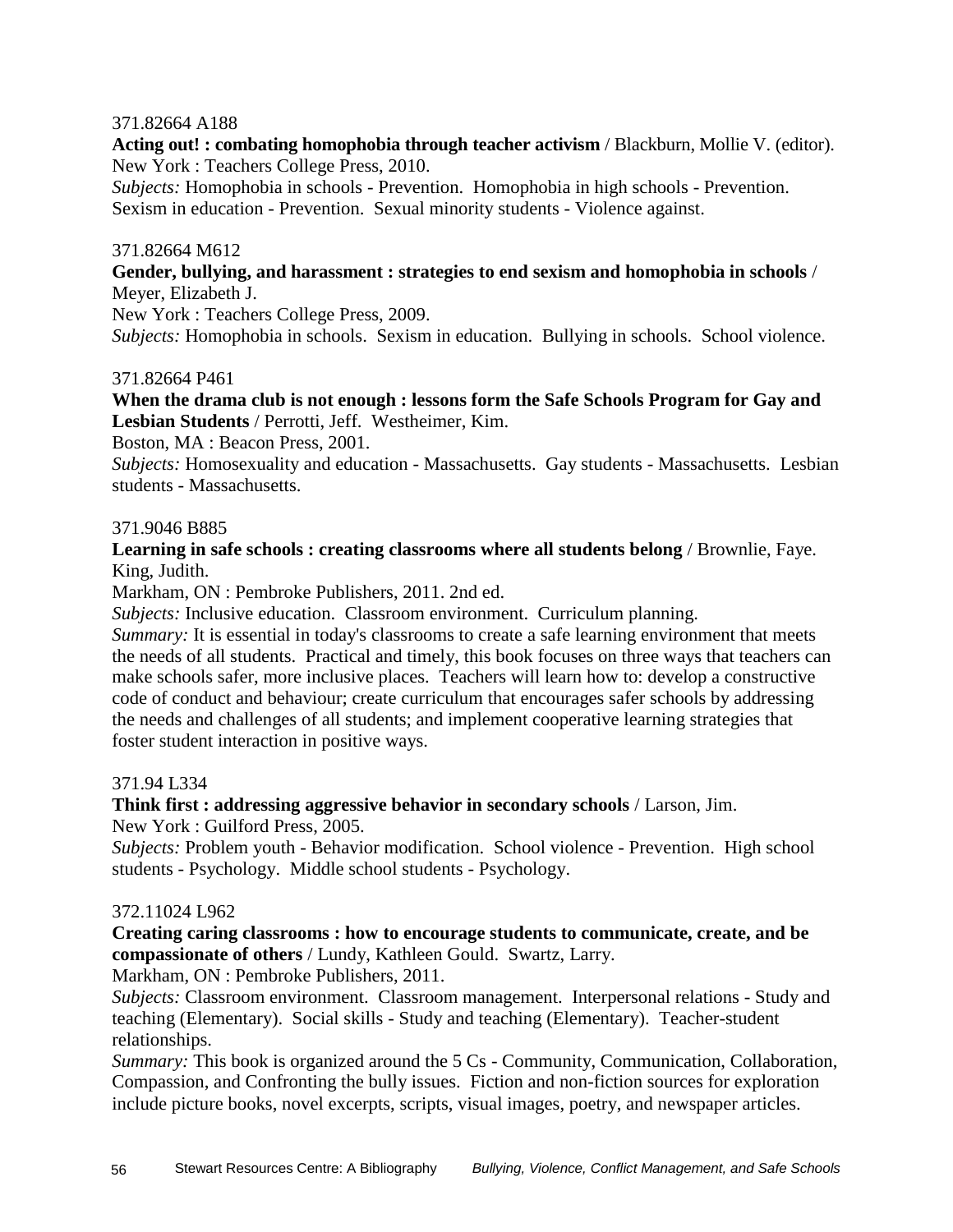# 372.37 C993

**Bullies never win** / Cuyler, Margery. Howard, Arthur.

New York : Simon & Schuster Books, 2009.

*Subjects:* Bullies - Juvenile fiction. Worry - Juvenile fiction. Teasing - Juvenile fiction.

Self-perception - Juvenile fiction. Friendship - Juvenile fiction.

*Notes:* Health education grade 1 (2010).

*Summary:* First-grader Jessica worries about everything Brenda the bully might tease her about, until the day she has had enough and discovers a new way to deal with Brenda.

# 372.37 F722

**Bird child** / Forler, Nan. Thisdale, François.

Toronto, ON : Tundra Books, 2009.

*Subjects:* Bullying - Juvenile literature.

*Notes:* Health education grade 1 (2010). Health education grade 2 (2010).

*Summary:* Tiny, bird-like Eliza feels scared and powerless to help the new girl Lainey when her schoolmates taunt her because of her tattered, mismatched clothing and wild yellow hair. She watches shamefully as the sunlight and birds fade from Lainey's once-cheerful drawings. Eliza tells her mother about Lainey and her sad pictures. After this discussion, Eliza "finds her wings" and she is able to defend and befriend Eliza with confidence.

# 372.37 I73

# **Is it okay? : staying safe**.

Hawthorne, NY : Sunburst Visual Media, 2006.

*Subjects:* Safety education - Juvenile films. Accidents - Prevention - Juvenile films. *Contents:* 1 DVD.

*Notes:* Kindergarten curriculum renewal. Health education grade 1 (2010).

Health education grade 2 (2010).

*Notes:* Physical education grade 1 (2010). Suggested use: USCK.2 - School and Home safety, USC1.4 - Pedestrian/street safety, USC2.5 - Play area safety.

*Summary:* Safety Sam the Fireman and his dog Rescue, teach kids the "Ten Super Safety Rules" that cover street safety, personal safety and safety from strangers. Songs and true-to-life situations help kids relate to these special safety scenarios and reinforce key safety tips. From taking a friend's medicine or chasing a ball into the street, to opening the door to a stranger or approaching an unknown animal, this program helps kids recognize what they can do to stay safe.

# 372.37 S342

**Decisions and conflicts** / Stone House Productions.

Wynnewood, PA : Schlessinger Media, 2005.

*Subjects:* Interpersonal conflict - Juvenile films. Conflict management - Juvenile films.

*Contents:* 1 DVD and 1 insert.

*Notes:* Grades K-4.

*Summary:* Familiarizes students with the steps involved in the decision-making process and shows them how to achieve an outcome that is right for them. Join us as we examine negative and positive behaviours in conflict situations, such as dealing with bullies and peer pressure.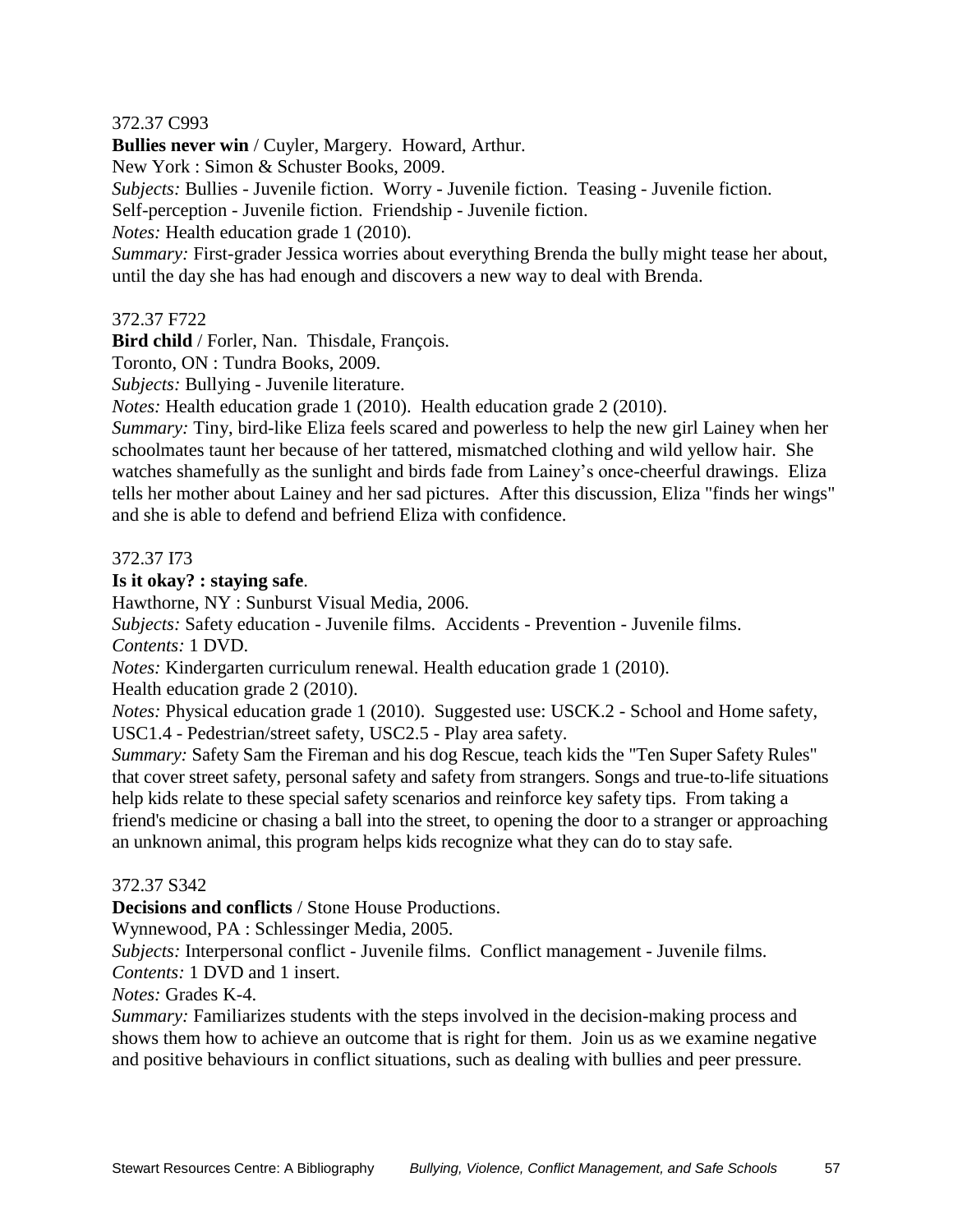# 372.37 S817

**Stretch** / Steffy, Lynne. Frederick, Gary.

Renfrew, ON : General Store Pub. House, 2010.

*Subjects:* Families - Juvenile literature. Interpersonal conflict - Juvenile literature. Conflict management - Juvenile literature.

*Notes:* Health education grade 3 (2010).

*Summary:* This book was created to assist those who are coping with family conflict. With the help of some magic, a fictional character named Stretch learns to relay his emotions regarding his parents' conflict. Stretch's parents also learn a lesson in conflict resolution.

# 372.37 S817

**The telling bee** / Steffy, Lynne. Frederick, Gary.

Renfrew, ON : General Store Pub. House, 2010.

*Subjects:* Child abuse - Juvenile literature. Bullying - Juvenile literature.

*Notes:* Health education grade 2 (2010). Health education grade 3 (2010).

*Summary:* This book was developed to encourage children to disclose abuse and bullying. In this story, a little bee named Carrot is hurt by a bigger bee. Carrot decides to reveal what happened, but no one listens. Finally, a turtle takes time to help Carrot be safe.

#### 372.372 C271 OVERSIZE

#### **The c.a.r.e. kit : challenge abuse through respect education : a personal safety program for children ages 5-9**.

S.l. : Canadian Red Cross, 2002. 6th ed.

*Subjects:* Child sexual abuse - Prevention - Study and teaching (Primary). Touch - Study and teaching (Primary). Hugging - Study and teaching (Primary). Body, Human - Study and teaching (Primary).

*Contents:* 24 cards, 2 books, 1 hand puppet, 1 sound cassette, 1 poster, 60 pamphlets, 60 bookmarks. *Notes:* Trusty puppet, to be used by the presenter, looks like a big green and yellow rooster, gives children advice and shows appropriate responses to difficult situation. For use in schools for primary grades.

*Summary:* A personal safety program with a focus on child sexual abuse prevention, also encompassing family and relationship violence, peer harassment, abuse and harassment in sports, recreation and culture.

#### 372.6044 T626

# **Conflict resolution : an integrated resource-based learning unit with an Indian/Métis perspective** / Cairns, Linda.

Saskatoon, SK : Saskatchewan Teachers' Federation, 2001.

*Subjects:* Métis - History - Study and teaching (Middle school). Conflict management - Study and teaching (Middle school).

*Notes:* Teaching Materials from the Stewart Resources Centre.

*Summary:* This middle years Language Arts unit also incorporates Social Studies and Math objectives. Students study the novel Soldier boys by David Richards to learn about the conflict in the Northwest Resistance, conduct a research project and simulation to learn about Métis history and culture, and then apply their knowledge in a field trip to Fish Creek and Batoche. Other resources are used to teach conflict resolution skills. Suggested activities are provided for reinforcing these skills through multiple intelligences.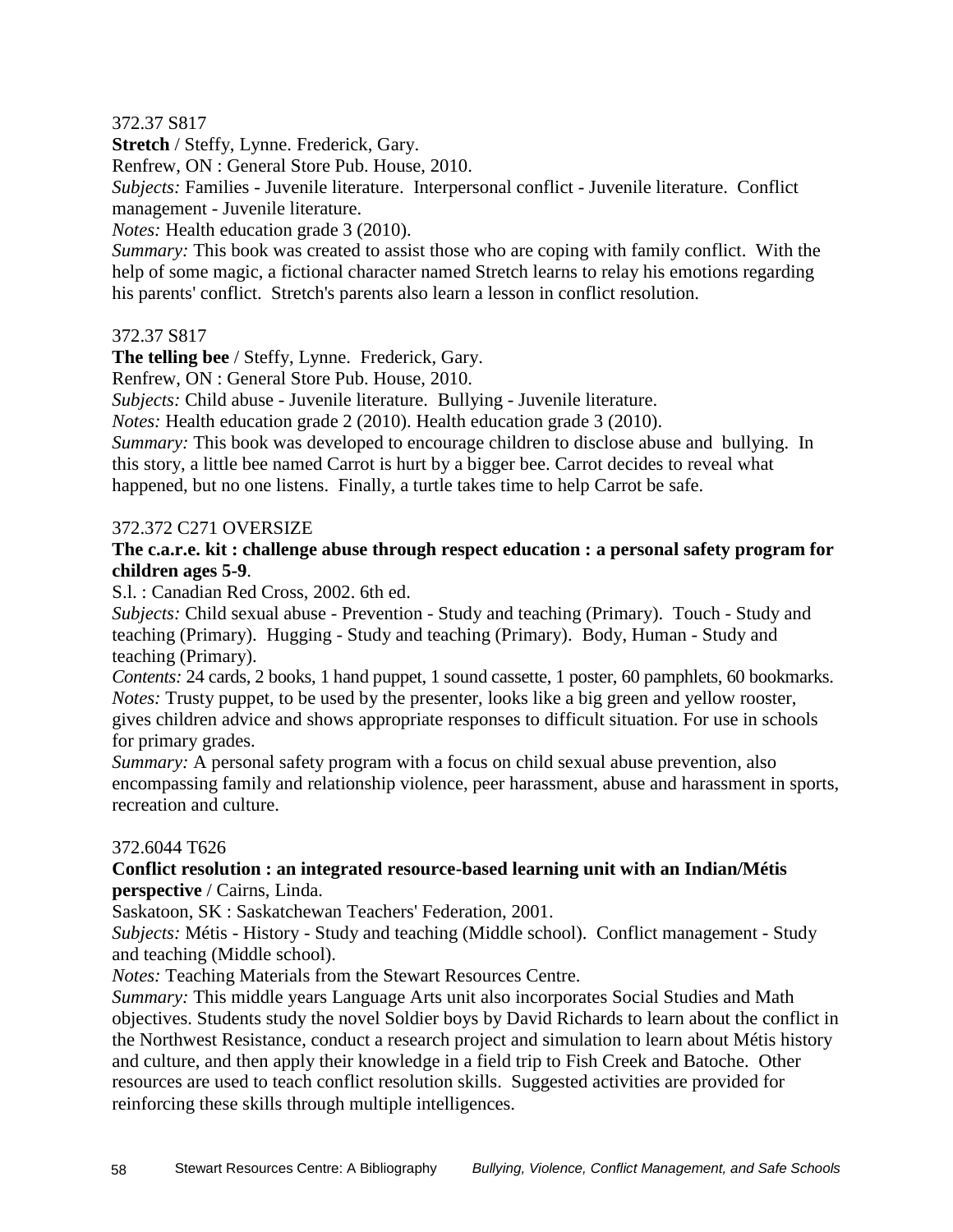#### 372.66 L438

**Violence! (bullying!) (racism!) what's that? : a drama for intermediate grades** / Burke, Margaret R. Malczewski, Carol L. Learning through drama.

Vancouver, BC : BCTF Lesson Aids Service, 2000.

*Subjects:* Bullying - Prevention. Drama in education. School violence - Prevention. *Notes:* Grades 4-12.

*Summary:* This unit involves looking at violence and bullying through they eyes of counsellorsin-training. This process drama is planned in three sections with role plays and activities, and includes a script for the teacher's initial guidance.

#### 372.82 G762

**Be friendship focused : easy-to-follow manual** / Grant, Kristine Rose.

Chapin, SC : YouthLight, 2011.

*Subjects:* Social skills - Study and teaching (Elementary). Bullying - Prevention. Friendship - Study and teaching (Elementary). Conflict management - Study and teaching (Elementary). *Notes:* Grades 3-8.

#### 373.11024 L232

**Safe and healthy secondary schools : strategies to build relationships, teach respect, and deliver meaningful behavioral support to students** / Lamke, Susan. Pratt, Denise. Graeve, Stan. Boys Town, NE : Boys Town Press, 2009.

*Subjects:* Classroom management. Social skills - Study and teaching (Secondary). Teacherstudent relationships. Interpersonal relations in adolescence. High school students. *Summary:* This book introduces techniques and strategies to counteract students' disrespect, apathy and aggression. True-to-life stories explain how teachers, administrators and support staff can create collaborative and cooperative learning communities. Readers also will learn how the teenage brain influences behaviour for better or worse, how to forge relationships with alienated and disconnected students, how to lessen risks by eliminating "unowned" areas, and how to teach students to handle problems logically rather than recklessly.

#### 379.7124 S372

**Caring and respectful schools : toward School Plus : ensuring student well-being and educational success** / Saskatchewan. Saskatchewan Learning.

Regina, SK : Saskatchewan Learning, 2004.

*Subjects:* Educational change - Saskatchewan. Students - Services for - Saskatchewan. School crisis management - Saskatchewan. School environment - Saskatchewan. School violence - Prevention.

*Summary:* This document includes: guidelines, strategies and resources to strengthen students' personal and social development ; prevention and intervention strategies for dealing with bullying and aggression; a process for creating and implementing school codes of conduct; and key components of a comprehensive crisis response plan.

#### 428.62 P887

**The bully book : how to deal with the mean crowd** / Weil, Ann.

Orlando, FL : Steck-Vaughn Publishers, 2004. *Subjects:* High interest-low vocabulary books. *Notes:* Grades 7-9.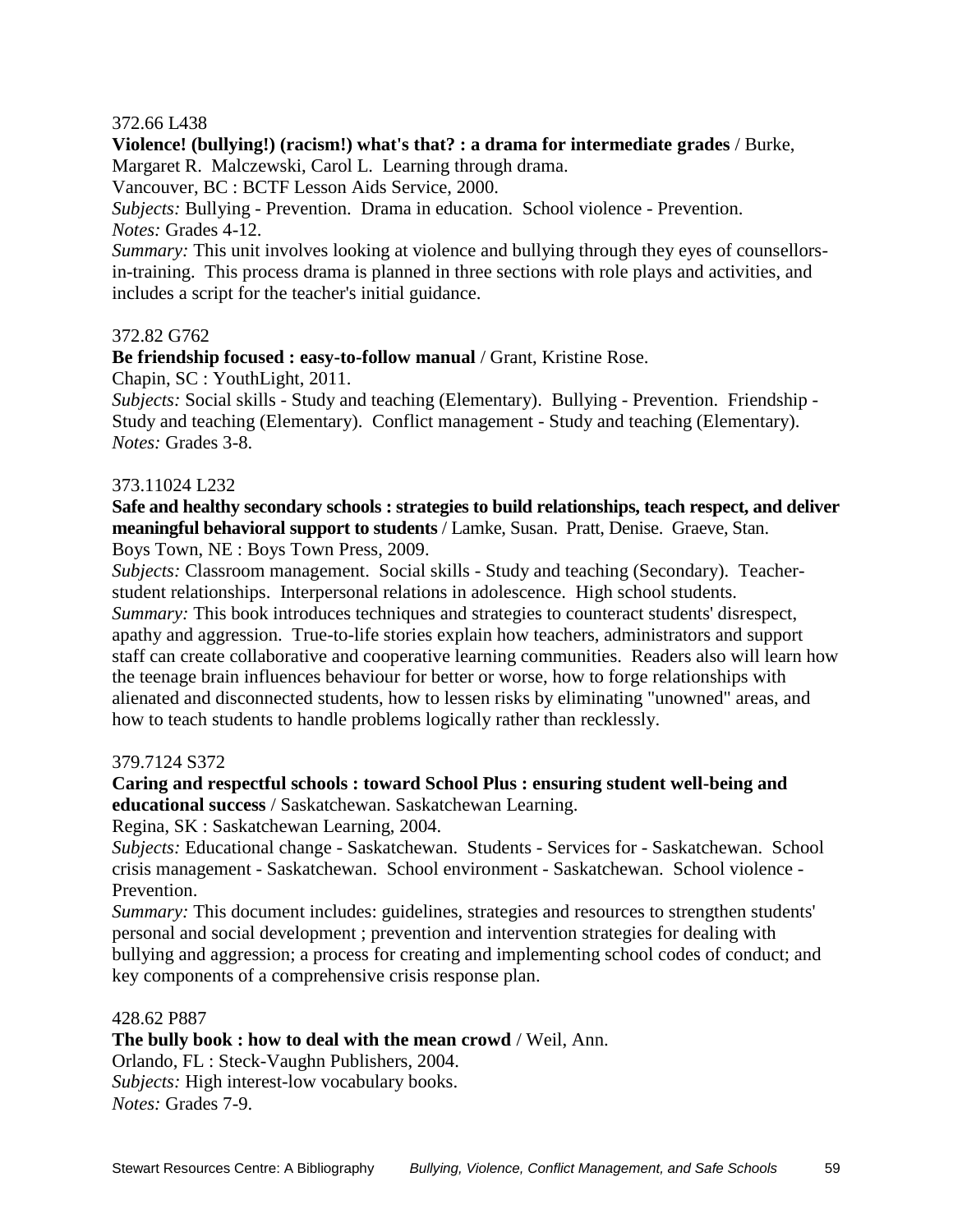#### 615.8516 S958

**A wibble called Bipley (and a few honks)** / Sunderland, Margot. Armstrong, Nicky. Bicester, England : Speechmark, 2000. *Subjects:* Bullying - Juvenile fiction.

#### 616.8582 A633

**Antisocial and violent youth** / Shamsie, Jalal (editor). Nicholl, Sorrel (editor). Madsen, Kirsten (editor). Toronto, ON : Lugus Productions, 2000. *Subjects:* Conduct disorders in adolescence. Violence in adolescence. *Notes:* Psychology 20, 30.

#### 649.64 V951

**The parent's book about bullying : changing the course of your child's life** / Voors, William. Center City, MN : Hazelden, 2000. *Subjects:* Bullying. Child rearing.

#### 650.13 C284

**Don't sweat the small stuff at work : simple ways to minimize stress and conflict while bringing out the best in yourself and others** / Carlson, Richard.

New York : Hyperion, 1998.

*Subjects:* Job stress. Conflict management.

#### 650.13 C643

**Resolving conflicts at work : eight strategies for everyone on the job** / Cloke, Ken. Goldsmith, Joan.

San Francisco, CA : Jossey-Bass, 2005.

*Subjects:* Conflict management. Interpersonal relations. Personnel management - Psychological aspects. Industrial psychology.

*Summary:* This book provides a handy guide for resolving conflicts, miscommunications, and misunderstandings at work and outlines the authors' eight strategies that show how the inevitable disputes and divisions in the workplace actually provide an opportunity for greater creativity, productivity, enhanced morale, and personal growth.

#### 650.13 C643

**Resolving conflicts at work : a complete guide for everyone on the job** / Cloke, Ken. Goldsmith, Joan.

San Francisco, CA : Jossey-Bass, 2000.

*Subjects:* Conflict management. Interpersonal relations. Personnel management - Psychological aspects. Industrial psychology.

#### 650.13 G394

**Getting ahead by getting along : people skills for the workplace** / Rose Shafer Productions. Mill Valley, CA : Kantola Productions, 1998.

*Subjects:* Communication in organizations. Interpersonal communication. Conflict management. *Contents:* 1 videocassette.

*Summary:* This video teaches coworkers how to settle personality clashes and work out conflicts amongst themselves before their differences get a chance to escalate.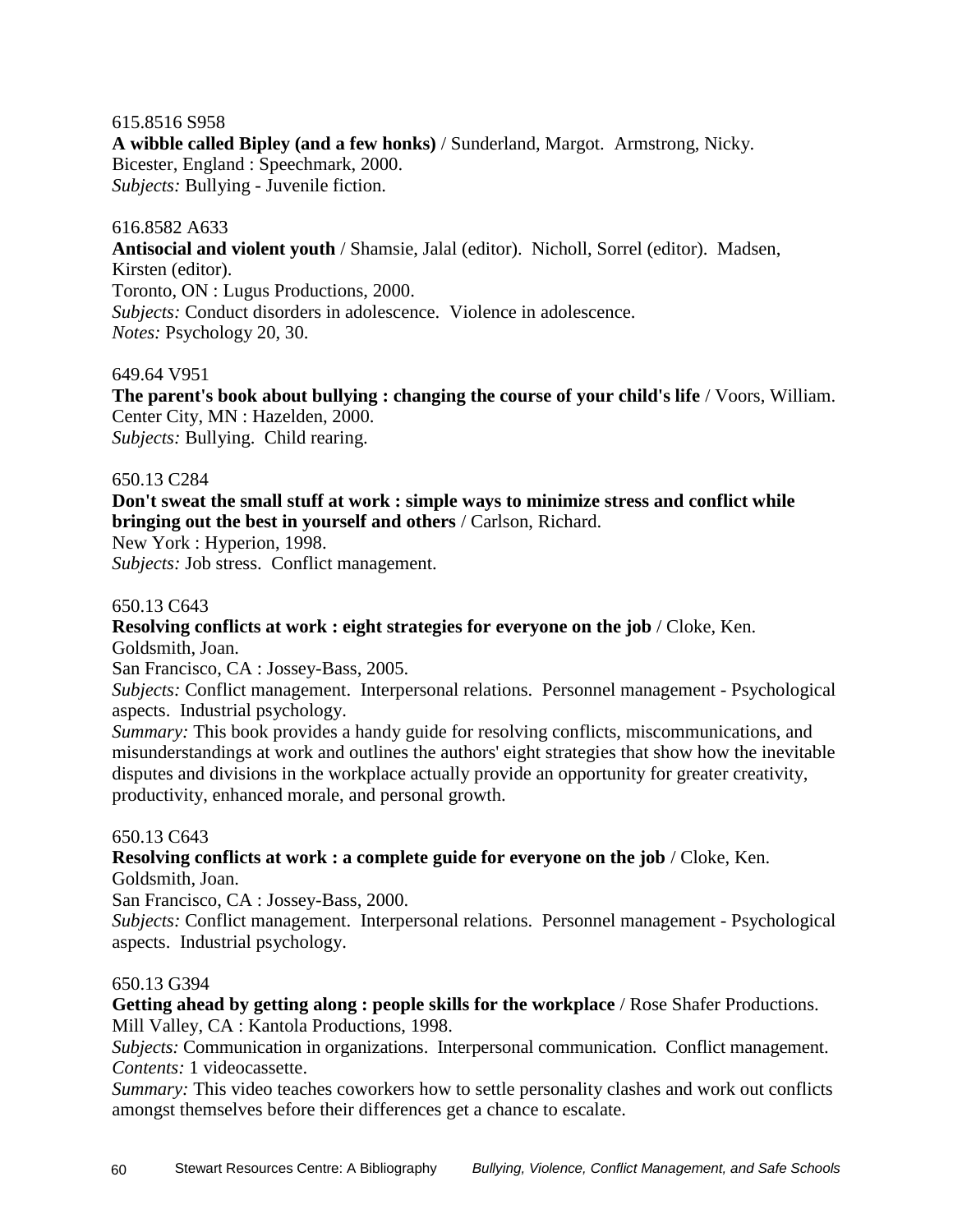#### 658.3008 M386

# **War and peace in the workplace : diversity, conflict, understanding, reconciliation : a non-fiction book** / Martinson, Jeanne.

Regina, SK : Martrain Corp. and Personal Development, 2005. *Subjects:* Diversity in the workplace. Conflict management.

#### 658.3008 M386

**War and peace in the workplace : diversity, conflict, understanding, reconciliation** / Martinson, Jeanne.

Regina, SK : Martrain Corp. and Personal Development, 2005. *Subjects:* Diversity in the workplace. Conflict management. *Contents:* 1 CD-ROM. *Notes:* Eight of the 17 chapters from the book read by the author.

#### 658.3045 K97

**Toxic workplace! : managing toxic personalities and their systems of power** / Kusy, Mitchell. Holloway, Elizabeth.

San Francisco, CA : Jossey-Bass, 2009.

*Subjects:* Problem employees. Interpersonal conflict. Conflict management. Personnel management. *Summary:* This book tackles the underlying systems issues that enable a toxic person to create a path of destruction in an organization, pervading others' thoughts and energies, even undermining their sense of well-being. Based on research with over 400 leaders, this book illustrates how to manage existing toxic behaviours, create norms that prevent the growth or regrowth of toxic environments, and ultimately design organizational communities of respectful engagement.

#### 658.3045 L793

**Jerks at work : how to deal with people's problems and problem people** / Lloyd, Kenneth L. Franklin Lakes, NJ : Career Press, 2006.

*Subjects:* Problem employees. Interpersonal relations.

*Summary:* Jerks at Work provides a wide array of strategies to deal with all the jerks you come across. There are the time-tested, classical methods for the retro-jerks; the screamers,

impractical jokers, egomaniacs, complainers, and non-stop talkers. Then there are new, state-ofthe-art strategies to deal with a generation of cyber-jerks that includes bullies, jerks on cell phones, and jerks on line.

#### 658.3145 G656

**The conflict survival kit : tools for resolving conflict at work** / Goodwin, Cliff. Griffith, Dan. Upper Saddle River, NJ : Pearson Prentice Hall, 2007.

*Subjects:* Conflict management. Interorganizational relations. Industrial relations. Psychology, Industrial.

#### 658.3145 N174

**The bully at work : what you can do to stop the hurt and reclaim your dignity on the job** / Namie, Gary. Namie, Ruth.

Naperville, IL : Sourcebooks, 2003. *Subjects:* Bullying in the workplace.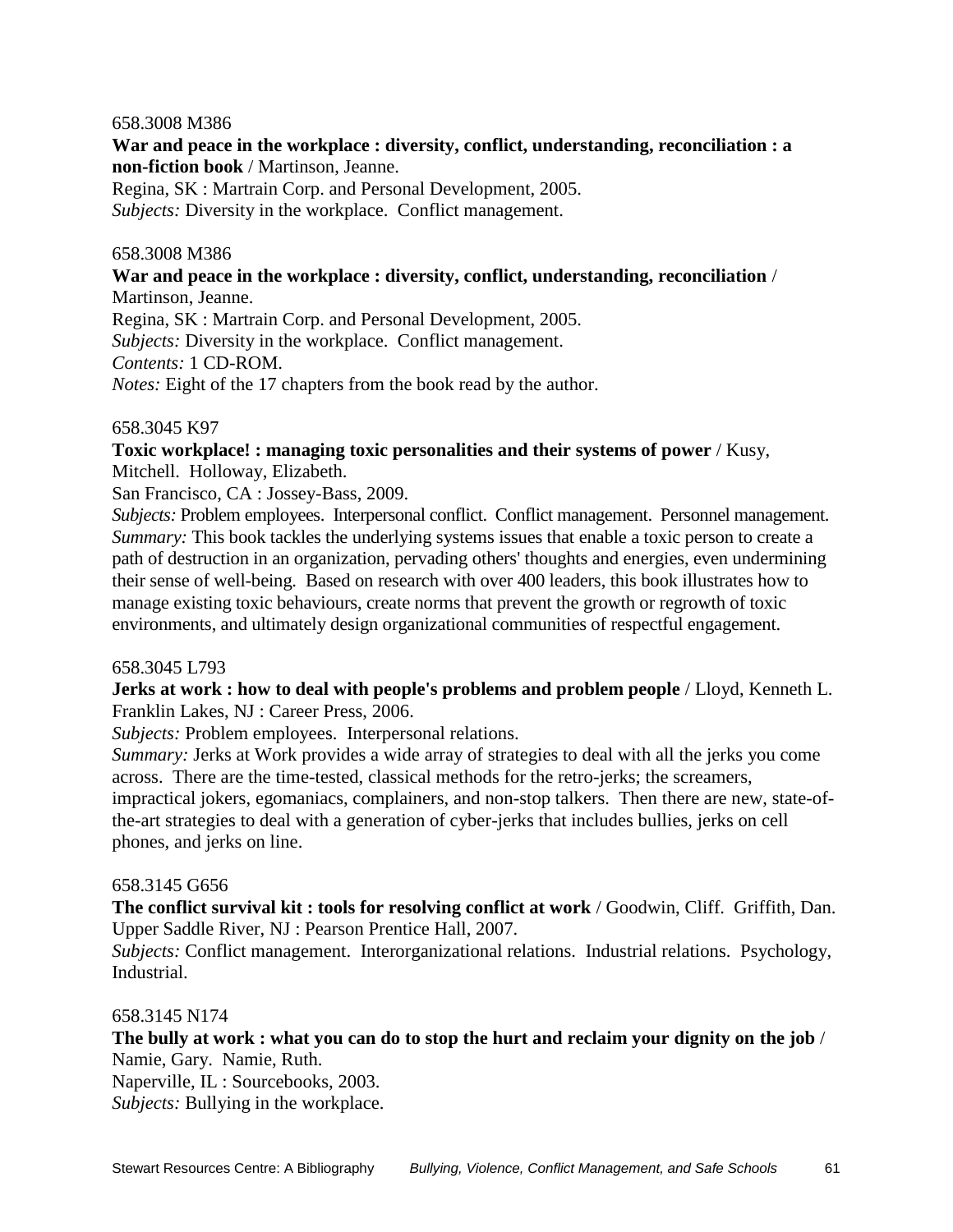*Summary:* Workplace violence may snatch the daily headlines, but outside the spotlight, the pain and degradation of corporate bullying shatters lives nationwide. Gary and Ruth Namie, pioneers of the Campaign Against Workplace Bullying (bullybusters.org), teach you personal strategies to identify allies, build your confidence, and stand up to your tormentor - or decide when to walk away with your sanity and dignity intact.

# 658.3145 P232

**Staying healthy in sick organizations : the clover practice** / Paris, Kathleen A.

Charleston, SC : Booksurge, 2008.

*Subjects:* Work - Psychological aspects. Psychology, Industrial. Interpersonal relations. Conflict management. Job stress.

*Summary:* This book will show employees - from office workers and technicians to middle and top management - how to survive professionally and emotionally in work environments that are more likely to be sick than healthy. This approach can be used every day and in every workplace, and will also help employees recognize when it's time to leave and move on.

# 658.402 C753 OVERSIZE

# **Conquering team conflict : moving from gridlock to group results**.

Boulder, CO : CareerTrack, 1997.

*Subjects:* Teams in the workplace. Conflict management.

*Contents:* 4 videocassettes, 1workbook, 1 facilitator's guide.

*Summary:* The skills gained from the program will help you find and fix the underlying causes of conflict, master peacemaking tactics that lead to resolutions, and encourage members to acknowledge and honour the differences of others.

#### 658.4036 G548

#### **Leading through collaboration : guiding groups to productive solutions** / Glaser, John. Thousand Oaks, CA : Corwin Press, 2005.

*Subjects:* Group problem solving. Conflict management. Organizational behavior. Consensus (Social sciences).

*Summary:* This book offers practical guidance to leaders encountering conflict in their organizations. Based on years of experience that includes work as an organizational consultant and a superintendent, author John Glaser describes and applies a more effective means of solving problems through the creation of alignment and shared leadership. Part One of this accessible guide presents a framework for understanding the fundamental attitudes that are necessary for success in addressing conflict and change in an organization, while Part Two provides an essential set of problem-solving skills that can make successful collaboration a reality. This resource will help group members: establish a sense of shared commitment and common goals; build higher levels of trust and understanding; develop an approach to leadership that responds effectively to changing circumstances; understand each other's needs and perspectives; and set aside differences and work together for the greater good.

#### 658.405 C912

# **Creative solutions for negotiating conflict**.

Duluth, MN : Whole Person Associates, 1997. *Subjects:* Conflict management.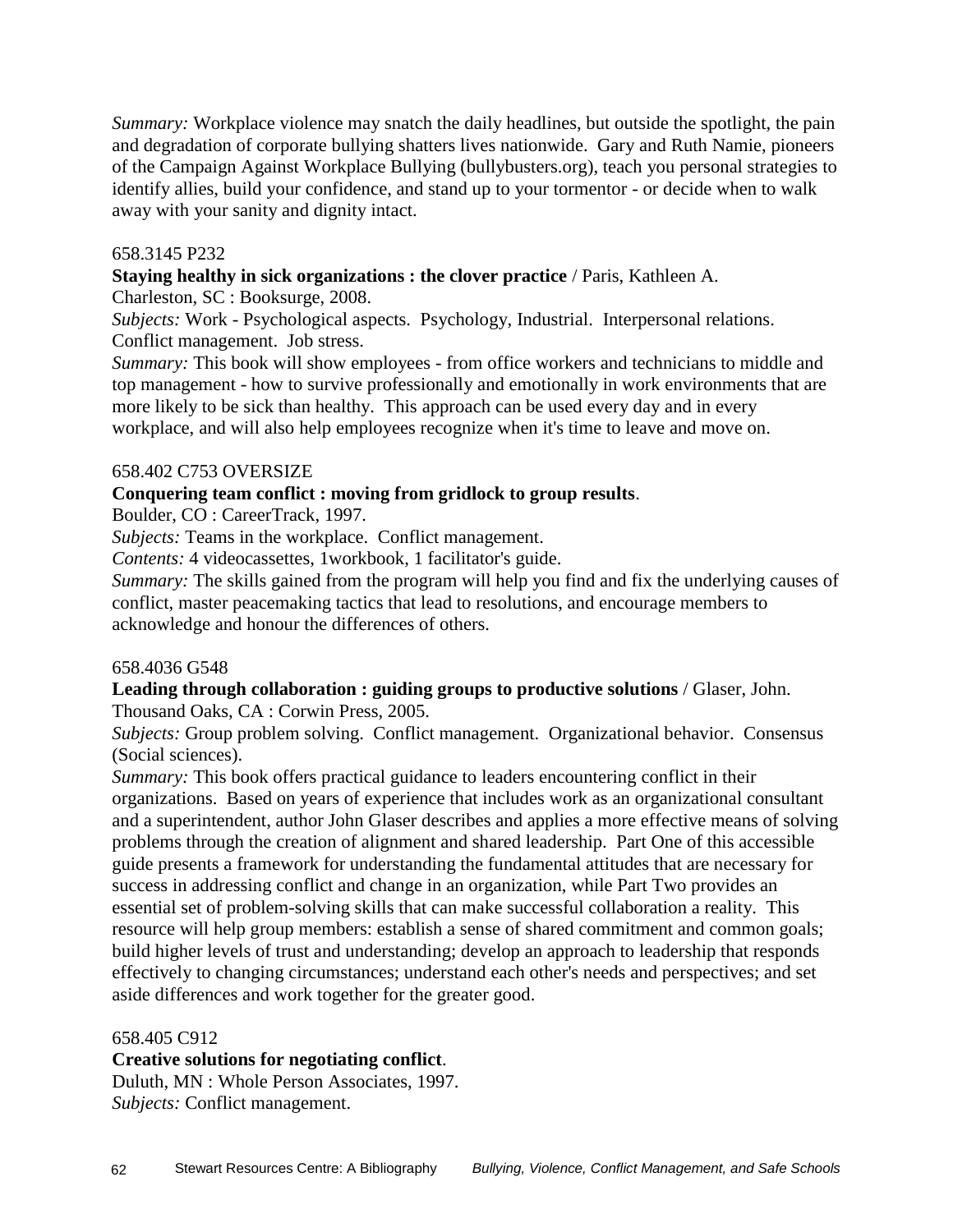*Contents:* 1 videocassette, 5 skill building guides, and 1 leader guide.

*Summary:* This session helps participants understand why conflict occurs and how effective listening and communication skills are the key to achieving win-win solutions. Participants learn how to solve standoffs and how to take personal responsibility for resolving differences without calling in management to mediate.

#### 658.4052 M249

**Negotiation genius : how to overcome obstacles and achieve brilliant results at the bargaining table and beyond** / Malhotra, Deepak. Bazerman, Max H.

New York : Bantam Books, 2007.

*Subjects:* Negotiation in business. Negotiation. Miscommunication. Interpersonal communication - Moral and ethical aspects. Conflict management.

#### 658.4053 A216

**Leaders working together : five steps to conflict resolution** / Adams, Robert S. George, Katherine L. (editor). Washington, DC : American Society of Association Executives, 2001. *Subjects:* Conflict management.

#### 658.4053 D167

**Conflict resolution : mediation tools for everyday worklife** / Dana, Daniel. New York : McGraw-Hill, 2001. *Subjects:* Conflict management. Mediation. Interpersonal conflict.

658.4053 D877

**Reaching for higher ground in conflict resolution : tools for powerful groups and communities** / Dukes, E. Franklin. Piscolish, Marina A. Stephens, John B. San Francisco, CA : Jossey-Bass, 2000. *Subjects:* Conflict management. Dispute resolution (Law).

658.4053 H847

**How to handle conflict and confrontation** / Spano, Sharon. Shawnee Mission, KS : National Press Publications, 2000. *Subjects:* Conflict management. Interpersonal relations. Communication in organizations. *Contents:* 1 videocassette and 3 booklets.

#### 658.4053 O93

**Conflict is for the birds : understanding your conflict management style** / Oudeh, Gayle Wiebe. Oudeh, Nabil, Ottawa, ON : CCR International, 2003. *Subjects:* Conflict management. Organizational behavior.

#### 658.4053 P527

**Pfeiffer's classic activities for managing conflict at work : the most enduring, effective, and valuable training activities for managing workplace conflict** / Gordon, Jack (editor). San Francisco, CA : Jossey-Bass/Pfeiffer, 2003.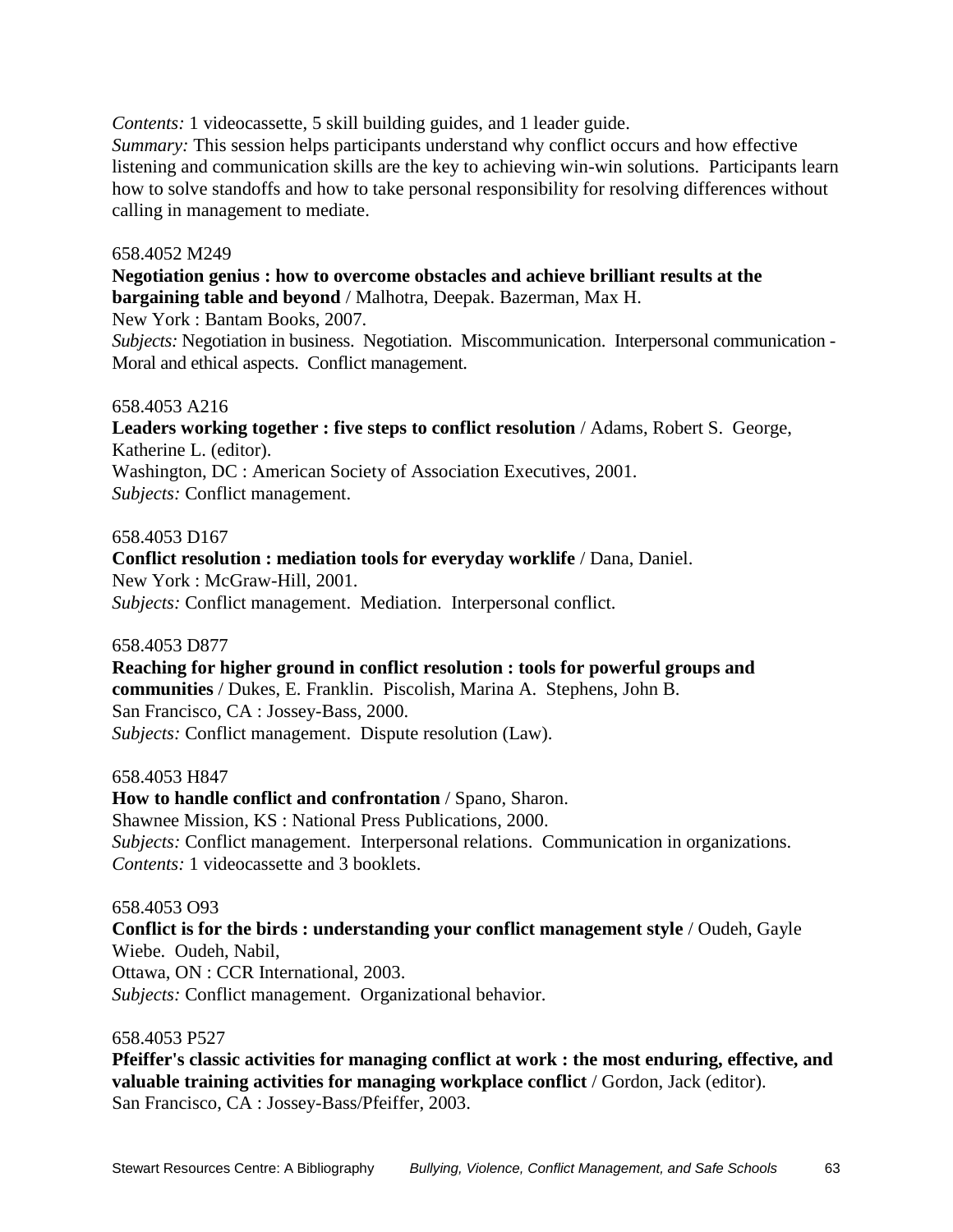*Subjects:* Conflict management in organizations.

*Summary:* This book provides a wide range of different approaches -- activities, exercises, and models -- to help you understand why conflict occurs and how to manage it. This resource is a treasure chest of sound theory and practical tools that can be put to use immediately by those who teach and train in conflict management.

# 658.4053 P558

**The mediation field guide : transcending litigation and resolving conflicts in your business or organization** / Phillips, Barbara Ashley.

San Francisco, CA : Jossey-Bass, 2001.

*Subjects:* Conflict management. Mediation and conciliation, Industrial. Mediation. Dispute resolution (Law).

#### 658.4053 S862

**Alternative dispute resolution for organizations : how to design a system for effective conflict resolution** / Stitt, Allan J.

Etobicoke, ON : John Wiley & Sons, 1998. *Subjects:* Conflict management. Dispute resolution (Law).

#### 658.473 A266

# **Aggression in organizations : violence, abuse, and harassment at work and in schools** / Geffner, Robert (editor).

Binghamton, NY : Haworth Maltreatment & Trauma Press, 2004.

*Subjects:* Violence in the workplace - Prevention. School violence - Prevention. Harassment - Prevention. Harassment in schools - Prevention. Bullying in the workplace - Prevention. Bullying in schools - Prevention. Psychological abuse - Prevention.

*Summary:* This book presents a wide range of research, perspectives, and approaches to violence and abuse at work and in school. Respected authorities discuss practical strategies that foster a sense of safety, dignity, growth, creativity, and social support in every organization. Topics include: the quantitative and qualitative methods that document the long-term effects of trauma and the effectiveness of interventions; the role of perceptions in gauging workplace hostility; a personality test to identify an aggressive personality; the role of organizational frustration in forming aggressive behaviours; the effects of a teacher's emotional abuse of a student; two forms of workplace abuse - bullying and mobbing.

#### 658.473 G946

**A guide to developing a violence policy statement** / Saskatchewan. Saskatchewan Labour. Occupational Health and Safety.

Regina, SK : Saskatchewan Labour, 199?

*Subjects:* Violence in the workplace - Prevention.

#### 658.473 V795

**Violence in the workplace : prevention guide** / Canadian Centre for Occupational Health and Safety.

Hamilton, ON : The Centre, 2001. 2nd ed. *Subjects:* Violence in the workplace.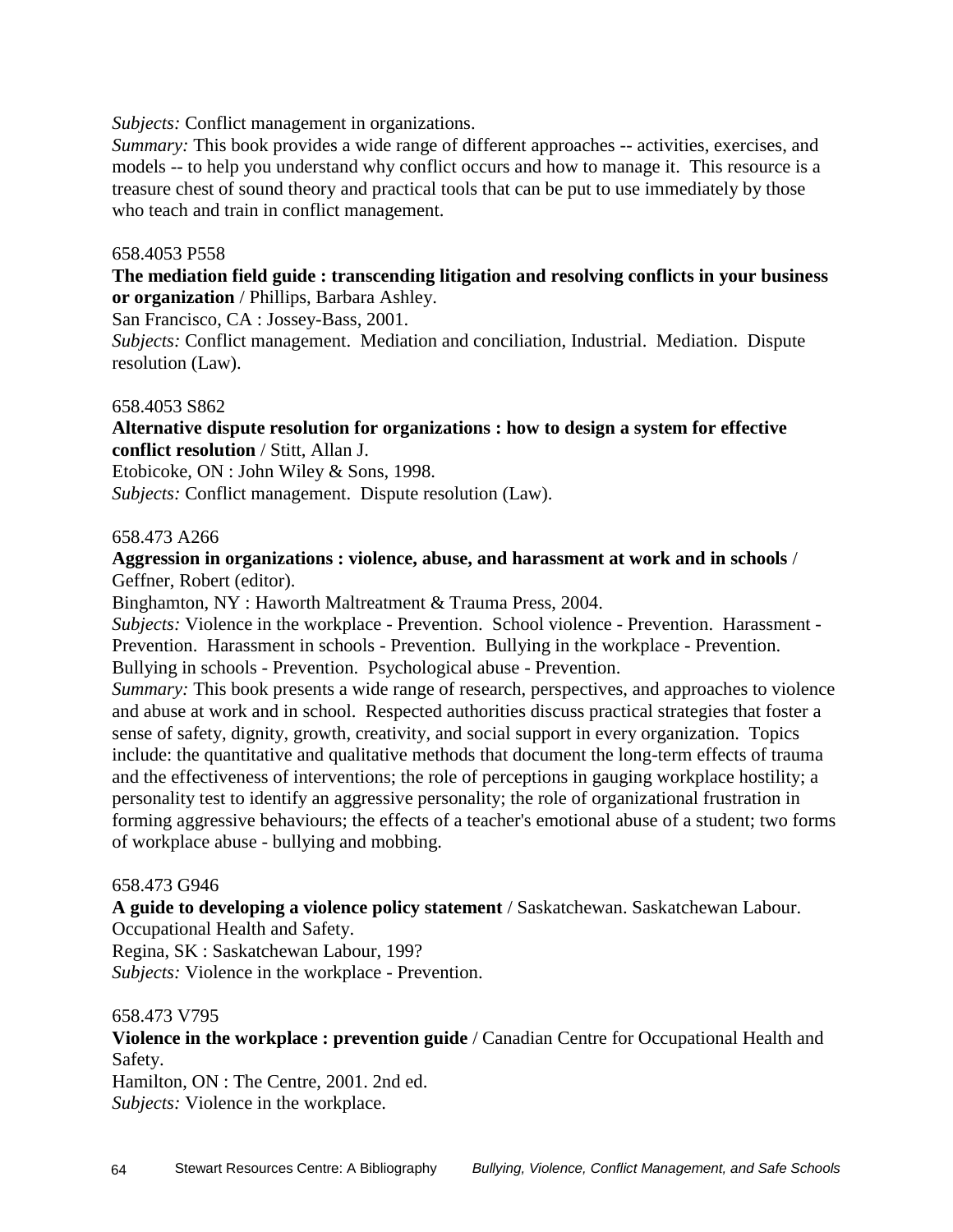# 796.068 C537

**Child's play : a playground safety guide for daycares, schools and communities**. Toronto, ON : SAFE KIDS Canada, 1997. *Subjects:* Playgrounds - Safety measures. Children's accidents - Prevention. *Contents:* 1 videocassette and 1 guide. *Summary:* This video highlights three major playground components - surfacing, equipment and supervision.

#### 811.6 P564

**Fishtailing** / Phillips, Wendy.

Regina, SK : Coteau Books for Teens, 2010.

*Subjects:* Teenagers - Poetry. Violence in adolescence - Poetry.

*Summary:* Physical and psychological violence, bullying and the burning quest to fit in are presented in the poems of four unforgettable high school students: Natalie, Kyle, Tricia, Miguel. Their stories unfold in this explosive new book, told in free verse. A story of teen angst like no other, it is based on fictional characters but is rooted in the realities of the teen experience.

#### 811.6 P564

**Fishtailing : teacher's guide** / Coulter, Roberta Mitchell.

Regina, SK : Coteau Books for Teens, 2011.

*Subjects:* Teenagers - Poetry - Study and teaching (Secondary). Violence in adolescence - Poetry - Study and teaching (Secondary).

*Summary:* Physical and psychological violence, bullying and the burning quest to fit in are presented in the poems of four unforgettable high school students: Natalie, Kyle, Tricia, Miguel. Their stories unfold in this explosive new book, told in free verse. A story of teen angst like no other, it is based on fictional characters but is rooted in the realities of the teen experience.

#### 812.54 H893

**Mirror of tears : a one-act play for elementary and middle schools on bullying** / Hughes, Libby. Cambridge, MA : The author, s.d.

*Subjects:* One-act plays. Bullying - Drama.

#### 812.54 H893

**Here come the bullies : a one-act play about school bullies** / Hughes, Libby. Cambridge, MA : The author, s.d. *Subjects:* One-act plays. Bullying - Drama.

*Contents:* 1 book and 1 DVD.

*Notes:* DVD shows performance by Northley Middle School in Pennsylvania.

#### 813.6 L744

**Peacekeepers** / Linden, Dianne. Regina, SK : Coteau Books, 2003. *Subjects:* Bullying - Juvenile fiction. Peacekeeping forces - Juvenile fiction. Loneliness - Juvenile fiction. *Notes:* English language arts middle level (gr. 8). *Summary:* Thirteen-year-old Nell Hopkins is bullied at her new school. Can she keep the peace

at home while her mother is on a peacekeeping mission in Bosnia?